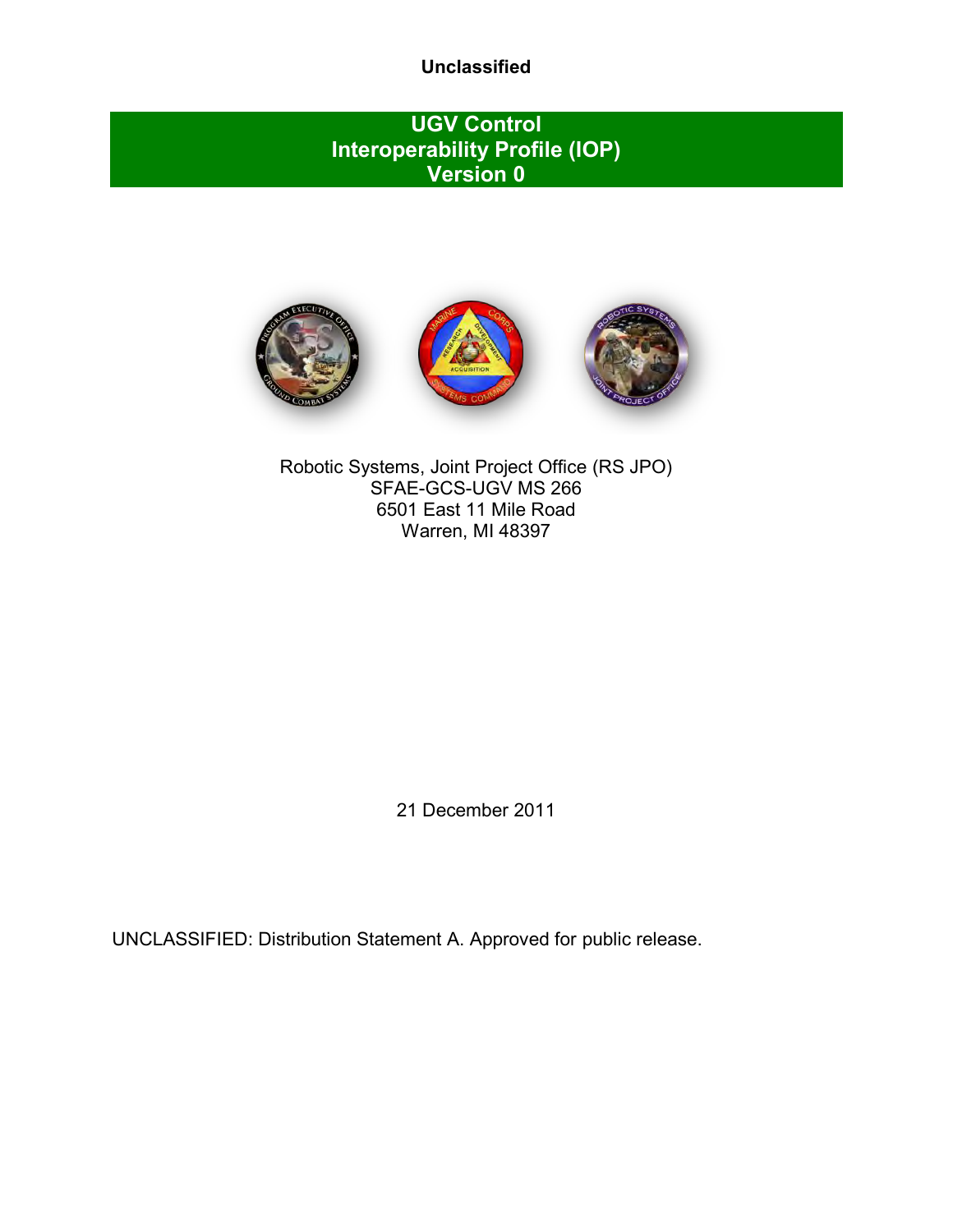|                                                                                                                                                                                                                                                                                                                                                                                                                                                                                                                                                                                                                                                                                                                                                                                                                                                                    | Form Approved<br>OMB No. 0704-0188                                                                               |  |                   |                                  |                                                     |  |  |
|--------------------------------------------------------------------------------------------------------------------------------------------------------------------------------------------------------------------------------------------------------------------------------------------------------------------------------------------------------------------------------------------------------------------------------------------------------------------------------------------------------------------------------------------------------------------------------------------------------------------------------------------------------------------------------------------------------------------------------------------------------------------------------------------------------------------------------------------------------------------|------------------------------------------------------------------------------------------------------------------|--|-------------------|----------------------------------|-----------------------------------------------------|--|--|
| Public reporting burden for the collection of information is estimated to average 1 hour per response, including the time for reviewing instructions, searching existing data sources, gathering and<br>maintaining the data needed, and completing and reviewing the collection of information. Send comments regarding this burden estimate or any other aspect of this collection of information,<br>including suggestions for reducing this burden, to Washington Headquarters Services, Directorate for Information Operations and Reports, 1215 Jefferson Davis Highway, Suite 1204, Arlington<br>VA 22202-4302. Respondents should be aware that notwithstanding any other provision of law, no person shall be subject to a penalty for failing to comply with a collection of information if it<br>does not display a currently valid OMB control number. |                                                                                                                  |  |                   |                                  |                                                     |  |  |
| 1. REPORT DATE<br>2. REPORT TYPE<br>21 DEC 2011                                                                                                                                                                                                                                                                                                                                                                                                                                                                                                                                                                                                                                                                                                                                                                                                                    |                                                                                                                  |  |                   |                                  | <b>3. DATES COVERED</b><br>00-00-2011 to 00-00-2011 |  |  |
| <b>4. TITLE AND SUBTITLE</b>                                                                                                                                                                                                                                                                                                                                                                                                                                                                                                                                                                                                                                                                                                                                                                                                                                       |                                                                                                                  |  |                   | 5a. CONTRACT NUMBER              |                                                     |  |  |
|                                                                                                                                                                                                                                                                                                                                                                                                                                                                                                                                                                                                                                                                                                                                                                                                                                                                    | UGV Control Interoperability Profile (IOP), Version 0                                                            |  |                   | <b>5b. GRANT NUMBER</b>          |                                                     |  |  |
|                                                                                                                                                                                                                                                                                                                                                                                                                                                                                                                                                                                                                                                                                                                                                                                                                                                                    |                                                                                                                  |  |                   |                                  | 5c. PROGRAM ELEMENT NUMBER                          |  |  |
| 6. AUTHOR(S)                                                                                                                                                                                                                                                                                                                                                                                                                                                                                                                                                                                                                                                                                                                                                                                                                                                       |                                                                                                                  |  |                   | 5d. PROJECT NUMBER               |                                                     |  |  |
|                                                                                                                                                                                                                                                                                                                                                                                                                                                                                                                                                                                                                                                                                                                                                                                                                                                                    |                                                                                                                  |  |                   | <b>5e. TASK NUMBER</b>           |                                                     |  |  |
|                                                                                                                                                                                                                                                                                                                                                                                                                                                                                                                                                                                                                                                                                                                                                                                                                                                                    |                                                                                                                  |  |                   | 5f. WORK UNIT NUMBER             |                                                     |  |  |
| 7. PERFORMING ORGANIZATION NAME(S) AND ADDRESS(ES)<br>Robotic Systems, Joint Project Office (RS JPO), SFAE-GCS-UGV MS<br>266,6501 East 11 Mile Road, Warren, MI, 48397                                                                                                                                                                                                                                                                                                                                                                                                                                                                                                                                                                                                                                                                                             |                                                                                                                  |  |                   |                                  | 8. PERFORMING ORGANIZATION<br><b>REPORT NUMBER</b>  |  |  |
|                                                                                                                                                                                                                                                                                                                                                                                                                                                                                                                                                                                                                                                                                                                                                                                                                                                                    | 9. SPONSORING/MONITORING AGENCY NAME(S) AND ADDRESS(ES)                                                          |  |                   | 10. SPONSOR/MONITOR'S ACRONYM(S) |                                                     |  |  |
|                                                                                                                                                                                                                                                                                                                                                                                                                                                                                                                                                                                                                                                                                                                                                                                                                                                                    |                                                                                                                  |  |                   | NUMBER(S)                        | <b>11. SPONSOR/MONITOR'S REPORT</b>                 |  |  |
| 12. DISTRIBUTION/AVAILABILITY STATEMENT                                                                                                                                                                                                                                                                                                                                                                                                                                                                                                                                                                                                                                                                                                                                                                                                                            | Approved for public release; distribution unlimited                                                              |  |                   |                                  |                                                     |  |  |
| <b>13. SUPPLEMENTARY NOTES</b>                                                                                                                                                                                                                                                                                                                                                                                                                                                                                                                                                                                                                                                                                                                                                                                                                                     |                                                                                                                  |  |                   |                                  |                                                     |  |  |
| 14. ABSTRACT                                                                                                                                                                                                                                                                                                                                                                                                                                                                                                                                                                                                                                                                                                                                                                                                                                                       |                                                                                                                  |  |                   |                                  |                                                     |  |  |
| <b>15. SUBJECT TERMS</b>                                                                                                                                                                                                                                                                                                                                                                                                                                                                                                                                                                                                                                                                                                                                                                                                                                           |                                                                                                                  |  |                   |                                  |                                                     |  |  |
| <b>16. SECURITY CLASSIFICATION OF:</b>                                                                                                                                                                                                                                                                                                                                                                                                                                                                                                                                                                                                                                                                                                                                                                                                                             |                                                                                                                  |  | 17. LIMITATION OF | 18. NUMBER                       | 19a. NAME OF                                        |  |  |
| a. REPORT<br>unclassified                                                                                                                                                                                                                                                                                                                                                                                                                                                                                                                                                                                                                                                                                                                                                                                                                                          | <b>ABSTRACT</b><br>b. ABSTRACT<br>c. THIS PAGE<br>Same as<br>unclassified<br>unclassified<br><b>Report (SAR)</b> |  | OF PAGES<br>68    | <b>RESPONSIBLE PERSON</b>        |                                                     |  |  |

**Standard Form 298 (Rev. 8-98)**<br>Prescribed by ANSI Std Z39-18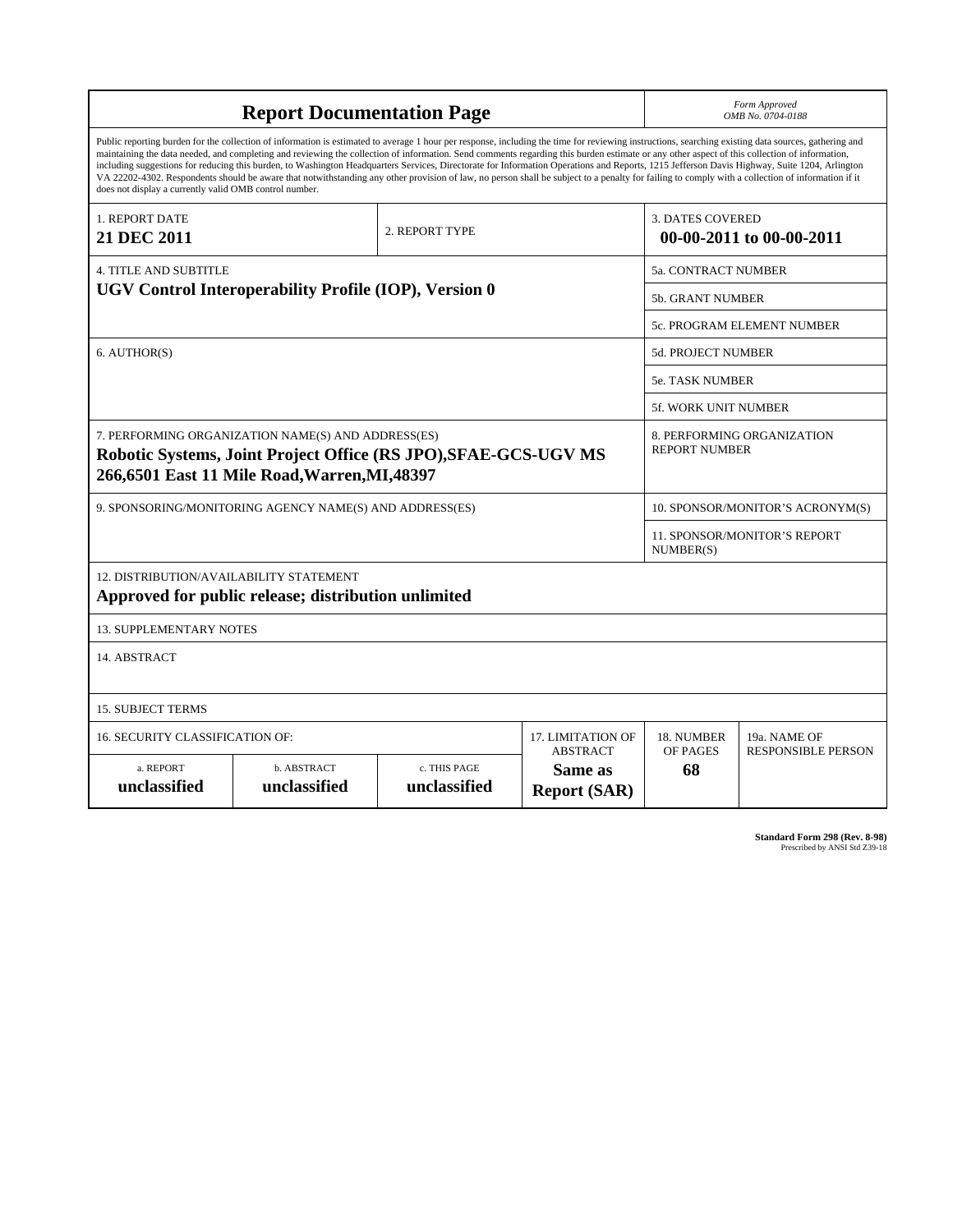# **Table of Contents**

| 1              |        |                                                    |  |
|----------------|--------|----------------------------------------------------|--|
|                | 1.1    |                                                    |  |
| $\overline{2}$ |        |                                                    |  |
|                | 2.1    |                                                    |  |
|                | 2.2    |                                                    |  |
| 3              |        |                                                    |  |
|                | 3.1    |                                                    |  |
|                | 3.1.1  |                                                    |  |
|                | 3.1.2  |                                                    |  |
|                | 3.1.3  |                                                    |  |
|                | 3.1.4  |                                                    |  |
|                | 3.1.5  |                                                    |  |
|                | 3.1.6  |                                                    |  |
|                | 3.2    |                                                    |  |
|                | 3.3    |                                                    |  |
|                | 3.4    |                                                    |  |
|                | 3.5    |                                                    |  |
|                | 3.6    |                                                    |  |
|                | 3.7    |                                                    |  |
|                | 3.8    |                                                    |  |
|                | 3.8.1  |                                                    |  |
|                | 3.8.2  |                                                    |  |
|                | 3.8.3  |                                                    |  |
|                | 3.8.4  |                                                    |  |
|                | 3.9    |                                                    |  |
|                | 3.9.1  |                                                    |  |
|                | 3.9.2  |                                                    |  |
|                | 3.9.3  |                                                    |  |
|                | 3.9.4  |                                                    |  |
|                | 3.10   |                                                    |  |
|                | 3.10.1 | Basic Payload Control Functions and Information 18 |  |
|                | 3.10.2 |                                                    |  |
|                | 3.10.3 |                                                    |  |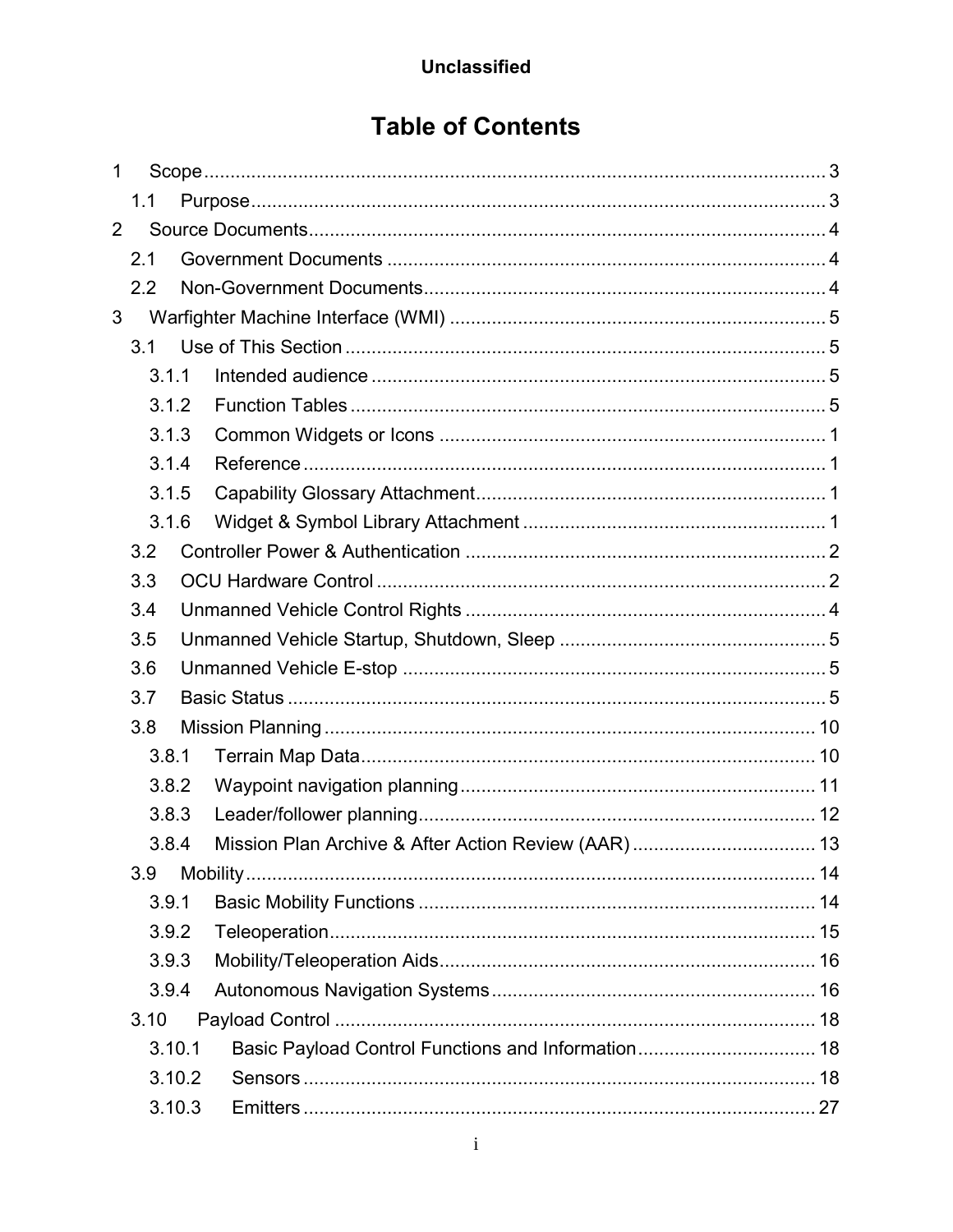|   |      | 3.10.4 |  |
|---|------|--------|--|
|   | 3.11 |        |  |
|   | 3.12 |        |  |
|   | 3.13 |        |  |
|   | 3.14 |        |  |
|   | 3.15 |        |  |
|   |      | 3.15.1 |  |
|   |      | 3.15.2 |  |
|   |      | 3.15.3 |  |
|   |      | 3.15.4 |  |
|   | 3.16 |        |  |
| 4 |      |        |  |
|   | 4.1  |        |  |
|   |      | 4.1.1  |  |
|   | 4.2  |        |  |
|   | 4.3  |        |  |
|   | 4.4  |        |  |
|   | 4.5  |        |  |
|   | 4.6  |        |  |
| 5 |      |        |  |
|   | 5.1  |        |  |
|   |      | 5.1.1  |  |
|   | 5.2  |        |  |
|   |      | 5.2.1  |  |
|   |      | 5.2.2  |  |
|   |      | 5.2.3  |  |
|   |      | 5.2.4  |  |
|   |      | 5.2.5  |  |
| 6 |      |        |  |
| 7 |      |        |  |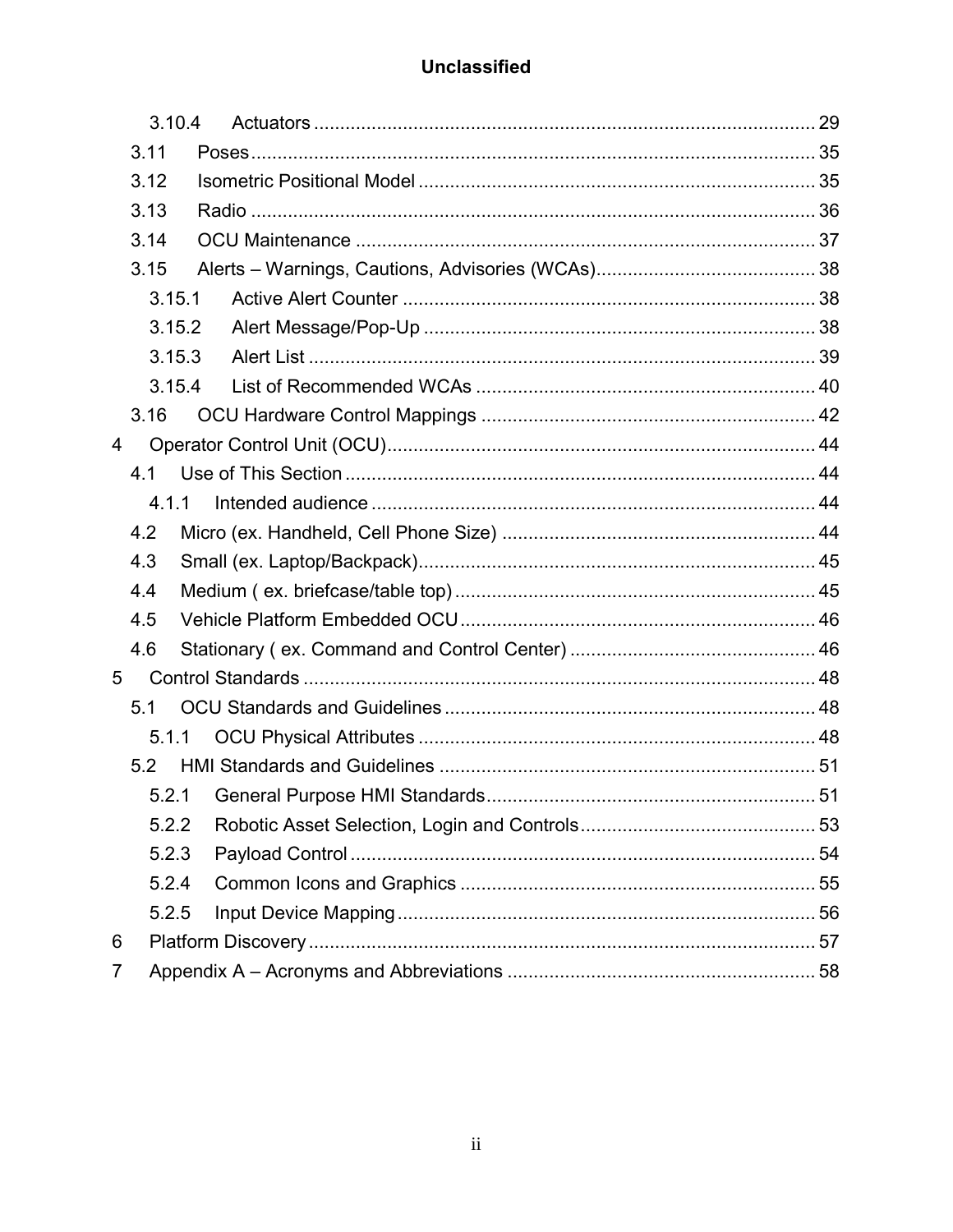# **1 Scope**

## *1.1 Purpose*

This document defines guidelines for the specification of interoperable user interfaces and control hardware configurations. The guidelines in this document should be taken into account when designing Warfighter Machine Interfaces (WMI) and Operational Control Units (OCUs). Specified guidelines will include: look and feel, screen layouts, use interface navigation, operator control unit configuration, and common functions such as warnings, cautions, alerts (WCA's).

Wherever possible, existing standards will be used (Ex: Waypoint icon is provided in MIL STD 2525B). In some cases, existing standards may be used, but updated or expanded on to cover functionality that did not exist when the standard was created (Ex: traditional speedometer with autonomous navigation system max speed setting indicated).

All IOP compliant controllers will be capable of communicating with platforms using the JAUS-based message set contained within the other IOP documents. This Control IOP serves to provide additional guidance as to the design of controllers.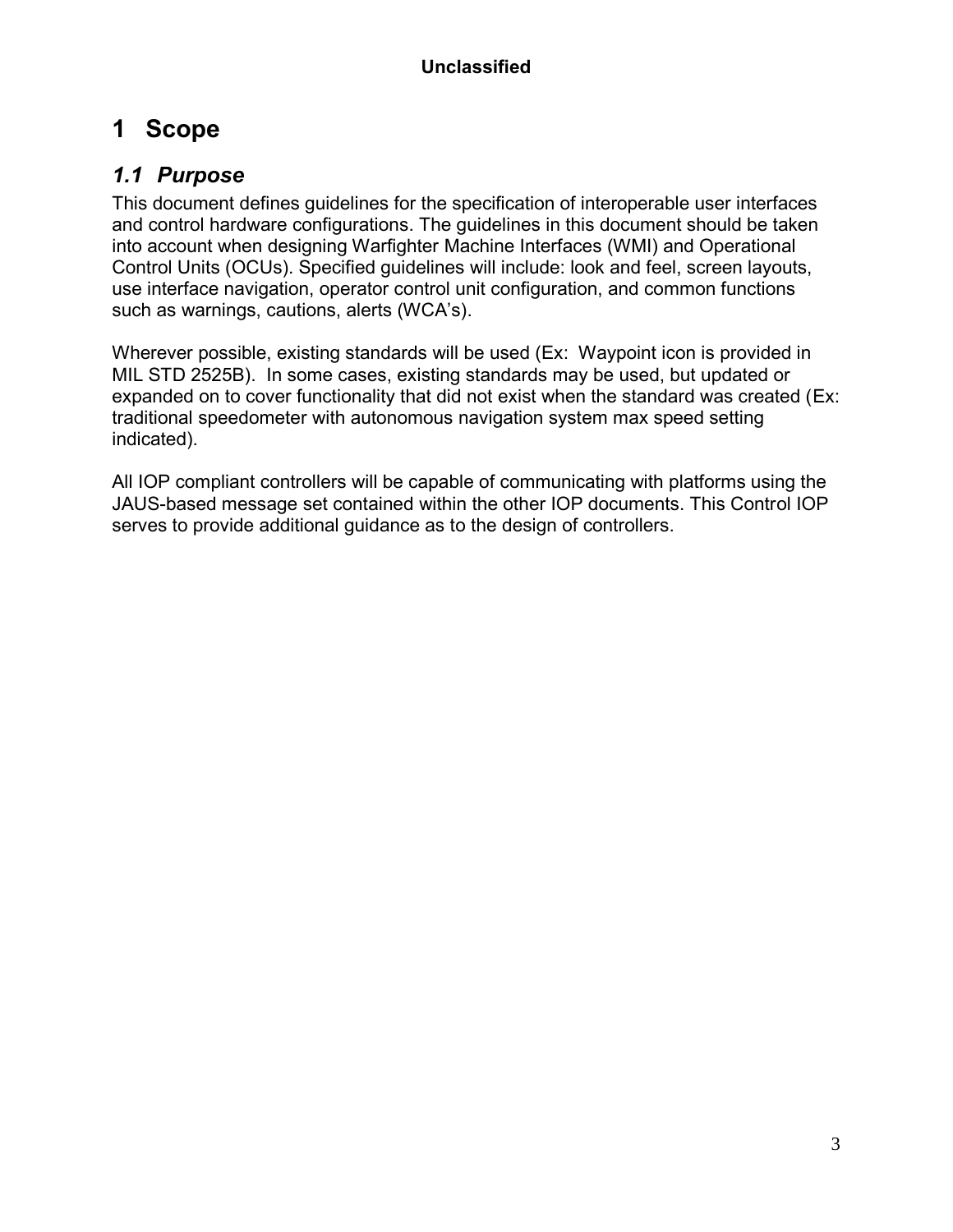# **2 Source Documents**

The following documents of the issue shown form a part of this specification to the extent specified.

## *2.1 Government Documents*

| MIL-STD-1472F | Military Standard, Human Engineering Design Criteria for Military<br>Systems, Equipment, and Facilities. |
|---------------|----------------------------------------------------------------------------------------------------------|
| MIL-STD-2525C | Military Standard, Common Warfighting Symbology.                                                         |

# *2.2 Non-Government Documents*

• See Section 5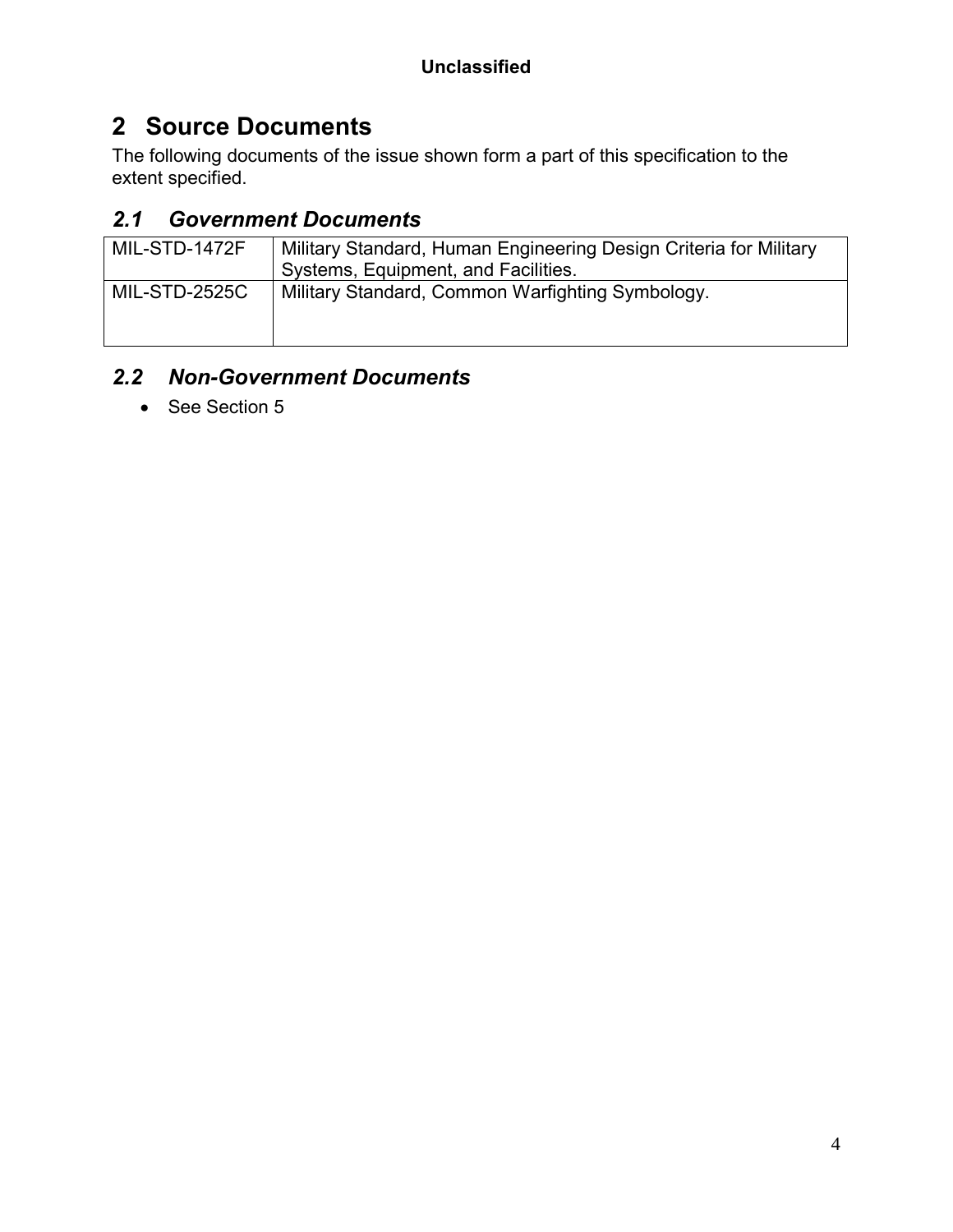# **3 Warfighter Machine Interface (WMI)**

## *3.1 Use of This Section*

This section is to be utilized as guidance to aid system developers in the development and implementation of control and display systems for unmanned ground vehicle systems, providing a framework allowing system developers to effectively locate controls and information/status elements that are common across most unmanned vehicle platforms for specific functionality. The material developer shall specify specific ID(s) for each piece of functionality that a given system requires. The ID(s) are selected based on the specific mission requirements for that system. For, example section 3.11.2 (Sensors) lists a wide variety of sensors that may not all be required to accomplish the mission requirements for that specific system. The material developer shall select the particular ID(s) that align to the mission requirements for that specific system. Use of this guidance will also serve to drive consistency across unmanned platform programs through common placement, accessibility and graphic/control design (when applicable). This guidance does not preclude controller developers from using novel and innovative control techniques to meet overall system requirements.

The function tables included in this document are associated with a Microsoft Excel file with the same content. This file can be particularly efficient for the intended audience as it enables sorting and search capabilities.



## **3.1.1 Intended audience**

This document is intended for systems engineers and designers engaged in the development of unmanned ground vehicle systems. This may be applied toward custom design solutions as well as off the shelf integrations.

## **3.1.2 Function Tables**

The function tables provided in this document serve as guidelines for the implementation of common control capabilities and information/status elements of unmanned ground systems. While an extensive set of capabilities are referenced in the tables, it is intended for a system designer to select only the functions that are relevant to their system. Cells in the tables associated with this document which are blank will be left to the discretion of the implementer. (Note that tables will be periodically updated and updates will be released as needed)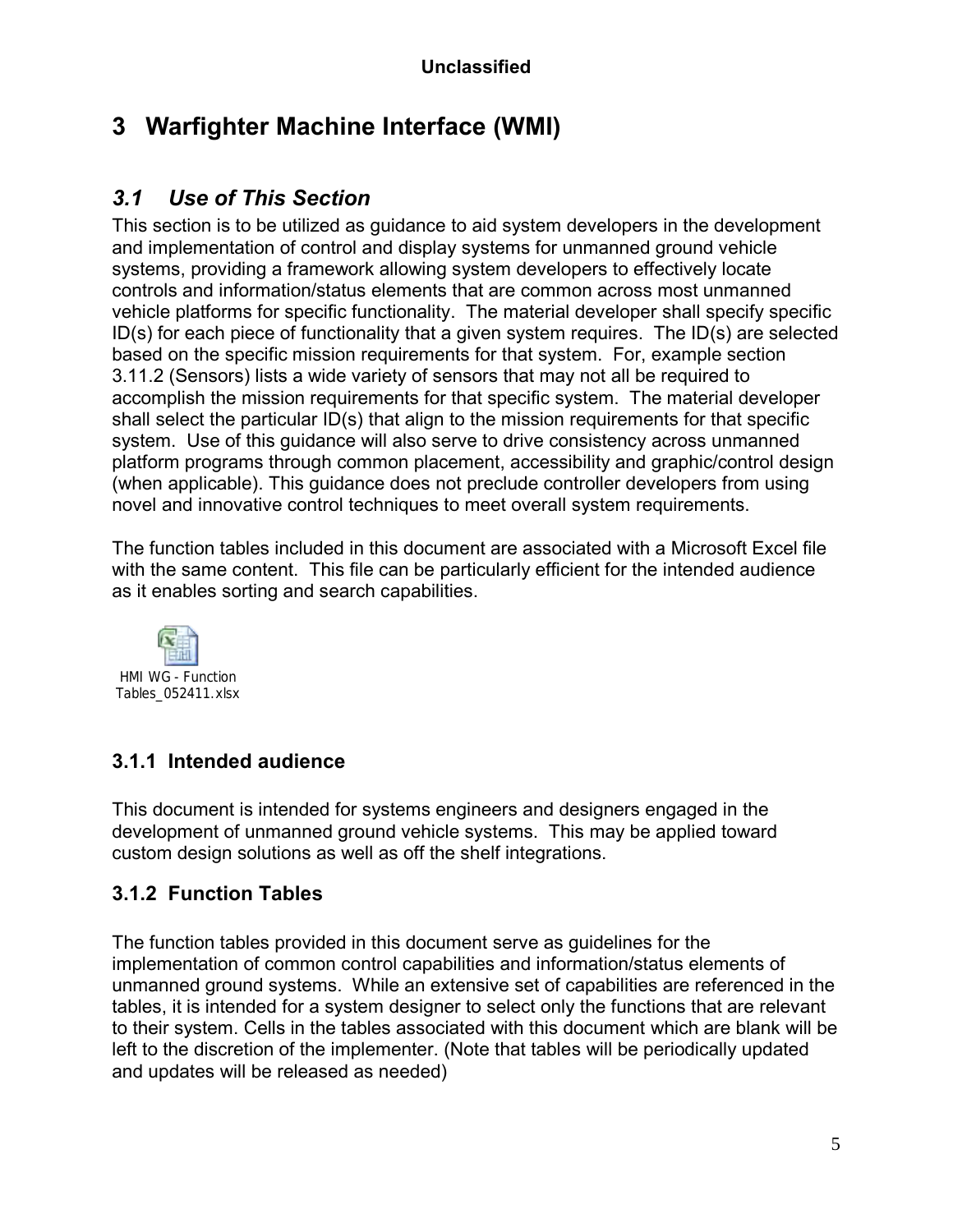The guidelines manifest themselves in the form of attributes associated with each control type and status element. These attributes include a common reference ID, a brief description of the function/task, a high level categorization, a Control vs Status determination, access level determination, and the presentation of a common widget/icon/graphic (when applicable). They are further described below.

#### **ID**

Provides an ID to each of the functions addressed in the document, allowing traceability between IOP documents as needed.

Example: CTRL-Mobility-1 (Identifies that this is in the Control IOP - is a mobility related function - number 1)

#### **Function/task**

Presents a brief description of the task or function associated with the ID (e.g. "select asset gear" and "switch between local and zulu time display").

#### **Category**

Provides a high level indication of the type of function being described and possibly where it would be found in the system architecture. It is primarily present to allow sorting in the excel version of the function tables.

#### **Control/Status**

Indicates whether the element is a Control (C) (enabling functionality) or a Status (S) (providing information).

#### **Levels of Information Accessibility**

Specifying levels of information accessibility will allow a system designer to quickly identify where a control or function should be placed within the hardware and/or navigation scheme of the OCU human machine interface (HMI). This effort will not specify the exact location of the function or control within the interface but rather provide guidance on what common controls and status should be present within each layer of the navigation scheme.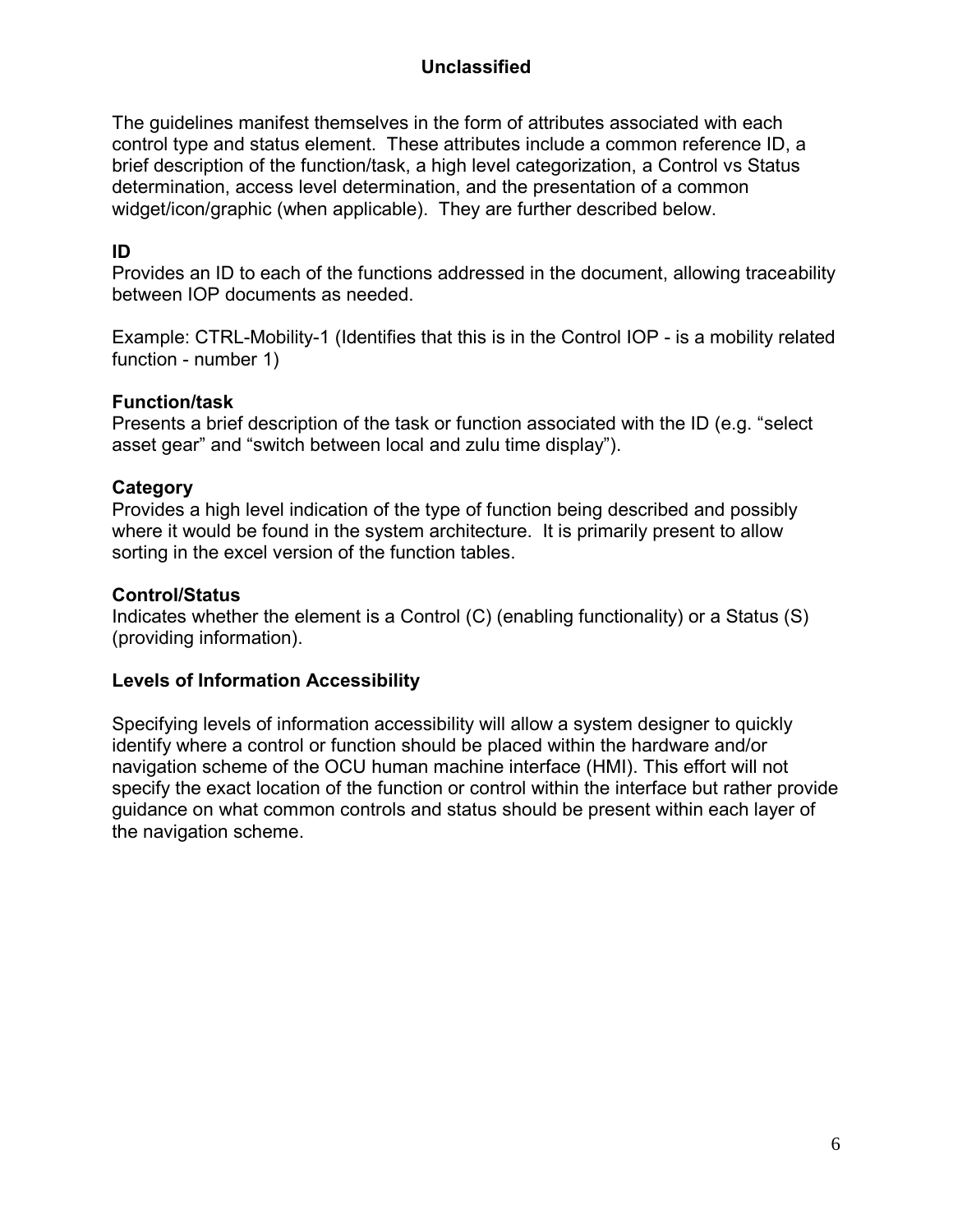| <b>Information Level</b>       |                 | <b>Description</b>                                      | Criteria                                      |
|--------------------------------|-----------------|---------------------------------------------------------|-----------------------------------------------|
| <b>OCU Hardware</b>            | HW, HW-         | Implementation would occur on a hardware                | (1) Mission Critical - immediate access is    |
| Device                         | covered         | input/output device. This includes buttons, switches,   | critical to mission success and/or crew       |
|                                |                 | lights, etc located on the OCU enclosure, including the | safety                                        |
|                                |                 | screen bezel, as well as                                | (2) Frequency of Use - function is            |
|                                |                 | joysticks, gamepads, trackball, keyboard, etc. that may | frequently used, must always be               |
|                                |                 | be attached to the OCU with a cable or mounted to the   | accessible to maintain reasonable crew        |
|                                |                 | OCU enclosure.                                          | performance                                   |
|                                |                 | A set of recommended joystick and gamepad input         | (3) Sequence of Use - function is a           |
|                                |                 | device mappings will also be provided as part of this   | required action/step in a mission critical or |
|                                |                 | effort.                                                 | frequent task                                 |
|                                |                 | HW-covered is a switch or button with a protective      | (4) Necessary for hardware use                |
|                                |                 | cover to reduce the likelihood of accidental activation | (example: OCU power button)                   |
| Software Level P -             | <b>SWP</b>      | Persistent area(s) within the interface containing      |                                               |
| <b>Persistent Status &amp;</b> |                 | critical status/alert information and controls such as  |                                               |
| Navigation                     |                 | those for basic navigation. The size and arrangement    |                                               |
|                                |                 | of persistent area(s) are dependent on display size     |                                               |
|                                |                 | and desired content. The persistent area(s) are         |                                               |
|                                |                 | always present in the same location no matter where     |                                               |
|                                |                 | the user has navigated to in the interface.             |                                               |
| Software Level 1-              | SW <sub>1</sub> | Implementation would occur one level in from any        |                                               |
| <b>First Level</b>             |                 | other part of the HMI, i.e., controls, status, imagery, |                                               |
|                                |                 | etc at this level would always be accessible from high  |                                               |
|                                |                 | level basic navigation buttons (1-2 button presses or   |                                               |
|                                |                 | user commands to get to function depending on           |                                               |
|                                |                 | navigation scheme). Ex: Teleop functionality on a       |                                               |
|                                |                 | screen accessible from basic navigation buttons         |                                               |
| Software Level 2-              | SW <sub>2</sub> | Functionality would be accessible from within software  | (1) not frequently used                       |
| Second Level+                  |                 | level 1. This would require 3+ button presses or user   | (2) not critical to mission capability        |
|                                |                 | commands from anywhere else in navigation scheme        |                                               |
|                                |                 | to get to functionality. Ex: a menu or on a "child"     |                                               |
|                                |                 | screen to the "parent" main control screen              |                                               |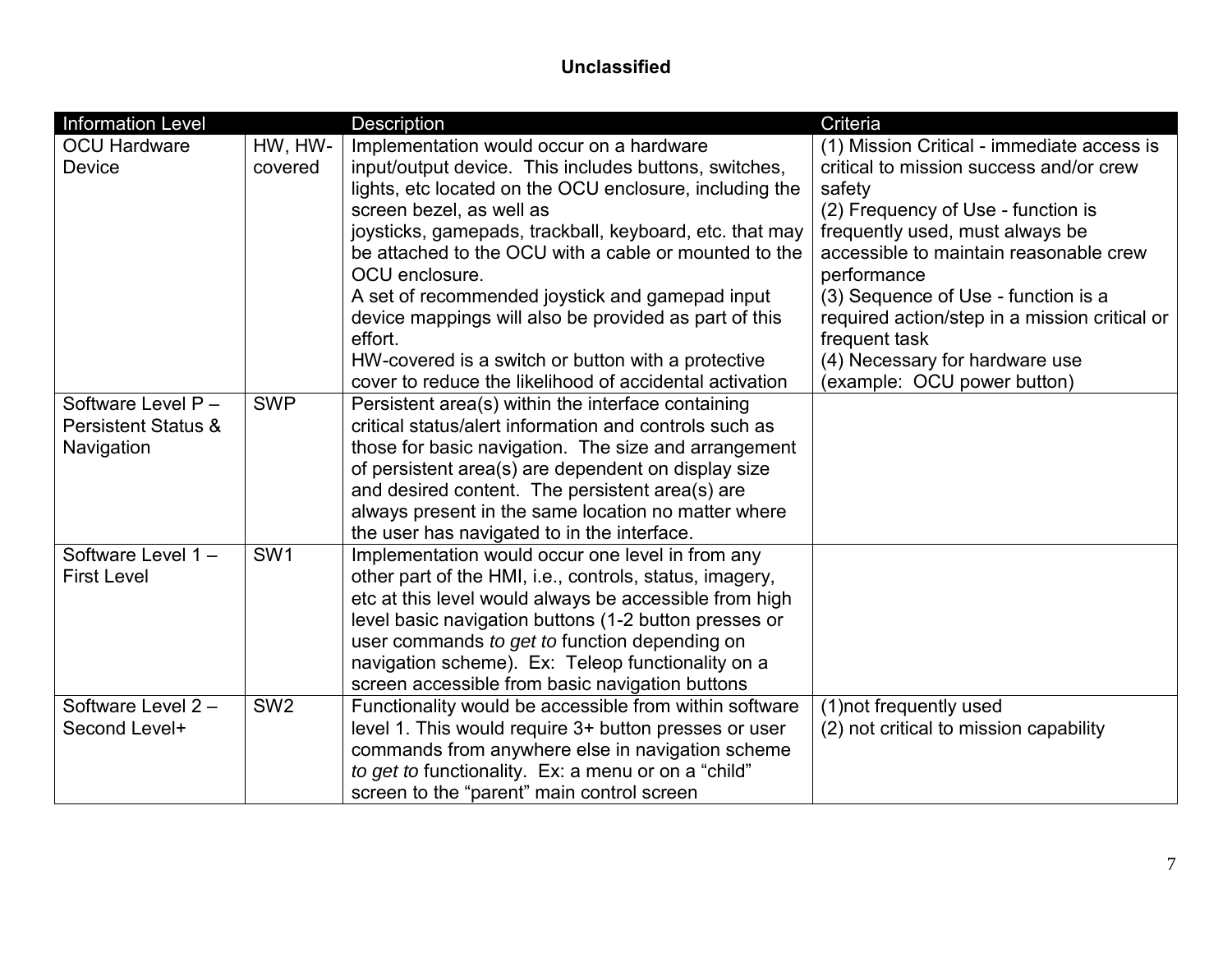#### **3.1.3 Common Widgets or Icons**

Some elements will be associated with standard or generally accepted widgets or icons to communicate the information to the user (such as a dial being used to indicate speed in a commuter vehicle). When applicable, this column will indicate such a common solution. The system developer can find the recommended widget or icon in Widget & Symbol Library attachment, described below.

#### **3.1.4 Reference**

Presents any relevant standards, guidelines, etc. that may provide further guidance.

#### **3.1.5 Capability Glossary Attachment**

Full details of the capabilities used to create the content in the function tables, including description of and best practices for accommodating system capabilities (ex: handoff, shared control, mobility modes, teleoperation, leader follower, etc.)

#### **3.1.6 Widget & Symbol Library Attachment**

The Widget & Symbol Library defines common widgets, symbols, and icons for incorporation into Human Machine Interface (HMI) design. Widget definitions include capability/description, interaction (control and status), visual design, behavior, and scalability. Symbol/icon definitions include description, visual design, and scalability. For IOP V0, this lists contains only the potential necessary widgets and symbols for control HMI interoperability, but does not contain the widgets/symbols themselves. The future version of the attachment will give a detailed description of the widgets/symbols.

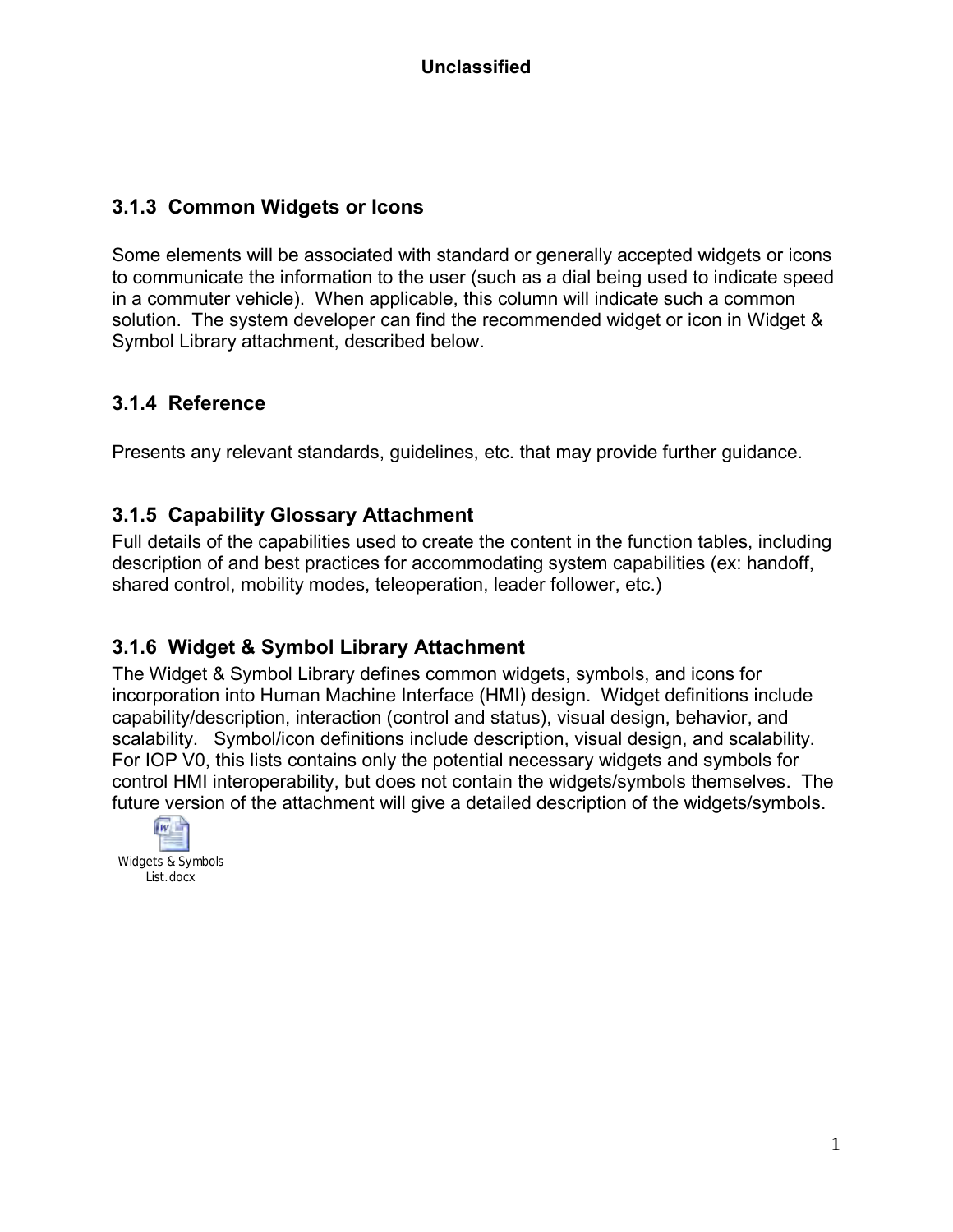| ID                   | <b>Function/Task</b>                                                                   | Category                                 | <b>Control</b><br>$(C)$ or<br><b>Status</b><br>(S) | <b>Access</b><br>Level   | <b>Common</b><br><b>Widget</b><br>or Icon/<br><b>Graphic</b> | <b>Reference</b> |
|----------------------|----------------------------------------------------------------------------------------|------------------------------------------|----------------------------------------------------|--------------------------|--------------------------------------------------------------|------------------|
| CTRL-                | start (power up) OCU                                                                   | <b>OCU Power &amp;</b>                   |                                                    |                          |                                                              |                  |
| Pwr&Auth-1           | hardware                                                                               | Authentication                           | $\mathsf{C}$                                       | <b>HW</b>                |                                                              |                  |
| CTRL-<br>Pwr&Auth-2  | power down OCU hardware                                                                | <b>OCU Power &amp;</b><br>Authentication | C                                                  | <b>HW</b>                |                                                              |                  |
| CTRL-<br>Pwr&Auth-3  | start OCU HMI software                                                                 | <b>OCU Power &amp;</b><br>Authentication | $\mathsf{C}$                                       | <b>NA</b>                |                                                              |                  |
| CTRL-<br>Pwr&Auth-4  | shut down OCU HMI<br>software                                                          | <b>OCU Power &amp;</b><br>Authentication | $\mathsf C$                                        | SW1                      |                                                              |                  |
| CTRL-<br>Pwr&Auth-5  | activate/deactivate power<br>save                                                      | <b>OCU Power &amp;</b><br>Authentication | C                                                  | SW <sub>1</sub>          |                                                              |                  |
| CTRL-<br>Pwr&Auth-6  | view indication that power<br>save is active                                           | <b>OCU Power &amp;</b><br>Authentication | S                                                  | SW <sub>1</sub>          | <b>Icon</b>                                                  |                  |
| CTRL-<br>Pwr&Auth-7  | log in to OCU HMI software                                                             | <b>OCU Power &amp;</b><br>Authentication | $\mathsf{C}$                                       | <b>NA</b>                |                                                              |                  |
| CTRL-<br>Pwr&Auth-8  | log out of OCU HMI software                                                            | OCU Power &<br>Authentication            | C                                                  | SW <sub>1</sub>          |                                                              |                  |
| CTRL-<br>Pwr&Auth-9  | select software operating<br>state/mode (Ex: training,<br>safe, normal)                | <b>OCU Power &amp;</b><br>Authentication | $\mathsf C$                                        | SW <sub>1</sub>          |                                                              |                  |
| CTRL-<br>Pwr&Auth-10 | view indication of current<br>OCU operating state/mode<br>(Ex: training, safe, normal) | <b>OCU Power &amp;</b><br>Authentication | S                                                  | SWP*,<br>SW <sub>1</sub> | <b>Icon</b><br>(text)                                        |                  |

## *3.2 Controller Power & Authentication*

## *3.3 OCU Hardware Control*

The OCU Hardware Control section lists the functions available to the operator to control high-level hardware such as the display and audio speaker.

| ID            | <b>Function/Task</b>                                                                  | Category      | <b>Control</b><br>$(C)$ or<br><b>Status</b><br>(S) | <b>Access</b><br>Level | Common<br>Widget<br>or Icon/<br><b>Graphic</b> | <b>Reference</b> |
|---------------|---------------------------------------------------------------------------------------|---------------|----------------------------------------------------|------------------------|------------------------------------------------|------------------|
| CTRL-HW-      | turn display/backlight power<br>on/off (quick access for<br>visual signature control) | <b>OCU HW</b> | C                                                  | <b>HW</b>              |                                                |                  |
| CTRL-HW-<br>2 | adjust display brightness                                                             | <b>OCU HW</b> | C                                                  | HW,<br>SW <sub>2</sub> | Widget                                         |                  |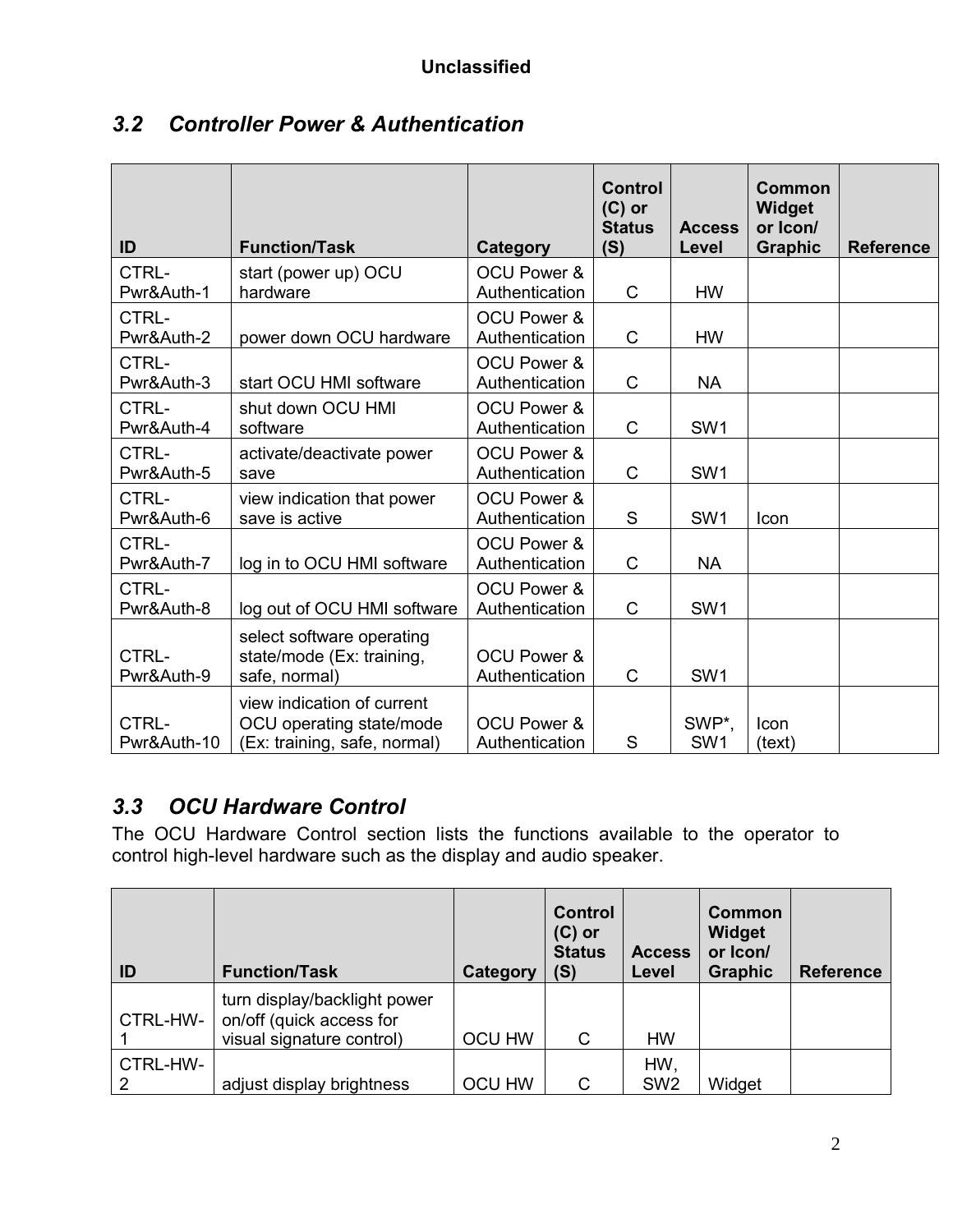| ID            | <b>Function/Task</b>                                                       | Category      | <b>Control</b><br>$(C)$ or<br><b>Status</b><br>(S) | <b>Access</b><br>Level | <b>Common</b><br>Widget<br>or Icon/<br><b>Graphic</b> | <b>Reference</b> |
|---------------|----------------------------------------------------------------------------|---------------|----------------------------------------------------|------------------------|-------------------------------------------------------|------------------|
| CTRL-HW-<br>3 | adjust display contrast                                                    | <b>OCU HW</b> | C                                                  | HW,<br>SW <sub>3</sub> | Widget                                                |                  |
| CTRL-HW-      | adjust OCU speaker volume<br>$(0 to 100\%)$                                | <b>OCU HW</b> | C                                                  | SW <sub>2</sub>        | Widget                                                |                  |
| CTRL-HW-<br>5 | mute/unmute OCU speaker<br>(quick access for audio<br>signature control)   | <b>OCU HW</b> | C                                                  | <b>HW</b>              |                                                       |                  |
| CTRL-HW-<br>6 | view indication that OCU<br>speaker is muted                               | <b>OCU HW</b> | S                                                  | SW <sub>1</sub>        | Icon                                                  |                  |
| CTRL-HW-      | view indication that hand<br>controller is disengaged<br>(WCA implication) | <b>OCU HW</b> | S                                                  | <b>SWP</b>             | Icon                                                  |                  |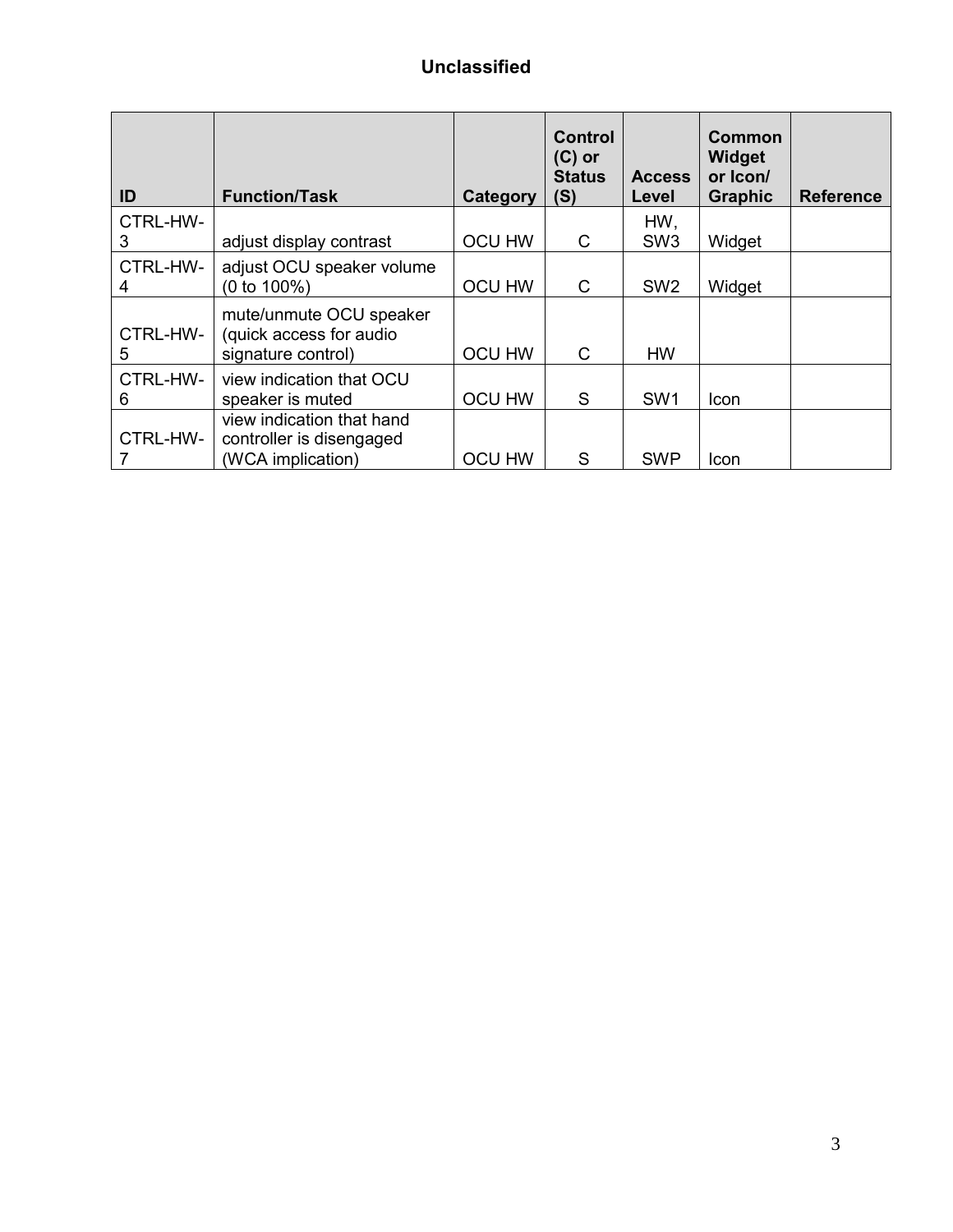## *3.4 Unmanned Vehicle Control Rights*

Different operators may compete for or share payload and/or mobility control of the same UGV asset, therefore, it is necessary to enforce a prioritization scheme to allow a single user to obtain access. The table below lists some high-level functions related to control rights.

| ID                           | <b>Function/Task</b>                                                                                                          | <b>Category</b>                       | <b>Control</b><br>$(C)$ or<br><b>Status</b><br>(S) | <b>Access</b><br>Level | <b>Common</b><br><b>Widget</b><br>or Icon/<br><b>Graphic</b> | <b>Reference</b> |
|------------------------------|-------------------------------------------------------------------------------------------------------------------------------|---------------------------------------|----------------------------------------------------|------------------------|--------------------------------------------------------------|------------------|
|                              |                                                                                                                               | <b>UV</b>                             |                                                    |                        |                                                              |                  |
| <b>CTRL-Ctrl</b><br>Rights-1 | view assets that can be<br>controlled by OCU                                                                                  | Control<br><b>Rights</b>              | S                                                  | SW <sub>1</sub>        |                                                              |                  |
| <b>CTRL-Ctrl</b><br>Rights-2 | "login" to unmanned system<br>to establish communication<br>(Option: login and password<br>authentication when<br>required)   | <b>UV</b><br>Control<br><b>Rights</b> | C                                                  | SW1                    |                                                              |                  |
| <b>CTRL-Ctrl</b><br>Rights-3 | view indication that<br>communication with asset<br>has been established                                                      | <b>UV</b><br>Control<br><b>Rights</b> | S                                                  | SW <sub>1</sub>        | Icon                                                         |                  |
| <b>CTRL-Ctrl</b><br>Rights-5 | view current asset control<br>modes for each asset,<br>including self (Ex: mobility<br>control, payload control,<br>monitors) | <b>UV</b><br>Control<br><b>Rights</b> | S                                                  | SW <sub>1</sub>        | Icon                                                         |                  |
| <b>CTRL-Ctrl</b><br>Rights-6 | select/request unmanned<br>vehicle control mode(s) (Ex:<br>mobility control, payload<br>control, monitor (default))           | <b>UV</b><br>Control<br><b>Rights</b> | C                                                  | SW <sub>1</sub>        |                                                              |                  |
| <b>CTRL-Ctrl</b><br>Rights-7 | logout (terminate comms) of<br>asset                                                                                          | <b>UV</b><br>Control<br><b>Rights</b> | $\mathsf{C}$                                       | SW <sub>1</sub>        |                                                              |                  |
| <b>CTRL-Ctrl</b><br>Rights-8 | view indication that<br>communication with asset<br>has been terminated (logout<br>confirmation)                              | <b>UV</b><br>Control<br><b>Rights</b> | S                                                  | SW <sub>1</sub>        | Icon                                                         |                  |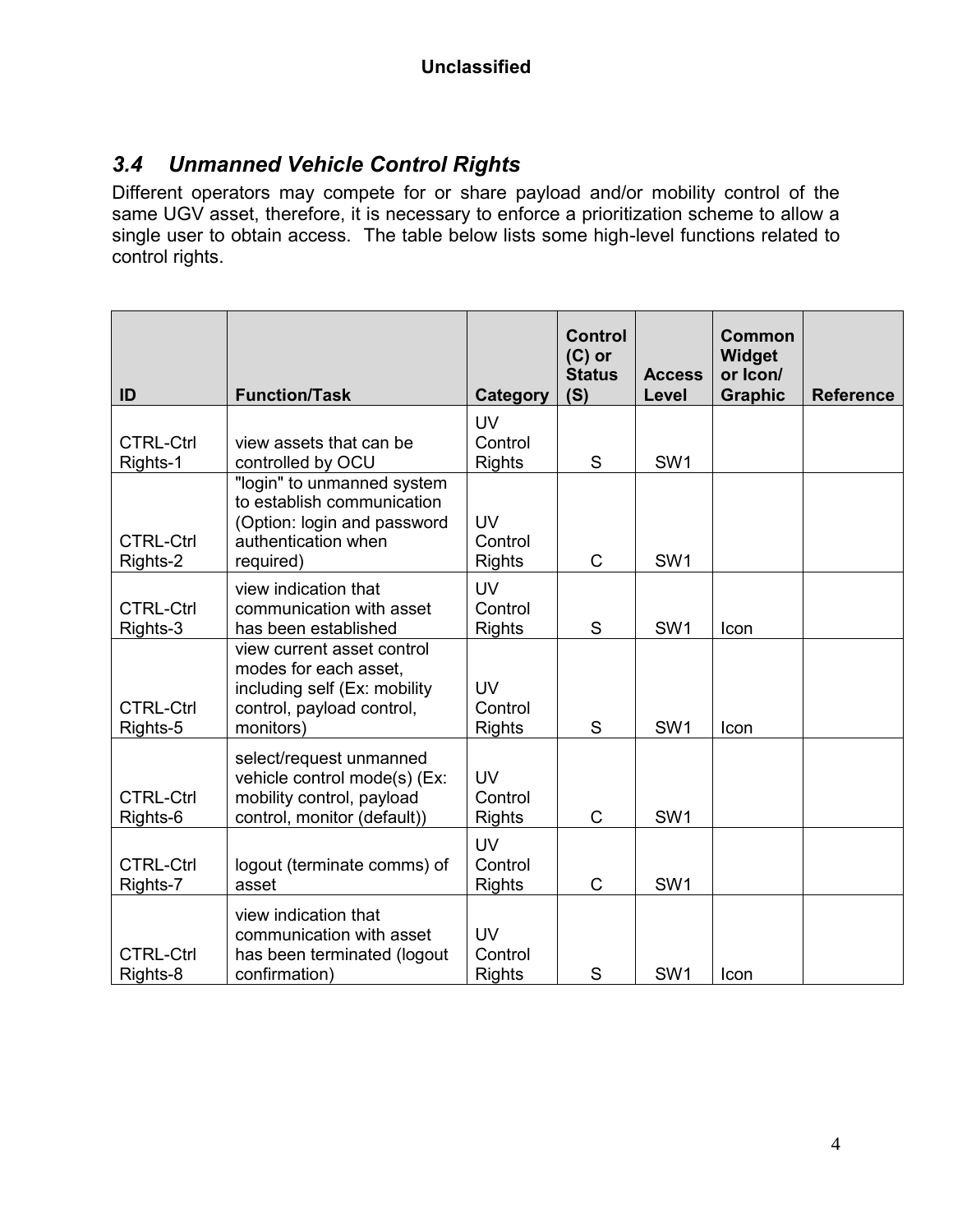## *3.5 Unmanned Vehicle Startup, Shutdown, Sleep*

In order to extend the usable operational time of a UGV, remote operators can change the UGV operating mode to startup, shutdown, and sleep mode. Sleep mode functionality has been deferred to a future version of this document.

| ID                      | <b>Function/Task</b>                        | Category    | <b>Control</b><br>$(C)$ or<br><b>Status</b><br>(S) | <b>Access</b><br>Level | <b>Common</b><br>Widget<br>or Icon/<br><b>Graphic</b> | <b>Reference</b> |
|-------------------------|---------------------------------------------|-------------|----------------------------------------------------|------------------------|-------------------------------------------------------|------------------|
| <b>CTRL-UV</b><br>Pwr-2 | view indication that asset is<br>powered up | UV<br>Power | S                                                  | SW <sub>1</sub>        |                                                       |                  |
| <b>CTRL-UV</b>          | view indication that asset is               | UV          |                                                    |                        | Icon or<br>part of<br>other                           |                  |
| Pwr-4                   | powered down*                               | Power       | S                                                  | SW <sub>1</sub>        | widget                                                |                  |

## *3.6 Unmanned Vehicle E-stop*

The following table lists basic functions related to UGV emergency stop (estop).

| ID               | <b>Function/Task</b>                             | Category | <b>Control</b><br>$(C)$ or<br><b>Status</b><br>(S) | <b>Access</b><br>Level | <b>Common</b><br><b>Widget</b><br>or Icon/<br><b>Graphic</b> | <b>Reference</b> |
|------------------|--------------------------------------------------|----------|----------------------------------------------------|------------------------|--------------------------------------------------------------|------------------|
| CTRL-            | send emergency stop (estop)                      |          |                                                    | HW-                    |                                                              |                  |
| Estop-1          | message to asset                                 | Estop    | C                                                  | covered                |                                                              |                  |
| CTRL-            | view indication that<br>emergency stop is active |          |                                                    |                        |                                                              |                  |
| Estop-2          | (WCA implication)                                | Estop    | S                                                  | <b>SWP</b>             | Icon                                                         |                  |
| CTRL-<br>Estop-3 | cancel emergency stop                            | Estop    | C                                                  | HW,<br>SW <sub>1</sub> |                                                              |                  |

## *3.7 Basic Status*

Basic status elements convey information about the OCU and UGV status, including physical parameters/variables, mode/state settings, sensor readings, detected system failures, etc. The following table lists the basic status functions and information that should be accessible by the operator through the OCU. Eventually, a fuller system health capability will be addressed providing system and subsystem status, prognostics, diagnostics, etc.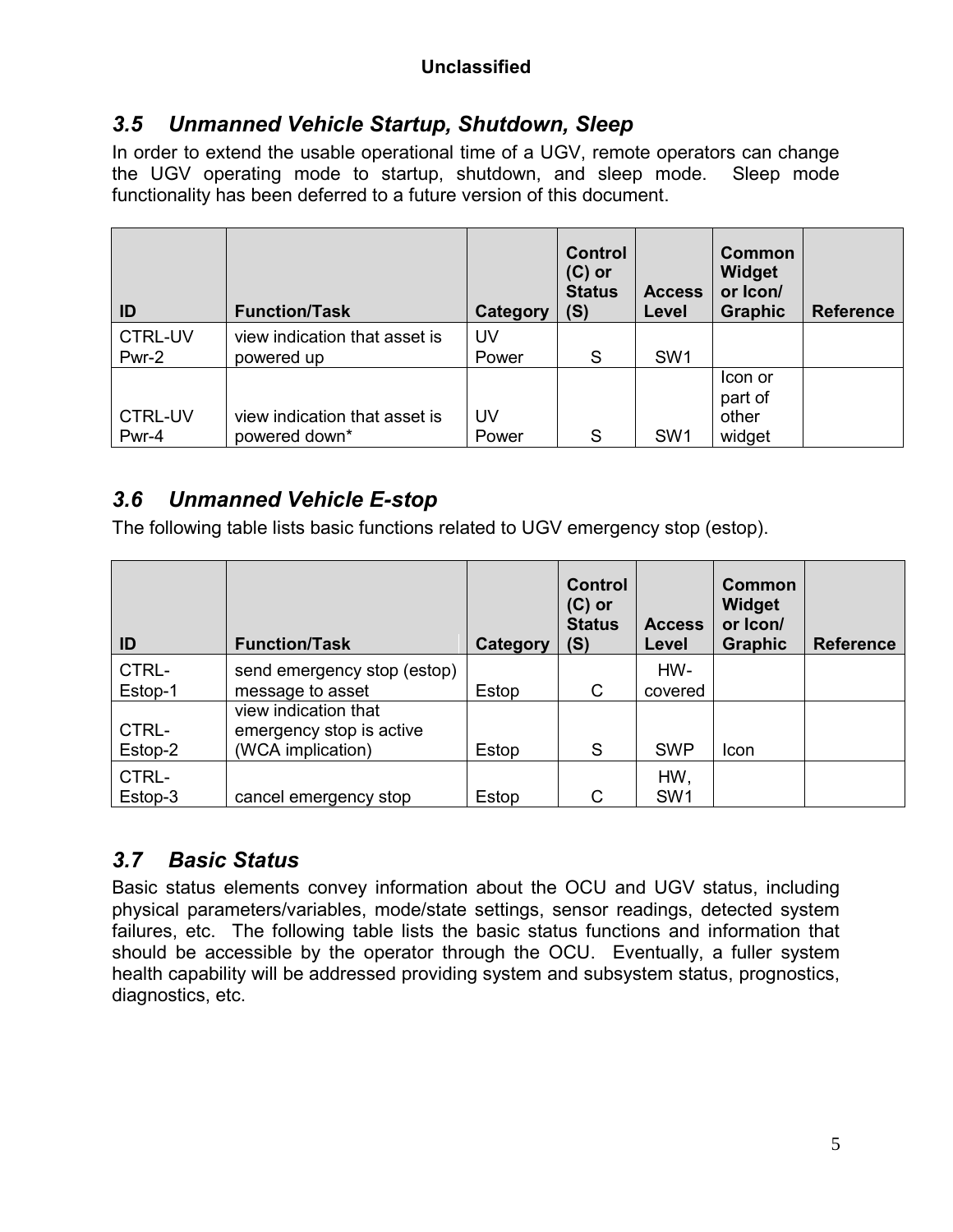| CTRL-<br>view local date and time in<br><b>Basic</b><br><b>Basic</b><br>Date-Time-Group (DTG)<br>Status-1<br>S<br><b>SWP</b><br>format<br><b>Status</b><br>Icon (text)<br>CTRL-<br>view Zulu date and time in<br><b>Basic</b><br>Date-Time-Group (DTG)<br><b>Basic</b><br>S<br><b>SWP</b><br>Status-2<br><b>Status</b><br>format<br>Icon (text)<br>CTRL-<br><b>Basic</b><br>switch between local and<br><b>Basic</b><br>C<br>SW <sub>1</sub><br>Status-3<br><b>Status</b><br>zulu time display<br>CTRL-<br><b>Basic</b><br>view unique identifier/call<br><b>Basic</b><br>SW <sub>1</sub><br>sign for each asset<br>S<br>Status-4<br><b>Status</b><br>CTRL-<br>select asset of interest if<br><b>Basic</b><br>more than one system can<br><b>Basic</b><br>$\mathsf C$<br>SW <sub>1</sub><br>Status-5<br>be controlled<br><b>Status</b><br>CTRL-<br>view indication of (selected)<br><b>Basic</b><br>asset of interest on all<br><b>Basic</b><br>S<br>SW <sub>1</sub><br>Status-6<br><b>Status</b><br>relevant screens<br>CTRL-<br><b>Basic</b><br><b>Basic</b><br>view asset<br>S<br><b>SWP</b><br><b>Status</b><br>Icon (text)<br>Status-7<br>location/coordinates<br>CTRL-<br>view OCU<br>location/coordinates<br><b>Basic</b><br><b>Basic</b><br>S<br>SW <sub>1</sub><br>Status-8<br>(longitude, latitude, altitude)<br><b>Status</b><br>Icon (text)<br>CTRL-<br>switch between coordinate | ID | <b>Function/Task</b> | <b>Category</b> | <b>Control</b><br>$(C)$ or<br><b>Status</b><br>(S) | <b>Access</b><br>Level | <b>Common</b><br><b>Widget or</b><br>Icon/<br><b>Graphic</b> | <b>Reference</b> |
|-----------------------------------------------------------------------------------------------------------------------------------------------------------------------------------------------------------------------------------------------------------------------------------------------------------------------------------------------------------------------------------------------------------------------------------------------------------------------------------------------------------------------------------------------------------------------------------------------------------------------------------------------------------------------------------------------------------------------------------------------------------------------------------------------------------------------------------------------------------------------------------------------------------------------------------------------------------------------------------------------------------------------------------------------------------------------------------------------------------------------------------------------------------------------------------------------------------------------------------------------------------------------------------------------------------------------------------------------------------------------------------------------|----|----------------------|-----------------|----------------------------------------------------|------------------------|--------------------------------------------------------------|------------------|
|                                                                                                                                                                                                                                                                                                                                                                                                                                                                                                                                                                                                                                                                                                                                                                                                                                                                                                                                                                                                                                                                                                                                                                                                                                                                                                                                                                                               |    |                      |                 |                                                    |                        |                                                              |                  |
|                                                                                                                                                                                                                                                                                                                                                                                                                                                                                                                                                                                                                                                                                                                                                                                                                                                                                                                                                                                                                                                                                                                                                                                                                                                                                                                                                                                               |    |                      |                 |                                                    |                        |                                                              |                  |
|                                                                                                                                                                                                                                                                                                                                                                                                                                                                                                                                                                                                                                                                                                                                                                                                                                                                                                                                                                                                                                                                                                                                                                                                                                                                                                                                                                                               |    |                      |                 |                                                    |                        |                                                              |                  |
|                                                                                                                                                                                                                                                                                                                                                                                                                                                                                                                                                                                                                                                                                                                                                                                                                                                                                                                                                                                                                                                                                                                                                                                                                                                                                                                                                                                               |    |                      |                 |                                                    |                        |                                                              |                  |
|                                                                                                                                                                                                                                                                                                                                                                                                                                                                                                                                                                                                                                                                                                                                                                                                                                                                                                                                                                                                                                                                                                                                                                                                                                                                                                                                                                                               |    |                      |                 |                                                    |                        |                                                              |                  |
|                                                                                                                                                                                                                                                                                                                                                                                                                                                                                                                                                                                                                                                                                                                                                                                                                                                                                                                                                                                                                                                                                                                                                                                                                                                                                                                                                                                               |    |                      |                 |                                                    |                        |                                                              |                  |
|                                                                                                                                                                                                                                                                                                                                                                                                                                                                                                                                                                                                                                                                                                                                                                                                                                                                                                                                                                                                                                                                                                                                                                                                                                                                                                                                                                                               |    |                      |                 |                                                    |                        |                                                              |                  |
|                                                                                                                                                                                                                                                                                                                                                                                                                                                                                                                                                                                                                                                                                                                                                                                                                                                                                                                                                                                                                                                                                                                                                                                                                                                                                                                                                                                               |    |                      |                 |                                                    |                        |                                                              |                  |
|                                                                                                                                                                                                                                                                                                                                                                                                                                                                                                                                                                                                                                                                                                                                                                                                                                                                                                                                                                                                                                                                                                                                                                                                                                                                                                                                                                                               |    |                      |                 |                                                    |                        |                                                              |                  |
|                                                                                                                                                                                                                                                                                                                                                                                                                                                                                                                                                                                                                                                                                                                                                                                                                                                                                                                                                                                                                                                                                                                                                                                                                                                                                                                                                                                               |    |                      |                 |                                                    |                        |                                                              |                  |
|                                                                                                                                                                                                                                                                                                                                                                                                                                                                                                                                                                                                                                                                                                                                                                                                                                                                                                                                                                                                                                                                                                                                                                                                                                                                                                                                                                                               |    |                      |                 |                                                    |                        |                                                              |                  |
|                                                                                                                                                                                                                                                                                                                                                                                                                                                                                                                                                                                                                                                                                                                                                                                                                                                                                                                                                                                                                                                                                                                                                                                                                                                                                                                                                                                               |    |                      |                 |                                                    |                        |                                                              |                  |
|                                                                                                                                                                                                                                                                                                                                                                                                                                                                                                                                                                                                                                                                                                                                                                                                                                                                                                                                                                                                                                                                                                                                                                                                                                                                                                                                                                                               |    |                      |                 |                                                    |                        |                                                              |                  |
|                                                                                                                                                                                                                                                                                                                                                                                                                                                                                                                                                                                                                                                                                                                                                                                                                                                                                                                                                                                                                                                                                                                                                                                                                                                                                                                                                                                               |    |                      |                 |                                                    |                        |                                                              |                  |
|                                                                                                                                                                                                                                                                                                                                                                                                                                                                                                                                                                                                                                                                                                                                                                                                                                                                                                                                                                                                                                                                                                                                                                                                                                                                                                                                                                                               |    |                      |                 |                                                    |                        |                                                              |                  |
|                                                                                                                                                                                                                                                                                                                                                                                                                                                                                                                                                                                                                                                                                                                                                                                                                                                                                                                                                                                                                                                                                                                                                                                                                                                                                                                                                                                               |    |                      |                 |                                                    |                        |                                                              |                  |
|                                                                                                                                                                                                                                                                                                                                                                                                                                                                                                                                                                                                                                                                                                                                                                                                                                                                                                                                                                                                                                                                                                                                                                                                                                                                                                                                                                                               |    |                      |                 |                                                    |                        |                                                              |                  |
|                                                                                                                                                                                                                                                                                                                                                                                                                                                                                                                                                                                                                                                                                                                                                                                                                                                                                                                                                                                                                                                                                                                                                                                                                                                                                                                                                                                               |    |                      |                 |                                                    |                        |                                                              |                  |
|                                                                                                                                                                                                                                                                                                                                                                                                                                                                                                                                                                                                                                                                                                                                                                                                                                                                                                                                                                                                                                                                                                                                                                                                                                                                                                                                                                                               |    |                      |                 |                                                    |                        |                                                              |                  |
|                                                                                                                                                                                                                                                                                                                                                                                                                                                                                                                                                                                                                                                                                                                                                                                                                                                                                                                                                                                                                                                                                                                                                                                                                                                                                                                                                                                               |    |                      |                 |                                                    |                        |                                                              |                  |
|                                                                                                                                                                                                                                                                                                                                                                                                                                                                                                                                                                                                                                                                                                                                                                                                                                                                                                                                                                                                                                                                                                                                                                                                                                                                                                                                                                                               |    |                      |                 |                                                    |                        |                                                              |                  |
|                                                                                                                                                                                                                                                                                                                                                                                                                                                                                                                                                                                                                                                                                                                                                                                                                                                                                                                                                                                                                                                                                                                                                                                                                                                                                                                                                                                               |    |                      |                 |                                                    |                        |                                                              |                  |
|                                                                                                                                                                                                                                                                                                                                                                                                                                                                                                                                                                                                                                                                                                                                                                                                                                                                                                                                                                                                                                                                                                                                                                                                                                                                                                                                                                                               |    |                      |                 |                                                    |                        |                                                              |                  |
|                                                                                                                                                                                                                                                                                                                                                                                                                                                                                                                                                                                                                                                                                                                                                                                                                                                                                                                                                                                                                                                                                                                                                                                                                                                                                                                                                                                               |    |                      |                 |                                                    |                        |                                                              |                  |
|                                                                                                                                                                                                                                                                                                                                                                                                                                                                                                                                                                                                                                                                                                                                                                                                                                                                                                                                                                                                                                                                                                                                                                                                                                                                                                                                                                                               |    |                      |                 |                                                    |                        |                                                              |                  |
|                                                                                                                                                                                                                                                                                                                                                                                                                                                                                                                                                                                                                                                                                                                                                                                                                                                                                                                                                                                                                                                                                                                                                                                                                                                                                                                                                                                               |    |                      |                 |                                                    |                        |                                                              |                  |
| <b>Basic</b><br>types (longitude, latitude,<br><b>Basic</b>                                                                                                                                                                                                                                                                                                                                                                                                                                                                                                                                                                                                                                                                                                                                                                                                                                                                                                                                                                                                                                                                                                                                                                                                                                                                                                                                   |    |                      |                 |                                                    |                        |                                                              |                  |
| SW <sub>2</sub><br>altitude, MGRS, UTM,)<br>C<br><b>Status</b><br>Status-9                                                                                                                                                                                                                                                                                                                                                                                                                                                                                                                                                                                                                                                                                                                                                                                                                                                                                                                                                                                                                                                                                                                                                                                                                                                                                                                    |    |                      |                 |                                                    |                        |                                                              |                  |
| CTRL-                                                                                                                                                                                                                                                                                                                                                                                                                                                                                                                                                                                                                                                                                                                                                                                                                                                                                                                                                                                                                                                                                                                                                                                                                                                                                                                                                                                         |    |                      |                 |                                                    |                        |                                                              |                  |
| <b>Basic</b>                                                                                                                                                                                                                                                                                                                                                                                                                                                                                                                                                                                                                                                                                                                                                                                                                                                                                                                                                                                                                                                                                                                                                                                                                                                                                                                                                                                  |    |                      |                 |                                                    |                        |                                                              |                  |
| adjust number of coordinate   Basic<br>Status-                                                                                                                                                                                                                                                                                                                                                                                                                                                                                                                                                                                                                                                                                                                                                                                                                                                                                                                                                                                                                                                                                                                                                                                                                                                                                                                                                |    |                      |                 |                                                    |                        |                                                              |                  |
| SW <sub>1</sub><br>C<br>10<br><b>Status</b><br>digits displayed                                                                                                                                                                                                                                                                                                                                                                                                                                                                                                                                                                                                                                                                                                                                                                                                                                                                                                                                                                                                                                                                                                                                                                                                                                                                                                                               |    |                      |                 |                                                    |                        |                                                              |                  |
| CTRL-                                                                                                                                                                                                                                                                                                                                                                                                                                                                                                                                                                                                                                                                                                                                                                                                                                                                                                                                                                                                                                                                                                                                                                                                                                                                                                                                                                                         |    |                      |                 |                                                    |                        |                                                              |                  |
| <b>Basic</b>                                                                                                                                                                                                                                                                                                                                                                                                                                                                                                                                                                                                                                                                                                                                                                                                                                                                                                                                                                                                                                                                                                                                                                                                                                                                                                                                                                                  |    |                      |                 |                                                    |                        |                                                              |                  |
| Status-<br>view asset heading<br><b>Basic</b>                                                                                                                                                                                                                                                                                                                                                                                                                                                                                                                                                                                                                                                                                                                                                                                                                                                                                                                                                                                                                                                                                                                                                                                                                                                                                                                                                 |    |                      |                 |                                                    |                        |                                                              |                  |
| S<br>SW <sub>1</sub><br>11<br>(compass tape, digital)<br><b>Status</b><br>Widget                                                                                                                                                                                                                                                                                                                                                                                                                                                                                                                                                                                                                                                                                                                                                                                                                                                                                                                                                                                                                                                                                                                                                                                                                                                                                                              |    |                      |                 |                                                    |                        |                                                              |                  |
| view next waypoint/task                                                                                                                                                                                                                                                                                                                                                                                                                                                                                                                                                                                                                                                                                                                                                                                                                                                                                                                                                                                                                                                                                                                                                                                                                                                                                                                                                                       |    |                      |                 |                                                    |                        |                                                              |                  |
| indicator (Range: distance<br>CTRL-                                                                                                                                                                                                                                                                                                                                                                                                                                                                                                                                                                                                                                                                                                                                                                                                                                                                                                                                                                                                                                                                                                                                                                                                                                                                                                                                                           |    |                      |                 |                                                    |                        |                                                              |                  |
| and time, etc. Options:<br><b>Basic</b>                                                                                                                                                                                                                                                                                                                                                                                                                                                                                                                                                                                                                                                                                                                                                                                                                                                                                                                                                                                                                                                                                                                                                                                                                                                                                                                                                       |    |                      |                 |                                                    |                        |                                                              |                  |
| Status-<br>separate overlay, part of<br><b>Basic</b>                                                                                                                                                                                                                                                                                                                                                                                                                                                                                                                                                                                                                                                                                                                                                                                                                                                                                                                                                                                                                                                                                                                                                                                                                                                                                                                                          |    |                      |                 |                                                    |                        |                                                              |                  |
| S<br>12 <sub>2</sub><br>SW <sub>1</sub><br><b>Status</b><br>Widget<br>compass tape)                                                                                                                                                                                                                                                                                                                                                                                                                                                                                                                                                                                                                                                                                                                                                                                                                                                                                                                                                                                                                                                                                                                                                                                                                                                                                                           |    |                      |                 |                                                    |                        |                                                              |                  |
| CTRL-                                                                                                                                                                                                                                                                                                                                                                                                                                                                                                                                                                                                                                                                                                                                                                                                                                                                                                                                                                                                                                                                                                                                                                                                                                                                                                                                                                                         |    |                      |                 |                                                    |                        |                                                              |                  |
| <b>Basic</b><br>view current                                                                                                                                                                                                                                                                                                                                                                                                                                                                                                                                                                                                                                                                                                                                                                                                                                                                                                                                                                                                                                                                                                                                                                                                                                                                                                                                                                  |    |                      |                 |                                                    |                        |                                                              |                  |
| Status-<br>pitch/roll/attitude indicator<br><b>Basic</b>                                                                                                                                                                                                                                                                                                                                                                                                                                                                                                                                                                                                                                                                                                                                                                                                                                                                                                                                                                                                                                                                                                                                                                                                                                                                                                                                      |    |                      |                 |                                                    |                        |                                                              |                  |
| S<br>SW <sub>1</sub><br>13<br><b>Status</b><br>Widget(s)<br>(WCA implication)                                                                                                                                                                                                                                                                                                                                                                                                                                                                                                                                                                                                                                                                                                                                                                                                                                                                                                                                                                                                                                                                                                                                                                                                                                                                                                                 |    |                      |                 |                                                    |                        |                                                              |                  |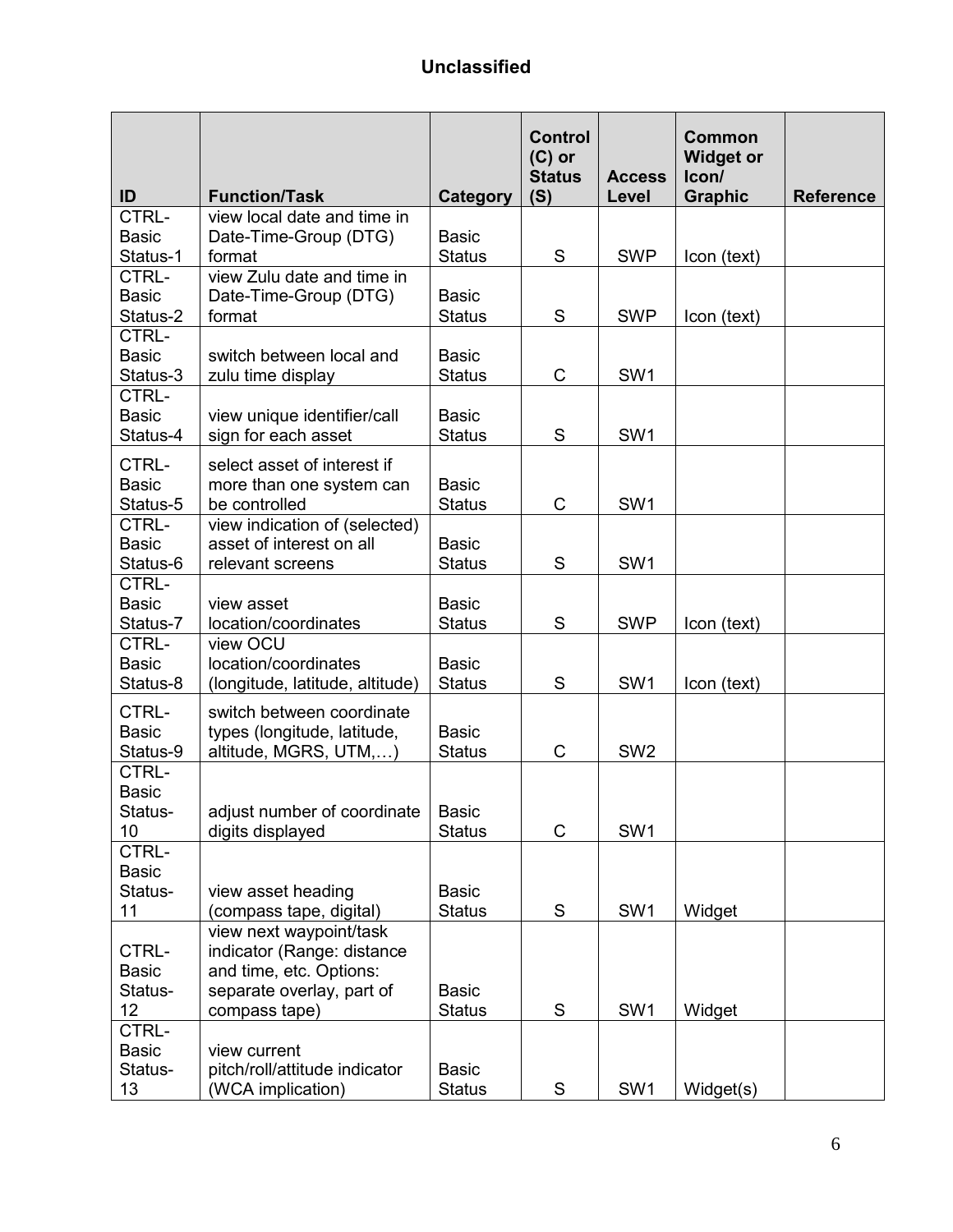| ID                                     | <b>Function/Task</b>                                                                                            | <b>Category</b>               | <b>Control</b><br>$(C)$ or<br><b>Status</b><br>(S) | <b>Access</b><br>Level | <b>Common</b><br><b>Widget or</b><br>Icon/<br><b>Graphic</b> | <b>Reference</b> |
|----------------------------------------|-----------------------------------------------------------------------------------------------------------------|-------------------------------|----------------------------------------------------|------------------------|--------------------------------------------------------------|------------------|
| CTRL-<br><b>Basic</b>                  | view direction/distance to<br>controller/self indicator<br>(shows where controller/self                         |                               |                                                    |                        |                                                              |                  |
| Status-<br>14                          | is in relation to asset and<br>how far away)                                                                    | <b>Basic</b><br><b>Status</b> | S                                                  | SW <sub>1</sub>        | Widget                                                       |                  |
| CTRL-<br><b>Basic</b><br>Status-<br>15 | view OCU battery charge<br>status (% charge, time<br>remaining) (WCA<br>implication)                            | <b>Basic</b><br><b>Status</b> | S                                                  | SW <sub>1</sub>        | widget                                                       |                  |
| CTRL-<br><b>Basic</b><br>Status-<br>16 | view indication of OCU<br>battery issue (WCA<br>implication)                                                    | <b>Basic</b><br><b>Status</b> | S                                                  | <b>SWP</b>             |                                                              |                  |
| CTRL-<br><b>Basic</b><br>Status-<br>17 | view indication that OCU<br>battery is being charged                                                            | <b>Basic</b><br><b>Status</b> | S                                                  | SW <sub>1</sub>        | widget (part<br>of charge<br>status<br>widget)               |                  |
| CTRL-<br><b>Basic</b><br>Status-<br>18 | view OCU GPS<br>status/strength                                                                                 | <b>Basic</b><br><b>Status</b> | S                                                  | SW <sub>1</sub>        | Widget                                                       |                  |
| CTRL-<br><b>Basic</b><br>Status-<br>19 | view communications<br>status/strength between<br>OCU and asset (heartbeat)<br>as well as OCU and C2<br>network | <b>Basic</b><br><b>Status</b> | S                                                  | SW <sub>1</sub>        | Widget                                                       |                  |
| CTRL-<br><b>Basic</b><br>Status-<br>20 | Comms ping                                                                                                      | System<br>Health              | C                                                  | SW <sub>2</sub>        |                                                              |                  |
| CTRL-<br><b>Basic</b><br>Status-<br>21 | view asset GPS<br>status/strength                                                                               | System<br>Health              | S                                                  | SW <sub>1</sub>        | Widget                                                       |                  |
| CTRL-<br><b>Basic</b><br>Status-<br>22 | view asset battery charge<br>status (% charge, time<br>remaining) (WCA<br>implication)                          | System<br>Health              | S                                                  | SW <sub>1</sub>        | Widget                                                       |                  |
| CTRL-<br><b>Basic</b><br>Status-<br>23 | view indication of asset<br>battery issue (WCA<br>implication)                                                  | System<br>Health              | ${\mathsf S}$                                      | <b>SWP</b>             |                                                              |                  |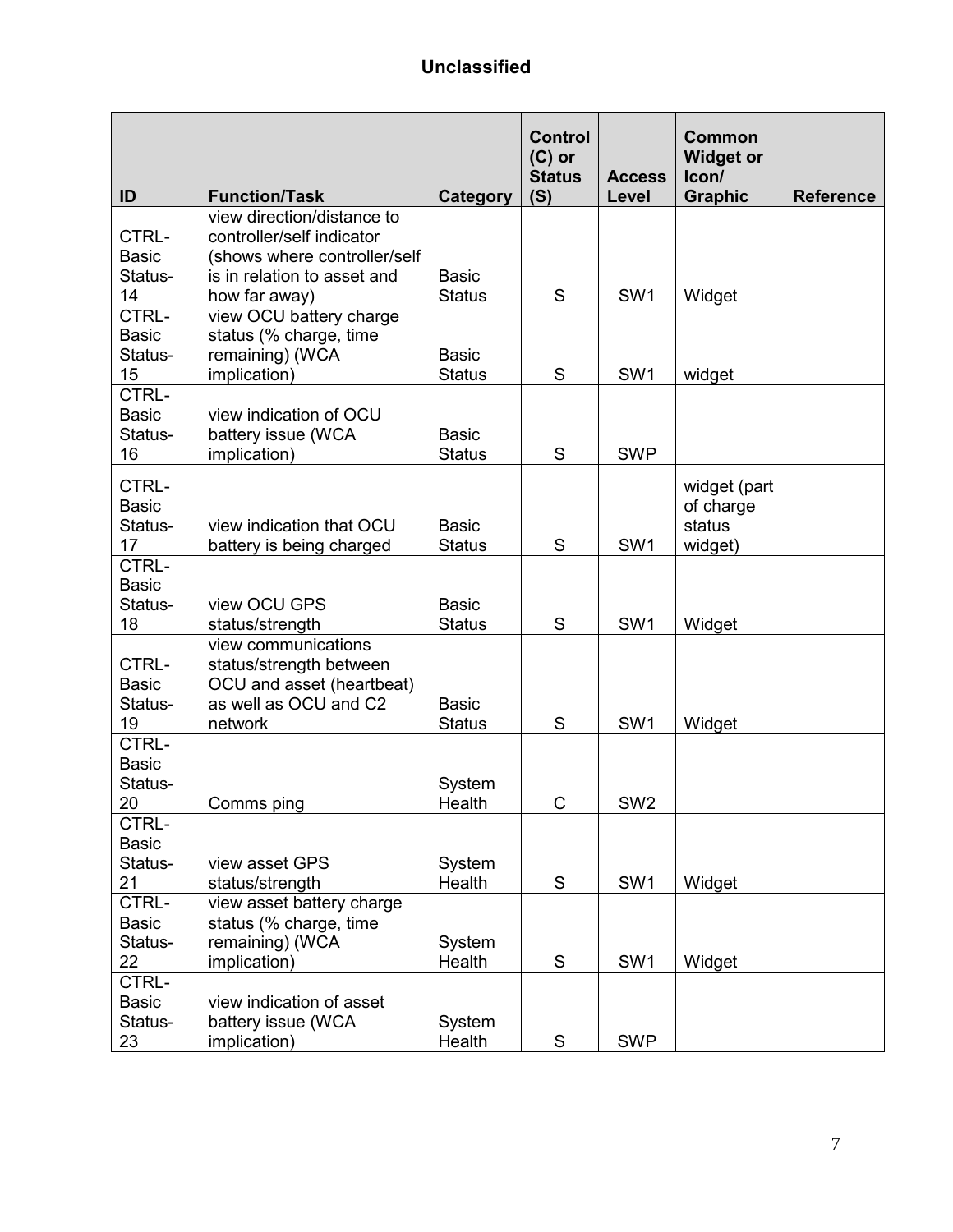| ID                                     | <b>Function/Task</b>                               | <b>Category</b>  | <b>Control</b><br>$(C)$ or<br><b>Status</b><br>(S) | <b>Access</b><br>Level | <b>Common</b><br><b>Widget or</b><br>Icon/<br><b>Graphic</b>          | <b>Reference</b> |
|----------------------------------------|----------------------------------------------------|------------------|----------------------------------------------------|------------------------|-----------------------------------------------------------------------|------------------|
| CTRL-                                  |                                                    |                  |                                                    |                        | widget (part                                                          |                  |
| <b>Basic</b>                           |                                                    |                  |                                                    |                        | of charge                                                             |                  |
| Status-                                | view indication that asset                         | System<br>Health | S                                                  | SW1                    | status                                                                |                  |
| 24<br>CTRL-                            | battery is being charged                           |                  |                                                    |                        | widget)                                                               |                  |
| <b>Basic</b>                           | view asset fuel status (%                          |                  |                                                    |                        |                                                                       |                  |
| Status-                                | remaining, time remaining)                         | System           |                                                    |                        |                                                                       |                  |
| 25                                     | (WCA implication)                                  | Health           | S                                                  | SW <sub>1</sub>        | Widget                                                                |                  |
| CTRL-<br><b>Basic</b>                  |                                                    |                  |                                                    |                        |                                                                       |                  |
| Status-                                | view engine power status                           | System           |                                                    |                        |                                                                       |                  |
| 26                                     | (on, off) (WCA implication)                        | Health           | S                                                  | SW <sub>1</sub>        | Icons                                                                 |                  |
| CTRL-                                  |                                                    |                  |                                                    |                        |                                                                       |                  |
| <b>Basic</b><br>Status-                | view engine RPMs (WCA                              | System           |                                                    |                        |                                                                       |                  |
| 27                                     | implication)                                       | Health           | S                                                  | SW <sub>1</sub>        | Widget                                                                |                  |
| CTRL-                                  |                                                    |                  |                                                    |                        |                                                                       |                  |
| <b>Basic</b>                           |                                                    |                  |                                                    |                        |                                                                       |                  |
| Status-<br>28                          | view engine temperature<br>(WCA implication)       | System<br>Health | S                                                  | SW <sub>1</sub>        |                                                                       |                  |
| CTRL-                                  |                                                    |                  |                                                    |                        |                                                                       |                  |
| <b>Basic</b>                           | view oil pressure, quantity,                       |                  |                                                    |                        |                                                                       |                  |
| Status-<br>29                          | temperature (WCA<br>implication)                   | System<br>Health | $\mathbf S$                                        | SW <sub>1</sub>        |                                                                       |                  |
|                                        |                                                    |                  |                                                    |                        | Widget                                                                |                  |
| CTRL-<br><b>Basic</b><br>Status-<br>30 | view sensor functional<br>status (WCA implication) | System<br>Health | S                                                  | SW <sub>2</sub>        | (system<br>and<br>subsystem<br>health,<br>prognostics<br>diagnostics) |                  |
|                                        |                                                    |                  |                                                    |                        | Widget<br>(system<br>and                                              |                  |
| CTRL-                                  |                                                    |                  |                                                    |                        | subsystem                                                             |                  |
| <b>Basic</b><br>Status-                | view laser range finder<br>functional status (WCA  | System           |                                                    |                        | health,<br>prognostics,                                               |                  |
| 31                                     | implication)                                       | Health           | S                                                  | SW <sub>2</sub>        | diagnostics                                                           |                  |
|                                        |                                                    |                  |                                                    |                        | Widget                                                                |                  |
|                                        |                                                    |                  |                                                    |                        | (system                                                               |                  |
| CTRL-                                  |                                                    |                  |                                                    |                        | and<br>subsystem                                                      |                  |
| <b>Basic</b>                           | view CBRN system(s)                                |                  |                                                    |                        | health,                                                               |                  |
| Status-                                | functional status (WCA                             | System           |                                                    |                        | prognostics,                                                          |                  |
| 32                                     | implication)                                       | Health           | S                                                  | SW <sub>2</sub>        | diagnostics                                                           |                  |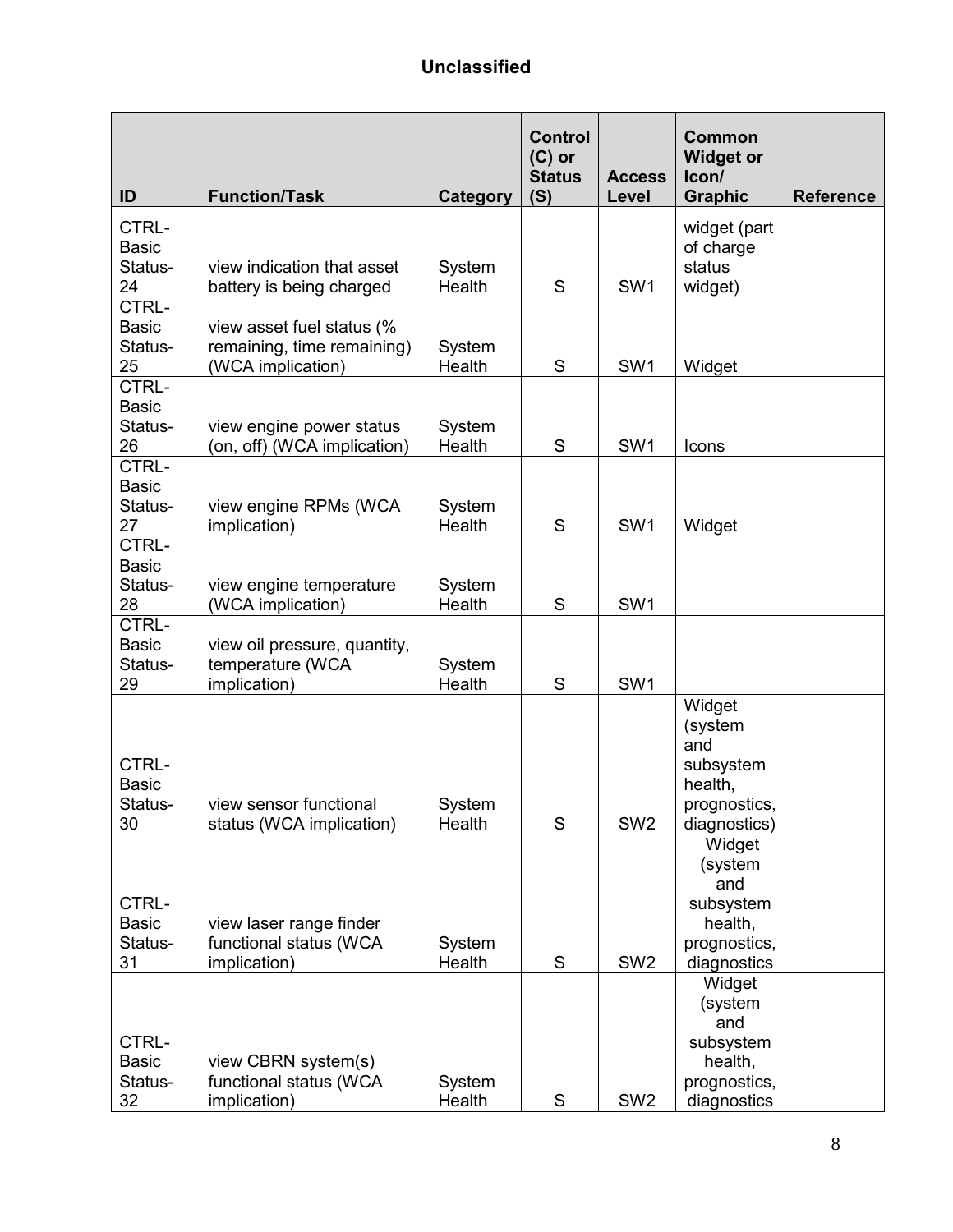|                         |                                                       |                  | <b>Control</b><br>$(C)$ or<br><b>Status</b> | <b>Access</b>   | <b>Common</b><br><b>Widget or</b><br>Icon/ |                  |
|-------------------------|-------------------------------------------------------|------------------|---------------------------------------------|-----------------|--------------------------------------------|------------------|
| ID                      | <b>Function/Task</b>                                  | <b>Category</b>  | (S)                                         | Level           | <b>Graphic</b><br>Widget                   | <b>Reference</b> |
|                         |                                                       |                  |                                             |                 | (system                                    |                  |
|                         |                                                       |                  |                                             |                 | and                                        |                  |
| CTRL-                   |                                                       |                  |                                             |                 | subsystem                                  |                  |
| <b>Basic</b>            |                                                       |                  |                                             |                 | health,                                    |                  |
| Status-                 | view microphone functional                            | System           |                                             |                 | prognostics,                               |                  |
| 33                      | status (WCA implication)                              | Health           | S                                           | SW <sub>2</sub> | diagnostics                                |                  |
|                         |                                                       |                  |                                             |                 | Widget                                     |                  |
| CTRL-                   |                                                       |                  |                                             |                 | (system                                    |                  |
| <b>Basic</b>            |                                                       |                  |                                             |                 | and                                        |                  |
| Status-<br>34           | view pan/tilt functional<br>status (WCA implications) | System<br>Health | S                                           | SW <sub>2</sub> | subsystem<br>health                        |                  |
|                         |                                                       |                  |                                             |                 | Widget                                     |                  |
| CTRL-                   |                                                       |                  |                                             |                 | (system                                    |                  |
| <b>Basic</b>            |                                                       |                  |                                             |                 | and                                        |                  |
| Status-                 | view mast functional status                           | System           |                                             |                 | subsystem                                  |                  |
| 35                      | (WCA implications)                                    | Health           | S                                           | SW <sub>2</sub> | health                                     |                  |
|                         |                                                       |                  |                                             |                 | Widget                                     |                  |
| CTRL-                   |                                                       |                  |                                             |                 | (system                                    |                  |
| <b>Basic</b>            | view asset light(s)                                   |                  |                                             |                 | and                                        |                  |
| Status-<br>36           | functional status (WCA<br>implications)               | System<br>Health | S                                           | SW <sub>2</sub> | subsystem<br>health                        |                  |
|                         |                                                       |                  |                                             |                 | Widget                                     |                  |
| CTRL-                   |                                                       |                  |                                             |                 | (system                                    |                  |
| <b>Basic</b>            | view laser target designator                          |                  |                                             |                 | and                                        |                  |
| Status-                 | functional status (WCA                                | System           |                                             |                 | subsystem                                  |                  |
| 37                      | implications)                                         | Health           | S                                           | SW <sub>2</sub> | health                                     |                  |
|                         |                                                       |                  |                                             |                 | Widget                                     |                  |
| CTRL-                   |                                                       |                  |                                             |                 | (system                                    |                  |
| <b>Basic</b>            |                                                       |                  |                                             |                 | and                                        |                  |
| Status-<br>38           | view arm functional status<br>(WCA implications)      | System<br>Health | S                                           | SW <sub>2</sub> | subsystem<br>health                        |                  |
|                         |                                                       |                  |                                             |                 | Widget                                     |                  |
| CTRL-                   |                                                       |                  |                                             |                 | (system                                    |                  |
| <b>Basic</b>            | view end effector(s)                                  |                  |                                             |                 | and                                        |                  |
| Status-                 | functional status (WCA                                | System           |                                             |                 | subsystem                                  |                  |
| 39                      | implications)                                         | Health           | S                                           | SW <sub>2</sub> | health                                     |                  |
|                         |                                                       |                  |                                             |                 | Widget                                     |                  |
| CTRL-                   |                                                       |                  |                                             |                 | (system                                    |                  |
| <b>Basic</b><br>Status- | view gripper functional                               | System           |                                             |                 | and<br>subsystem                           |                  |
| 40                      | status (WCA implications)                             | Health           | S                                           | SW <sub>2</sub> | health                                     |                  |
| CTRL-                   |                                                       |                  |                                             |                 | Widget                                     |                  |
| <b>Basic</b>            |                                                       |                  |                                             |                 | (system                                    |                  |
| Status-                 | view flipper functional                               | System           |                                             |                 | and                                        |                  |
| 41                      | status (WCA implications)                             | Health           | ${\mathsf S}$                               | SW <sub>2</sub> | subsystem                                  |                  |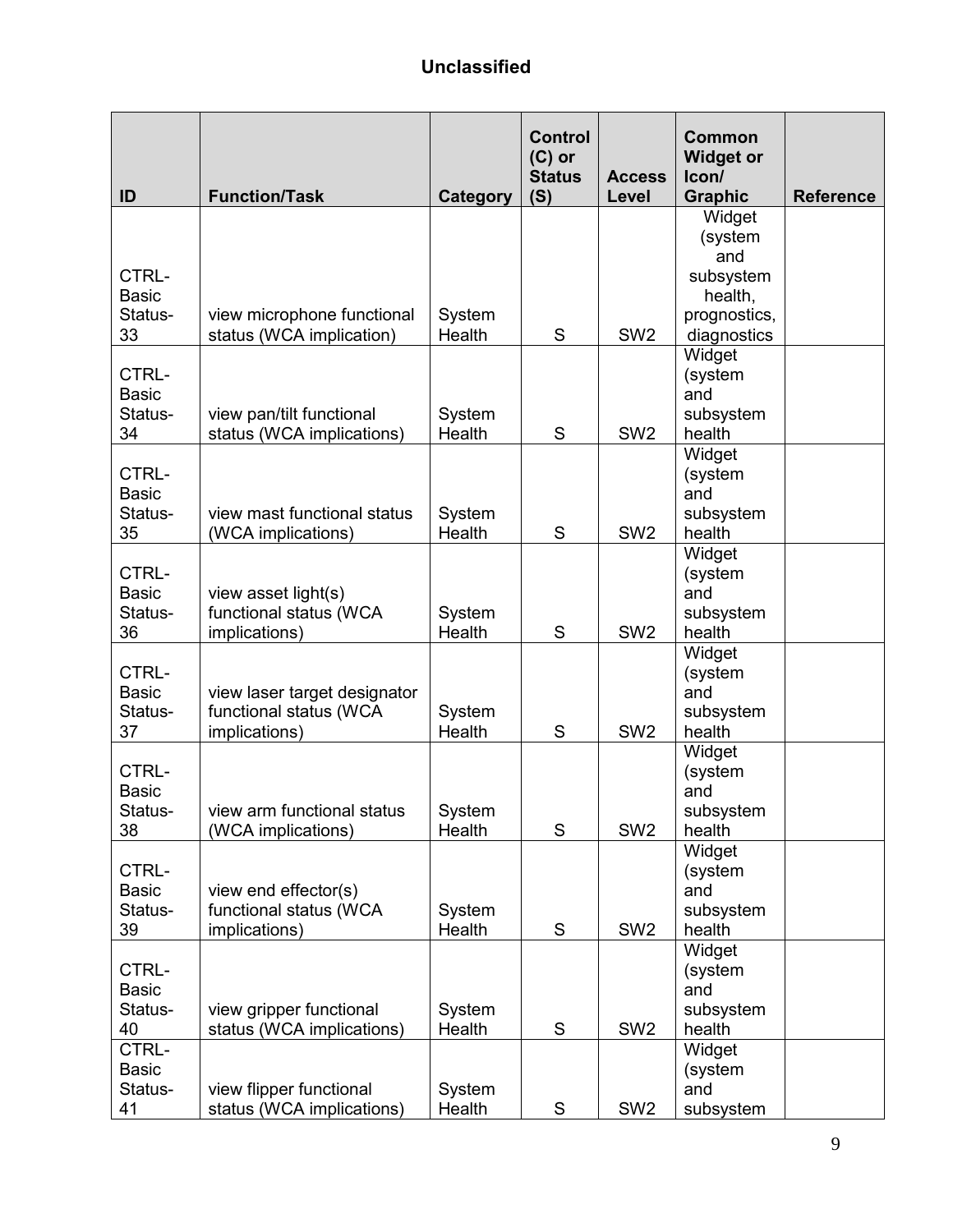| ID                                     | <b>Function/Task</b>                                  | Category         | <b>Control</b><br>$(C)$ or<br><b>Status</b><br>(S) | <b>Access</b><br>Level | Common<br><b>Widget or</b><br>lcon/<br><b>Graphic</b> | <b>Reference</b> |
|----------------------------------------|-------------------------------------------------------|------------------|----------------------------------------------------|------------------------|-------------------------------------------------------|------------------|
|                                        |                                                       |                  |                                                    |                        | health                                                |                  |
| CTRL-<br><b>Basic</b><br>Status-<br>42 | view radio(s) functional<br>status (WCA implications) | System<br>Health | S                                                  | SW <sub>2</sub>        | Widget<br>(system<br>and<br>subsystem<br>health       |                  |
| CTRL-<br><b>Basic</b><br>Status-<br>43 | view spooler functional<br>status (WCA implications)  | System<br>Health | S                                                  | SW <sub>2</sub>        | Widget<br>(system<br>and<br>subsystem<br>health       |                  |

## *3.8 Mission Planning*

Mission planning in the context of this section relates to the functions of UGV path planning. This capability is intended to provide a simple navigation mechanism. The waypoint is intended to represent a geo-location and may define some simple level of tolerance with respect to signifying the capture of the waypoint itself and desired speed between path segments. Actions at waypoints, waypoint time constraints (e.g., arrival and departure), plan volatility, plan validation, multi-plan definition/selection, and waypoint corridors are deferred to subsequent versions.

The vehicle is assumed to have access to terrain data from various sources such as historic terrain maps and/or real-time terrain scanning. The operator can view the terrain data and plot waypoints for the UGV to traverse. Waypoints can also be assigned using a leader-follower scheme. This section has been divided into terrain map data, waypoint navigation planning, leader/follower, formation planning, mission plan archive and after action review subsections.

#### **3.8.1 Terrain Map Data**

Planning navigation for UGV requires a detailed map characterizing traversable terrain. The operator should be able to ascertain which areas of the map are traversable by a particular UGV platform and at what parameter bounds (e.g. speeds, etc.). The following table lists terrain and waypoint information available to the OCU operator.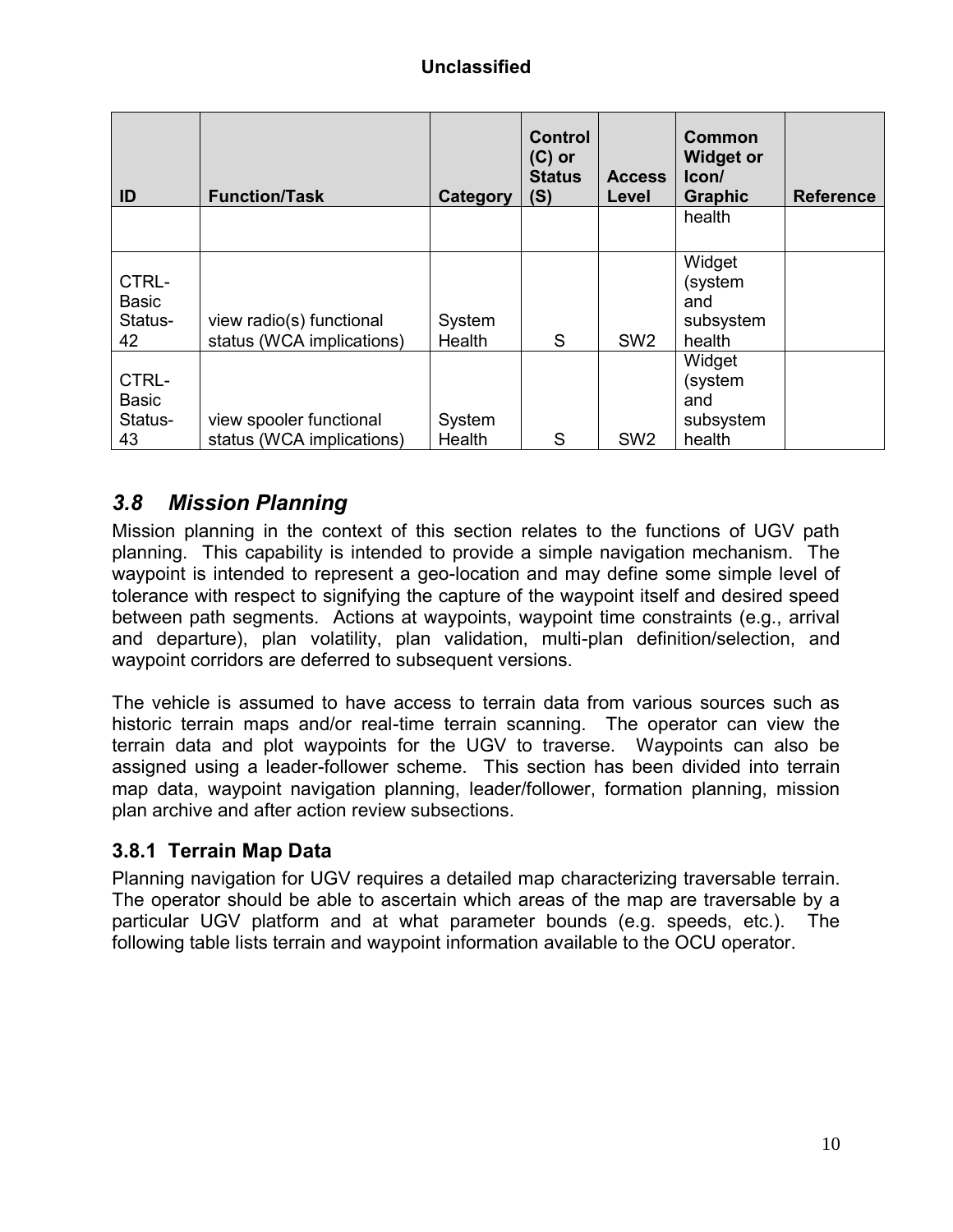| ID       | <b>Function/Task</b>                                       | Category | <b>Control</b><br>$(C)$ or<br><b>Status</b><br>(S) | <b>Access</b><br>Level | Common<br>Widget<br>or Icon/<br><b>Graphic</b> | <b>Reference</b> |
|----------|------------------------------------------------------------|----------|----------------------------------------------------|------------------------|------------------------------------------------|------------------|
|          | access map-based mission                                   |          |                                                    |                        | Graphic                                        |                  |
| CTRL-Msn | data entry, allowing entry of<br>waypoints in context with | Msn Plan |                                                    |                        | (UGV<br>map                                    | <b>MIL STD</b>   |
| Plan-1   | terrain features                                           | - Map    | S                                                  | SW <sub>1</sub>        | icon)                                          | 2525B            |
|          | access waypoint (table)<br>based mission data entry,       |          |                                                    |                        |                                                |                  |
|          | allowing creation and review                               |          |                                                    |                        |                                                |                  |
|          | of waypoints in context with                               |          |                                                    |                        |                                                |                  |
| CTRL-Msn | their attributes (parameters,                              | Msn Plan |                                                    |                        |                                                |                  |
| Plan-2   | actions, etc.)                                             | - Map    | S                                                  | SW <sub>2</sub>        |                                                |                  |
| CTRL-Msn | access terrain information                                 | Msn Plan |                                                    |                        |                                                |                  |
| Plan-3   | data                                                       | - Map    | S                                                  | SW <sub>1</sub>        |                                                |                  |

#### **3.8.2 Waypoint navigation planning**

The OCU operator can create/edit navigational waypoints manually, load preconfigured waypoints, and save waypoint configurations. The following table lists waypoint navigation planning functions available to the OCU operator.

| ID                        | <b>Function/Task</b>                                                                                                                                                 | Category             | <b>Control</b><br>$(C)$ or<br><b>Status</b><br>(S) | <b>Access</b><br>Level | <b>Common</b><br>Widget<br>or Icon/<br><b>Graphic</b> | <b>Reference</b>        |
|---------------------------|----------------------------------------------------------------------------------------------------------------------------------------------------------------------|----------------------|----------------------------------------------------|------------------------|-------------------------------------------------------|-------------------------|
| <b>CTRL-Msn</b><br>Plan-4 | create a new mission plan<br>file (plan = waypoints, $TBD$<br>parameters, actions for<br>vehicle autonomy)                                                           | Msn Plan<br>- Create | C                                                  | SW <sub>1</sub>        | <b>TBD</b><br><b>Mission</b><br>Plan Map<br>Graphics  | <b>MIL STD</b><br>2525B |
| <b>CTRL-Msn</b><br>Plan-5 | name a new mission plan file                                                                                                                                         | Msn Plan<br>- Create | C                                                  | SW <sub>2</sub>        |                                                       |                         |
| <b>CTRL-Msn</b><br>Plan-6 | save a mission plan file                                                                                                                                             | Msn Plan<br>- Create | C                                                  | SW <sub>2</sub>        |                                                       |                         |
| <b>CTRL-Msn</b><br>Plan-7 | add waypoints to a mission<br>plan                                                                                                                                   | Msn Plan<br>- Create | C                                                  | SW <sub>2</sub>        |                                                       |                         |
| <b>CTRL-Msn</b><br>Plan-8 | receive indication if unsafe<br>route paths are plotted (map<br>overlay)                                                                                             | Msn Plan<br>- Create | S                                                  | SW <sub>1</sub>        |                                                       |                         |
| <b>CTRL-Msn</b><br>Plan-9 | adjust default TBD<br>parameters within a mission<br>plan (start time, in place<br>time, end time, platform max<br>speed, corridor width,<br>contingency plans, etc) | Msn Plan<br>- Create | $\mathsf{C}$                                       | SW <sub>2</sub>        |                                                       |                         |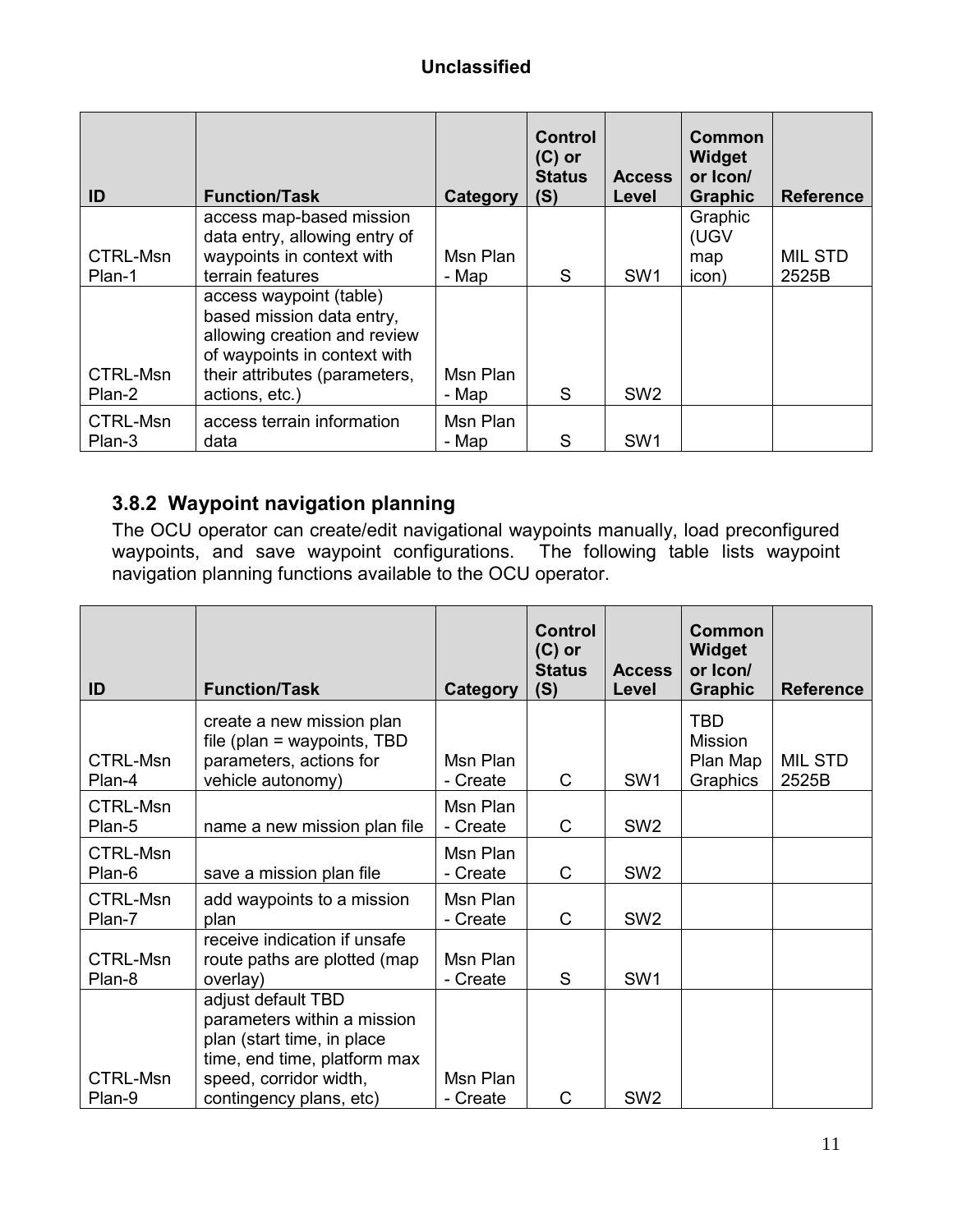| ID                  | <b>Function/Task</b>                                                                                                   | Category             | <b>Control</b><br>$(C)$ or<br><b>Status</b><br>(S) | <b>Access</b><br>Level | Common<br>Widget<br>or Icon/<br><b>Graphic</b>       | <b>Reference</b> |
|---------------------|------------------------------------------------------------------------------------------------------------------------|----------------------|----------------------------------------------------|------------------------|------------------------------------------------------|------------------|
| CTRL-Msn<br>Plan-10 | insert TBD actions at<br>waypoints (ex: stop/wait for<br>user input, send message at<br>arrival, sensor actions, etc.) | Msn Plan<br>- Create | C                                                  | SW <sub>2</sub>        | <b>TBD</b><br><b>Mission</b><br>Plan Map<br>Graphics |                  |
| CTRL-Msn<br>Plan-11 | edit a mission plan (name,<br>waypoints, parameters,<br>actions, etc.)                                                 | Msn Plan<br>- Create | C                                                  | SW <sub>2</sub>        |                                                      |                  |

#### **3.8.3 Leader/follower planning**

The following table lists leader/follower planning functions available to the OCU operator.

| <b>ID</b>           | <b>Function/Task</b>                                                                | Category                 | <b>Control</b><br>$(C)$ or<br><b>Status</b><br>(S) | <b>Access</b><br>Level | <b>Common</b><br>Widget<br>or Icon/<br><b>Graphic</b> | <b>Reference</b> |
|---------------------|-------------------------------------------------------------------------------------|--------------------------|----------------------------------------------------|------------------------|-------------------------------------------------------|------------------|
| CTRL-Msn<br>Plan-12 | specify the asset<br>leader/follower mode within a<br>leader/follower configuration | Msn<br>Plan-<br>LdrFllwr | C                                                  | SW <sub>2</sub>        |                                                       |                  |

## **3.8.3.1 Formation planning**

Vehicles in a leader/follower mode of operation can operate within different formations. These are often implemented as offset position vectors relative to the lead vehicle position. Typically, the operator is allowed to select from a set of pre-configured formations. There are many disturbances than can affect formations (e.g. variation in terrain, obstacles, loss of communication, etc.). These disturbances must be reported to the OCU operator so that potential breaks information can be appropriately handled. The table below lists a set of available functions available to the operator for formation planning.

| ID       | <b>Function/Task</b>          | Category  | <b>Control</b><br>$(C)$ or<br><b>Status</b><br>(S) | <b>Access</b><br>Level | <b>Common</b><br>Widget<br>or Icon/<br><b>Graphic</b> | <b>Reference</b> |
|----------|-------------------------------|-----------|----------------------------------------------------|------------------------|-------------------------------------------------------|------------------|
|          |                               | Msn Plan  |                                                    |                        | <b>TBD</b>                                            |                  |
| CTRL-Msn | select min/max following      |           |                                                    |                        | ldr/fllwr                                             |                  |
| Plan-13  | distance (follower attribute) | Formation | C                                                  | SW <sub>2</sub>        | graphics                                              |                  |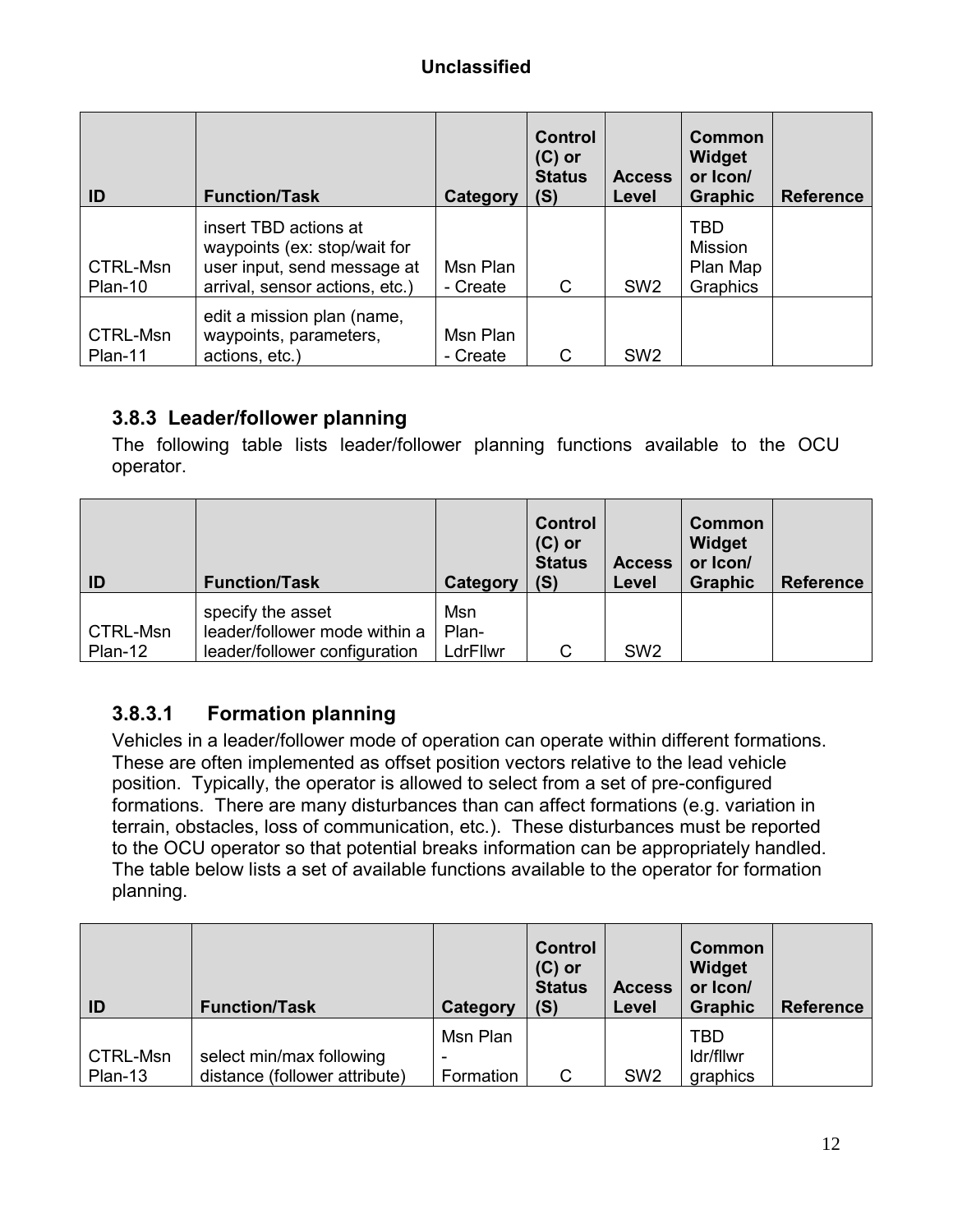| ID                         | <b>Function/Task</b>                                                                  | Category              | <b>Control</b><br>$(C)$ or<br><b>Status</b><br>(S) | <b>Access</b><br>Level | Common<br><b>Widget</b><br>or Icon/<br><b>Graphic</b> | <b>Reference</b> |
|----------------------------|---------------------------------------------------------------------------------------|-----------------------|----------------------------------------------------|------------------------|-------------------------------------------------------|------------------|
| <b>CTRL-Msn</b><br>Plan-14 | select position with respect to<br>lead vehicle (follower<br>attribute)               | Msn Plan<br>Formation | $\mathsf{C}$                                       | SW <sub>2</sub>        | <b>TBD</b><br>Idr/fllwr<br>graphics                   |                  |
| <b>CTRL-Msn</b><br>Plan-15 | select distance from (offset)<br>with respect to lead vehicle<br>(follower attribute) | Msn Plan<br>Formation | $\mathsf{C}$                                       | SW <sub>2</sub>        | <b>TBD</b><br>Idr/fllwr<br>graphics                   |                  |
| <b>CTRL-Msn</b><br>Plan-16 | designate lead vehicle<br>(follower attribute)                                        | Msn Plan<br>Formation | $\mathsf{C}$                                       | SW <sub>2</sub>        |                                                       |                  |
| <b>CTRL-Msn</b><br>Plan-17 | select TBD timeout behaviors<br>(follower attribute)                                  | Msn Plan<br>Formation | $\mathsf{C}$                                       | SW <sub>2</sub>        |                                                       |                  |
| <b>CTRL-Msn</b><br>Plan-18 | broadcast/multicast group<br>(leader attribute)                                       | Msn Plan<br>Formation | $\mathsf{C}$                                       | SW <sub>2</sub>        |                                                       |                  |
| <b>CTRL-Msn</b><br>Plan-19 | adjust position update<br>frequency (leader attribute)                                | Msn Plan<br>Formation | $\mathsf{C}$                                       | SW <sub>2</sub>        |                                                       |                  |
| <b>CTRL-Msn</b><br>Plan-20 | select TBD timeout behaviors<br>(leader attribute)                                    | Msn Plan<br>Formation | C                                                  | SW <sub>2</sub>        |                                                       |                  |

## **3.8.4 Mission Plan Archive & After Action Review (AAR)**

Historical data plays a key role in the development of mission plans. Certain planned paths might have high mobility risk (e.g. rollover, stuck, etc.) associated with them. This information would be valuable to the OCU operator when planning missions. Additionally, after a UGV mission, it is important to record the mission effectiveness to a historical database to aid future mission planning.

| ID       | <b>Function/Task</b>         | Category | <b>Control</b><br>$(C)$ or<br><b>Status</b><br>(S) | <b>Access</b><br>Level | <b>Common</b><br>Widget<br>or Icon/<br><b>Graphic</b> | <b>Reference</b> |
|----------|------------------------------|----------|----------------------------------------------------|------------------------|-------------------------------------------------------|------------------|
|          |                              | Msn      |                                                    |                        |                                                       |                  |
| CTRL-Msn | open/load an existing        | Plan-    |                                                    |                        |                                                       |                  |
| Plan-21  | mission plan file            | Archive  | C                                                  | SW <sub>2</sub>        |                                                       |                  |
|          |                              | Msn      |                                                    |                        |                                                       |                  |
| CTRL-Msn | delete existing mission plan | Plan-    |                                                    |                        |                                                       |                  |
| Plan-22  | file                         | Archive  | C                                                  | SW <sub>2</sub>        |                                                       |                  |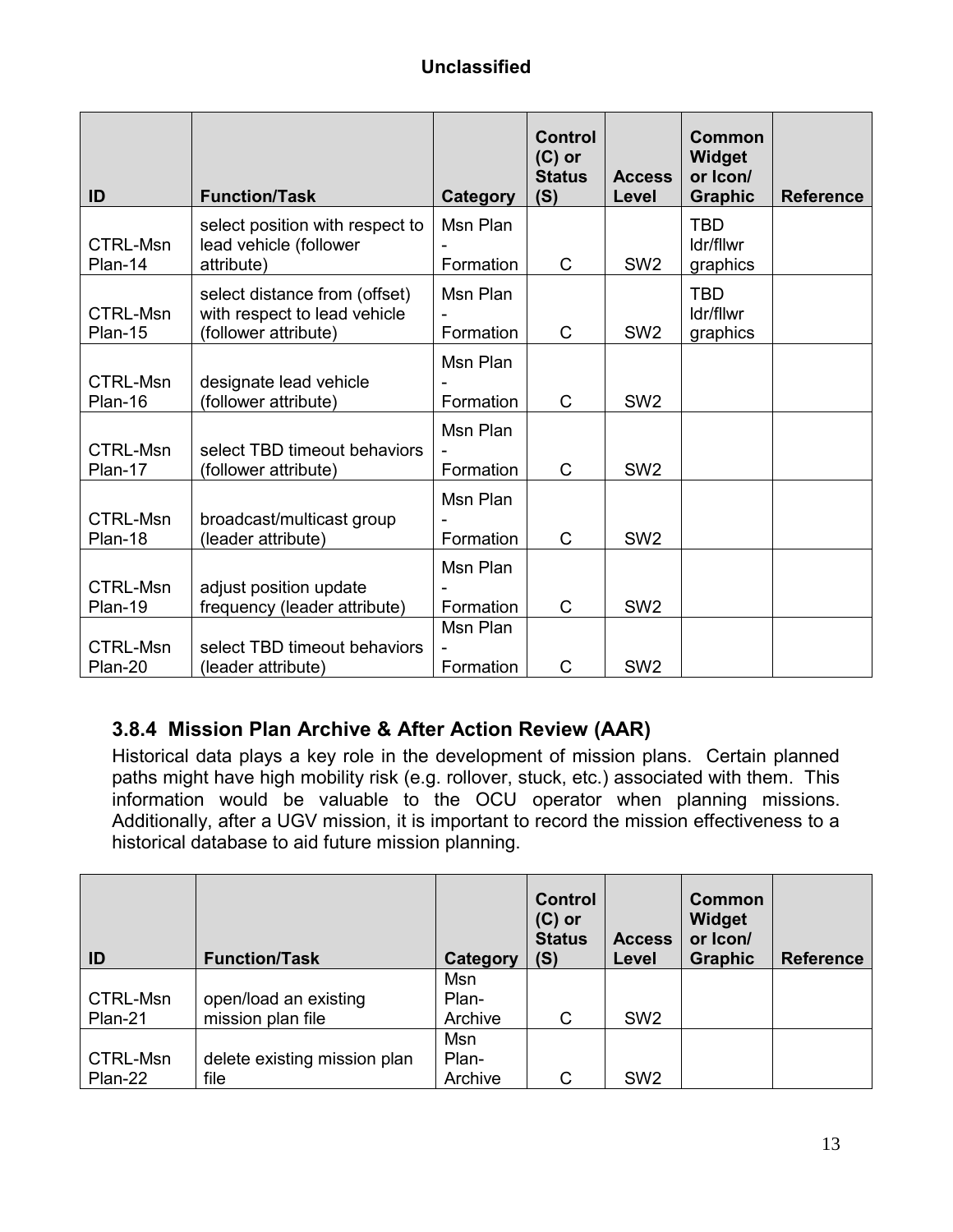| ID                  | <b>Function/Task</b>                                                      | Category                | <b>Control</b><br>$(C)$ or<br><b>Status</b><br>(S) | <b>Access</b><br>Level | Common<br><b>Widget</b><br>or Icon/<br><b>Graphic</b> | <b>Reference</b> |
|---------------------|---------------------------------------------------------------------------|-------------------------|----------------------------------------------------|------------------------|-------------------------------------------------------|------------------|
| CTRL-Msn<br>Plan-23 | send existing mission plan<br>file                                        | Msn<br>Plan-<br>Archive | C                                                  | SW <sub>2</sub>        |                                                       |                  |
| CTRL-Msn<br>Plan-24 | access map-based mission<br>data review                                   | Msn Plan<br>- AAR       | S                                                  | SW <sub>1</sub>        |                                                       |                  |
| CTRL-Msn<br>Plan-25 | view mission performance<br>calculations using mission<br>plan attributes | Msn Plan<br>- AAR       | S                                                  | SW <sub>2</sub>        | Widgets                                               |                  |
| CTRL-Msn<br>Plan-26 | access database of previous<br>missions and outcomes                      | Msn Plan<br>- AAR       | S                                                  | SW <sub>2</sub>        |                                                       |                  |
| CTRL-Msn<br>Plan-27 | save mission information                                                  | Msn Plan<br>- AAR       | C                                                  | SW <sub>2</sub>        |                                                       |                  |
| CTRL-Msn<br>Plan-28 | retrieve of mission<br>information                                        | Msn Plan<br>- AAR       | C                                                  | SW <sub>2</sub>        |                                                       |                  |

## *3.9 Mobility*

Mobility is affected not only by terrain but by other factors such as UGV configuration and dynamics, UGV controllable degrees-of-freedom, speeds, teleoperation communications channels, the ability to sense terrain and obstacles surrounding the UGV, etc. If mobility parameters are not properly conveyed to the OCU operator, mission failure risk increases. Thus, it is important to relay important mobility related information to the operator continuously. This section is divided into basic mobility functions, teleoperation, mobility/teleoperation aids, and autonomous navigation systems subsections.

#### **3.9.1 Basic Mobility Functions**

Basic mobility information and controls available to the OCU operator are listed in the table below.

| ID                  | <b>Function/Task</b>                                                     | Category                  | <b>Control</b><br>$(C)$ or<br><b>Status</b><br>(S) | <b>Access</b><br>Level | <b>Common</b><br>Widget<br>or Icon/<br><b>Graphic</b> | <b>Reference</b> |
|---------------------|--------------------------------------------------------------------------|---------------------------|----------------------------------------------------|------------------------|-------------------------------------------------------|------------------|
| CTRL-<br>Mobility-1 | issue mobility stop command<br>(ex: rolling stop, etc.) (Not E-<br>stop) | Mobility-<br><b>Basic</b> | C                                                  | SW <sub>1</sub>        |                                                       |                  |
| CTRL-<br>Mobility-2 | view indication of mobility<br>stop command received                     | Mobility-<br><b>Basic</b> | S                                                  | SW <sub>1</sub>        | Icon                                                  |                  |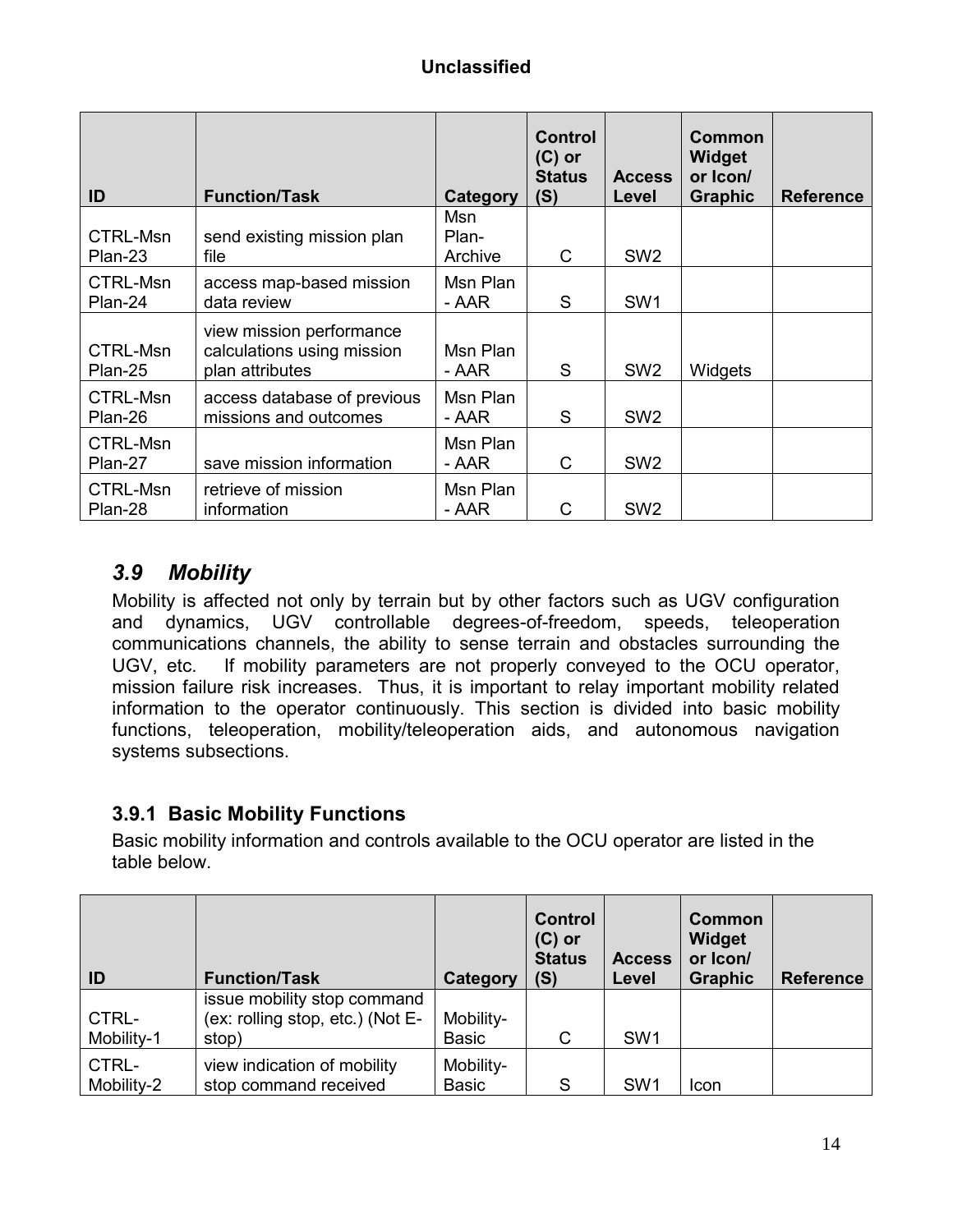| ID                  | <b>Function/Task</b>                                                                                                           | <b>Category</b>           | <b>Control</b><br>$(C)$ or<br><b>Status</b><br>(S) | <b>Access</b><br>Level | <b>Common</b><br>Widget<br>or Icon/<br><b>Graphic</b> | <b>Reference</b> |
|---------------------|--------------------------------------------------------------------------------------------------------------------------------|---------------------------|----------------------------------------------------|------------------------|-------------------------------------------------------|------------------|
| CTRL-<br>Mobility-3 | view current vehicle speed<br>(Options: speedometer,<br>digital, setting value)                                                | Mobility-<br><b>Basic</b> | S                                                  | SW <sub>1</sub>        | Widgets                                               |                  |
| CTRL-<br>Mobility-4 | view current rotation rate                                                                                                     | Mobility-<br><b>Basic</b> | S                                                  | SW <sub>2</sub>        |                                                       |                  |
| CTRL-<br>Mobility-5 | switch between vehicle<br>speed units (mph, km/h)                                                                              | Mobility-<br><b>Basic</b> | C                                                  | SW <sub>2</sub>        |                                                       |                  |
| CTRL-<br>Mobility-6 | engage/disengage parking<br>brake                                                                                              | Mobility-<br><b>Basic</b> | C                                                  | SW <sub>1</sub>        |                                                       |                  |
| CTRL-<br>Mobility-7 | view indication that parking<br>brake is enabled                                                                               | Mobility-<br><b>Basic</b> | S                                                  | SW <sub>1</sub>        | Icon                                                  |                  |
| CTRL-<br>Mobility-8 | view trip meter/distance<br>traveled                                                                                           | Mobility-<br><b>Basic</b> | S                                                  | SW <sub>2</sub>        | Widget                                                |                  |
| CTRL-<br>Mobility-9 | reset trip meter                                                                                                               | Mobility-<br><b>Basic</b> | $\mathsf{C}$                                       | SW <sub>2</sub>        |                                                       |                  |
| CTRL-               | view indication that transition<br>between mobility<br>states/modes is not<br>permitted (payload<br>adjustment necessary, etc) | Mobility-                 |                                                    | SWP,                   |                                                       |                  |
| Mobility-10         | (WCA implication)                                                                                                              | <b>Basic</b>              | S                                                  | SW1                    |                                                       |                  |

# **3.9.2 Teleoperation**

| ID                   | <b>Function/Task</b>                                               | Category            | <b>Control</b><br>$(C)$ or<br><b>Status</b><br>(S) | <b>Access</b><br>Level | Common<br><b>Widget</b><br>or Icon/<br><b>Graphic</b> | <b>Reference</b> |
|----------------------|--------------------------------------------------------------------|---------------------|----------------------------------------------------|------------------------|-------------------------------------------------------|------------------|
| CTRL-<br>Mobility-13 | activate/deactivate<br>teleoperation mode                          | Mobility-<br>Teleop | C                                                  | SW <sub>1</sub>        |                                                       |                  |
| CTRL-<br>Mobility-14 | view current teleoperation<br>mode (Ex: activated,<br>deactivated) | Mobility-<br>Teleop | S                                                  | SW <sub>1</sub>        | Icon                                                  |                  |
| CTRL-<br>Mobility-15 | select asset gear (Ex:<br>forward, reverse, park, etc.)            | Mobility-<br>Teleop | C                                                  | SW <sub>1</sub>        |                                                       |                  |
| CTRL-<br>Mobility-16 | view current asset gear (Ex:<br>forward, reverse, park, etc.)      | Mobility-<br>Teleop | S                                                  | SW <sub>1</sub>        | Icon                                                  |                  |
| CTRL-<br>Mobility-17 | steer asset, including pivot<br>steer                              | Mobility-<br>Teleop | C                                                  | HW,<br>SW <sub>1</sub> |                                                       |                  |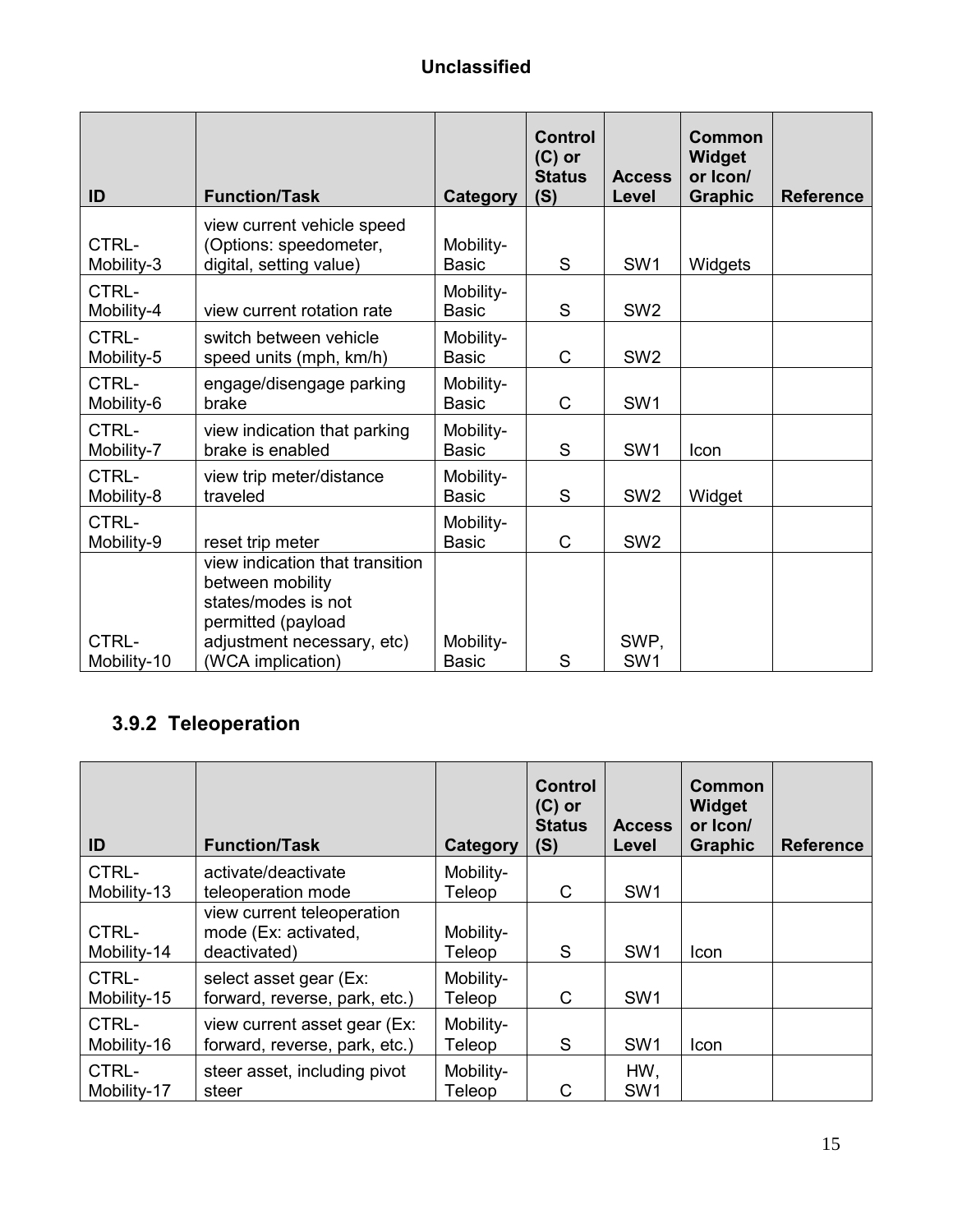| ID                   | <b>Function/Task</b>                                                     | <b>Category</b>     | <b>Control</b><br>$(C)$ or<br><b>Status</b><br>(S) | <b>Access</b><br>Level | <b>Common</b><br>Widget<br>or Icon/<br><b>Graphic</b> | <b>Reference</b> |
|----------------------|--------------------------------------------------------------------------|---------------------|----------------------------------------------------|------------------------|-------------------------------------------------------|------------------|
|                      | control vehicle speed<br>(Options: acceleration                          |                     |                                                    |                        |                                                       |                  |
| CTRL-<br>Mobility-18 | rate/brake, speed setting<br>(slow, fast, creep, etc))                   | Mobility-<br>Teleop | C                                                  | HW,<br>SW1             |                                                       |                  |
| CTRL-<br>Mobility-19 | adjust vehicle speed options<br>(Ex: slow, fast, creep, etc.)            | Mobility-<br>Teleop | $\mathsf C$                                        | HW,<br>SW <sub>1</sub> |                                                       |                  |
| CTRL-<br>Mobility-20 | view curent vehicle speed<br>option (Ex: slow, fast, creep,<br>$etc.$ )  | Mobility-<br>Teleop | S                                                  | SW <sub>1</sub>        |                                                       |                  |
| CTRL-<br>Mobility-21 | view speed/acceleration<br>limits (ex: ANS or platform<br>safety limits) | Mobility-<br>Teleop | S                                                  | SW <sub>1</sub>        | Widget<br>(part of<br>current<br>speed<br>widgets)    |                  |
| CTRL-<br>Mobility-22 | activate/deactivate cruise<br>control                                    | Mobility-<br>Teleop | $\mathsf C$                                        | SW <sub>1</sub>        |                                                       |                  |
| CTRL-<br>Mobility-23 | view indication that cruise<br>control is active                         | Mobility-<br>Teleop | S                                                  | SW <sub>1</sub>        | Icon                                                  |                  |
| CTRL-<br>Mobility-24 | set cruise control speed                                                 | Mobility-<br>Teleop | C                                                  | SW <sub>2</sub>        |                                                       |                  |
| CTRL-<br>Mobility-25 | adjust cruise control speed                                              | Mobility-<br>Teleop | $\mathsf C$                                        | SW <sub>2</sub>        |                                                       |                  |
| CTRL-<br>Mobility-26 | view current cruise control<br>speed setting                             | Mobility-<br>Teleop | S                                                  | SW <sub>1</sub>        | Widget<br>(part of<br>current<br>speed<br>widgets)    |                  |

#### **3.9.3 Mobility/Teleoperation Aids**

Mobility aids provide the OCU operator useful indicators to help guide UGV assets. These aids can come in many forms such as audible, visual, and tactile. The following table lists the teleoperation aid functions available to the OCU operator.

#### **3.9.4 Autonomous Navigation Systems**

After the OCU operator provides the sequence of waypoints to follow, it is the task of an autonomous navigation system to plan continuous paths between these waypoints for the UGV asset to traverse. The mission may require adjustment due to detected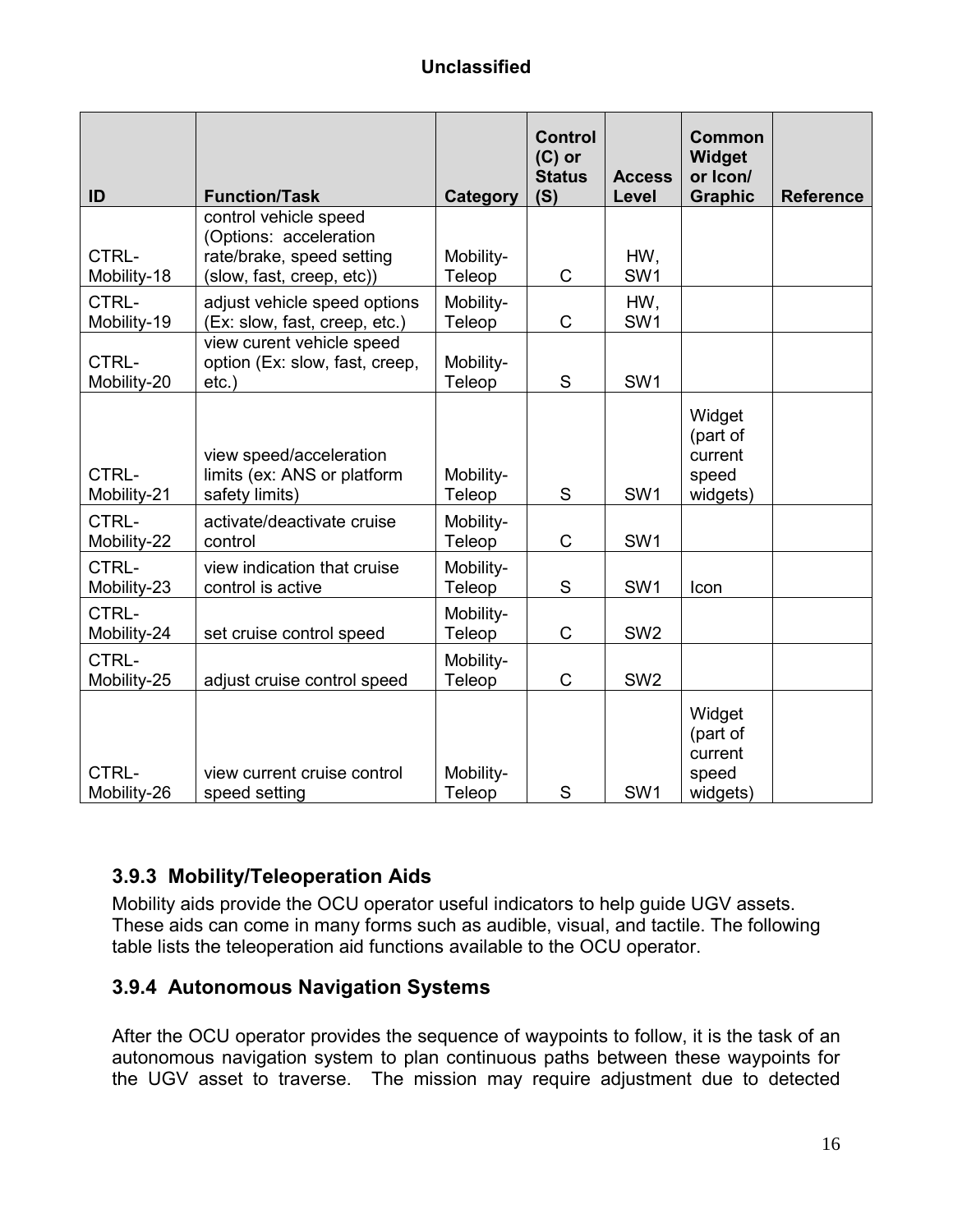obstacles, updated enemy locations, environmental changes, etc. The table below lists functions related to interacting with the autonomous navigation system.

| ID                   | <b>Function/Task</b>                                                                                             | Category                | <b>Control</b><br>$(C)$ or<br><b>Status</b><br>(S) | <b>Access</b><br>Level | Common<br><b>Widget</b><br>or Icon/<br><b>Graphic</b> | <b>Reference</b> |
|----------------------|------------------------------------------------------------------------------------------------------------------|-------------------------|----------------------------------------------------|------------------------|-------------------------------------------------------|------------------|
| CTRL-<br>Mobility-27 | select/assign a mission plan<br>to an asset (plan = waypoints<br>and parameters/actions for<br>vehicle autonomy) | Mobility-<br><b>ANS</b> | $\mathsf C$                                        | SW <sub>1</sub>        |                                                       |                  |
| CTRL-<br>Mobility-28 | load/send mission plan onto<br>asset computer                                                                    | Mobility-<br><b>ANS</b> | $\mathsf C$                                        | SW <sub>1</sub>        |                                                       |                  |
| CTRL-<br>Mobility-29 | execute/activate autonomy                                                                                        | Mobility-<br><b>ANS</b> | $\mathsf C$                                        | SW <sub>1</sub>        |                                                       |                  |
| CTRL-<br>Mobility-30 | view indication that<br>execute/activate autonomy<br>command is received                                         | Mobility-<br><b>ANS</b> | S                                                  | SW <sub>1</sub>        |                                                       |                  |
| CTRL-<br>Mobility-31 | pause autonomy                                                                                                   | Mobility-<br><b>ANS</b> | C                                                  | SW <sub>1</sub>        |                                                       |                  |
| CTRL-<br>Mobility-32 | view indication that pause<br>autonomy command is<br>received                                                    | Mobility-<br><b>ANS</b> | S                                                  | SW <sub>1</sub>        |                                                       |                  |
| CTRL-<br>Mobility-33 | resume autonomy (Options:<br>to next plan waypoint, user-<br>selected waypoint, closest<br>waypoint, etc.)       | Mobility-<br><b>ANS</b> | $\mathsf C$                                        | SW <sub>1</sub>        |                                                       |                  |
| CTRL-<br>Mobility-34 | view indication that resume<br>autonomy command is<br>received                                                   | Mobility-<br><b>ANS</b> | S                                                  | SW <sub>1</sub>        |                                                       |                  |
| CTRL-<br>Mobility-35 | re-route asset to arbitrary<br>waypoint during mission                                                           | Mobility-<br><b>ANS</b> | $\mathsf C$                                        | SW <sub>1</sub>        |                                                       |                  |
| CTRL-<br>Mobility-36 | view current vehicle plan<br>(identifier/name) being<br>executed                                                 | Mobility-<br><b>ANS</b> | S                                                  | SW <sub>1</sub>        |                                                       |                  |
| CTRL-<br>Mobility-37 | view current plan/segment<br>execution state (Ex: stopped,<br>executing, paused, failed,<br>etc)                 | Mobility-<br><b>ANS</b> | S                                                  | SW <sub>1</sub>        | Icons                                                 |                  |
| CTRL-<br>Mobility-38 | view current plan/segment<br>execution status                                                                    | Mobility-<br><b>ANS</b> | ${\mathsf S}$                                      | SW <sub>1</sub>        | Icons                                                 |                  |
| CTRL-<br>Mobility-39 | activate leader/follower<br>formation mode                                                                       | Mobility-<br><b>ANS</b> | C                                                  | SW1                    |                                                       |                  |
| CTRL-<br>Mobility-40 | view indication that activate<br>formation command is<br>received                                                | Mobility-<br><b>ANS</b> | $\mathsf S$                                        | SW <sub>1</sub>        |                                                       |                  |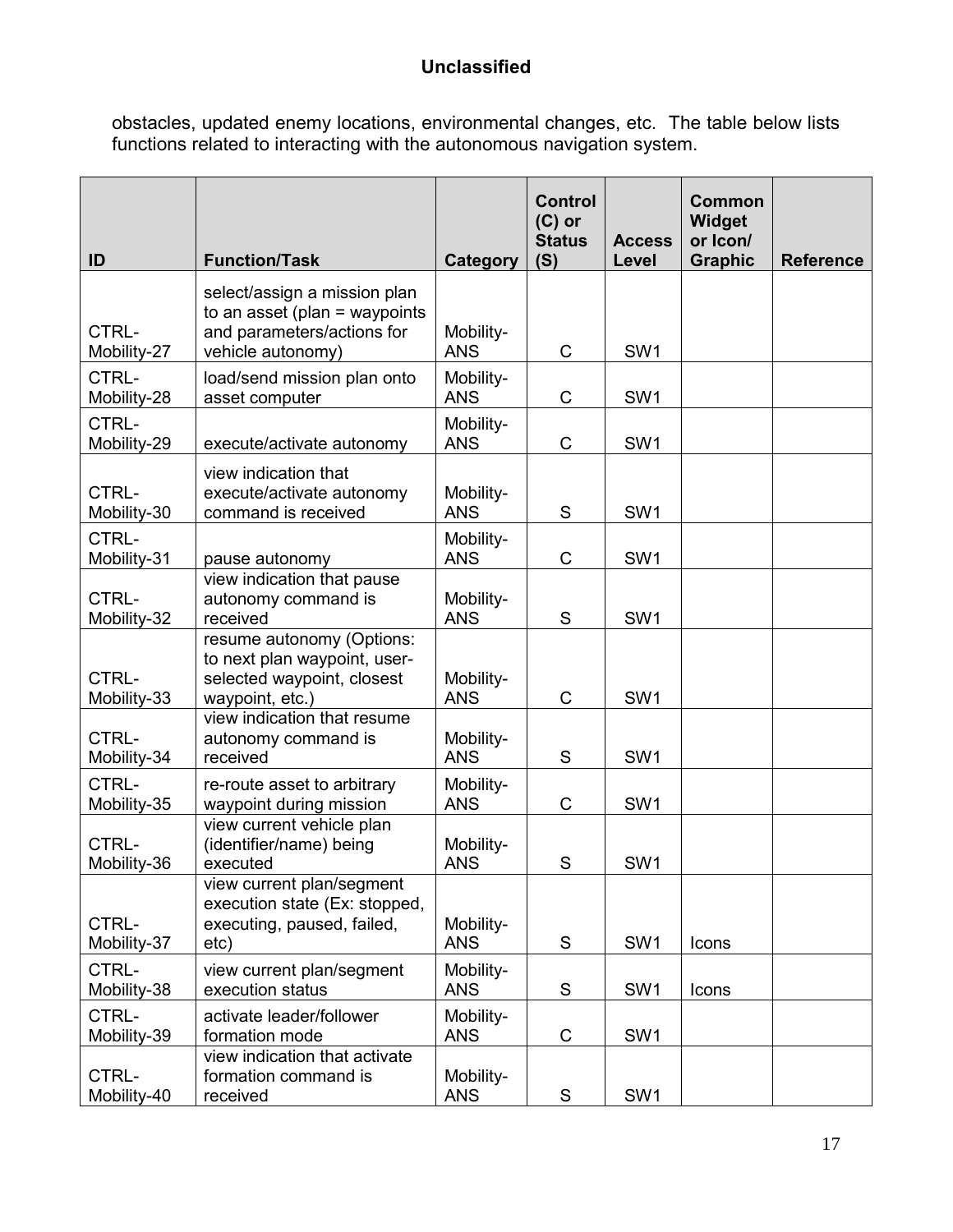| ID                   | <b>Function/Task</b>                                                  | Category                | <b>Control</b><br>$(C)$ or<br><b>Status</b><br>(S) | <b>Access</b><br>Level | <b>Common</b><br><b>Widget</b><br>or Icon/<br><b>Graphic</b> | <b>Reference</b> |
|----------------------|-----------------------------------------------------------------------|-------------------------|----------------------------------------------------|------------------------|--------------------------------------------------------------|------------------|
| CTRL-<br>Mobility-41 | view indication that asset is<br>in leader/follower formation<br>mode | Mobility-<br><b>ANS</b> | S                                                  | SW <sub>1</sub>        | Icon                                                         |                  |
| CTRL-<br>Mobility-42 | pause leader/follower<br>formation mode                               | Mobility-<br><b>ANS</b> | C                                                  | SW <sub>1</sub>        |                                                              |                  |
| CTRL-<br>Mobility-43 | view indication that pause<br>formation command is<br>received        | Mobility-<br><b>ANS</b> | S                                                  | SW <sub>1</sub>        |                                                              |                  |
| CTRL-<br>Mobility-44 | resume leader/follower<br>formation mode                              | Mobility-<br><b>ANS</b> | $\mathsf{C}$                                       | SW <sub>1</sub>        |                                                              |                  |
| CTRL-<br>Mobility-45 | view indication that resume<br>formation command is<br>received       | Mobility-<br><b>ANS</b> | S                                                  | SW <sub>1</sub>        |                                                              |                  |
| CTRL-<br>Mobility-46 | view current leader/follower<br>formation execution status            | Mobility-<br><b>ANS</b> | S                                                  | SW <sub>1</sub>        | Icons                                                        |                  |
| CTRL-<br>Mobility-47 | report current leader/follower<br>formation execution status          | Mobility-<br><b>ANS</b> | C                                                  | SW <sub>2</sub>        |                                                              |                  |

## *3.10 Payload Control*

Flexible UGV assets can often be configured in many ways including what types of payloads are attached. Robotic arms, sensors, software, weapons are a few examples of common payloads. It is important for each UGV asset to have the capability to identify these payloads, understand their capabilities, and provide the additional functionality and status information to the OCU operator automatically. This section is divided into Basic Payload Control Functions and Information, Sensors, Emitters, and Actuators.

#### **3.10.1 Basic Payload Control Functions and Information**

The following sections provide basic payload control functions and information.

#### **3.10.2 Sensors**

There are many types of payload sensors that can be used on-board a UGV asset. These include but are not limited to Video, Chemical, Biological, Radiological, & Nuclear (CBRN); Chemical Explosive; Microphone; and Laser Range Finder. This section examines the data and controls available for each sensor.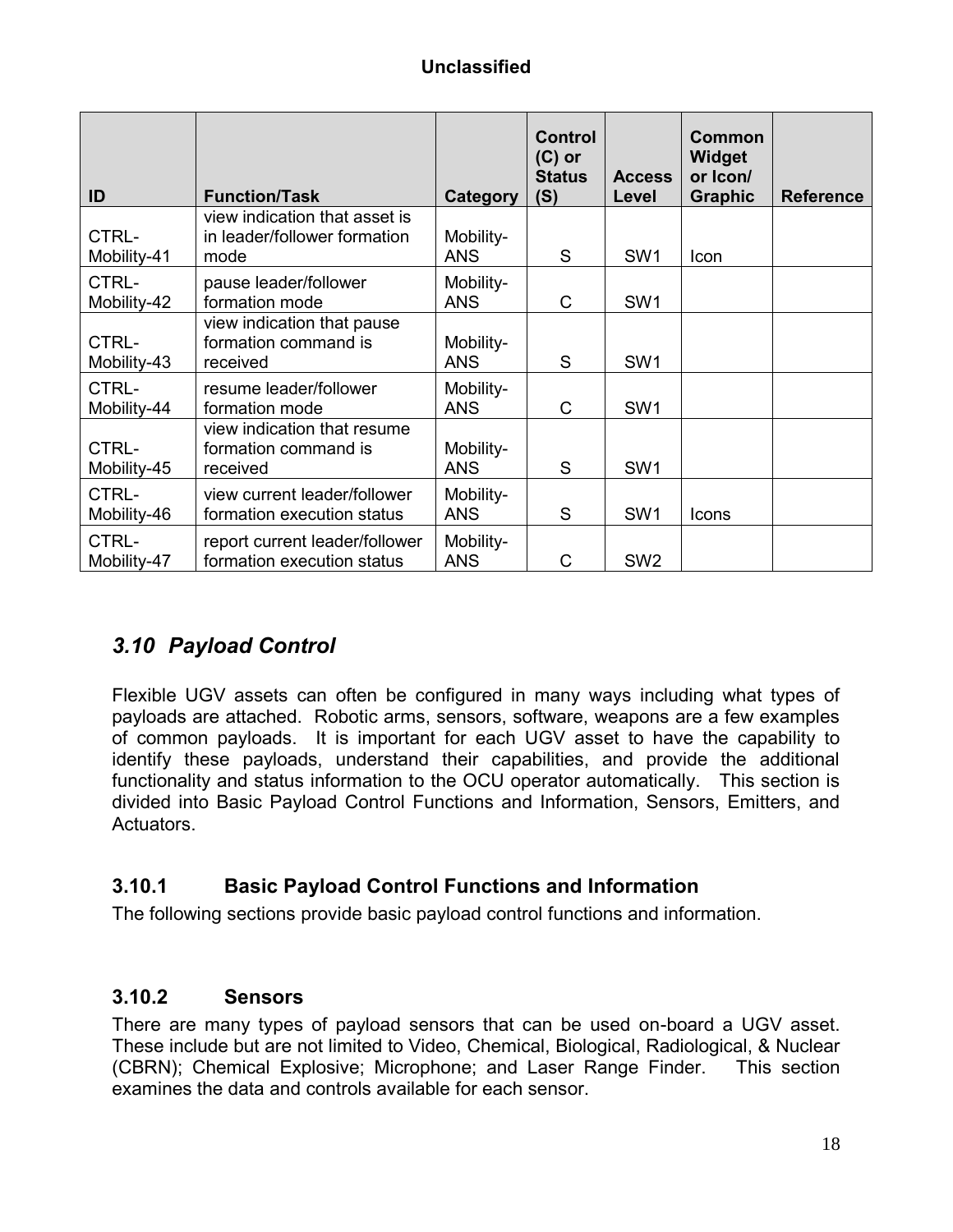#### **3.10.2.1 Video-Based Sensor**

Video based sensors come in various forms. Some video data are colored and others present information in monochrome. Others convey different meanings with hue, Others convey different meanings with hue, saturation, and value (e.g. infrared vs. LADAR) of each pixel. Some cameras can only turn when the vehicle is commanded to turn while others can be controlled independently from the UGV chassis. Even with these differences, there are common HMI elements that can be extracted.

|                   |                                                                                                         |                       | <b>Control</b><br>$(C)$ or<br><b>Status</b> | <b>Access</b>          | <b>Common</b><br>Widget<br>or Icon/ |                  |
|-------------------|---------------------------------------------------------------------------------------------------------|-----------------------|---------------------------------------------|------------------------|-------------------------------------|------------------|
| ID                | <b>Function/Task</b>                                                                                    | Category              | (S)                                         | Level                  | <b>Graphic</b>                      | <b>Reference</b> |
| CTRL-<br>Snsrs-1  | view video feeds from one or<br>multiple sensors (Ex: single<br>view, dual view, quad view,<br>$etc.$ ) | Payload-<br>VideoSnsr | S                                           | SW <sub>1</sub>        | Widget<br>(video<br>viewer)         |                  |
| CTRL-<br>Snsrs-2  | select sensor of interest if<br>more than one video-based<br>sensor is available for<br>control         | Payload-<br>VideoSnsr | C                                           | HW,<br>SW <sub>1</sub> |                                     |                  |
| CTRL-<br>Snsrs-3  | view indication of (selected)<br>sensor of interest on all<br>relevant screens                          | Payload-<br>VideoSnsr | S                                           | SW <sub>1</sub>        |                                     |                  |
| CTRL-<br>Snsrs-4  | activate/deactivate control of<br>video-based sensor                                                    | Payload-<br>VideoSnsr | C                                           | SW <sub>1</sub>        |                                     |                  |
| CTRL-<br>Snsrs-5  | view current sensor control<br>mode (Ex: activated,<br>deactivated)                                     | Payload-<br>VideoSnsr | S                                           | SW <sub>1</sub>        |                                     |                  |
| CTRL-<br>Snsrs-6  | turn video feed on/off (Ex: as<br>a bandwidth control<br>measure)                                       | Payload-<br>VideoSnsr | C                                           | SW <sub>1</sub>        |                                     |                  |
| CTRL-<br>Snsrs-7  | view frames per second<br>indicator                                                                     | Payload-<br>VideoSnsr | $\mathbf S$                                 | SW <sub>1</sub>        | Widget<br>(video<br>viewer)         |                  |
| CTRL-<br>Snsrs-8  | reset sensor                                                                                            | Payload-<br>VideoSnsr | C                                           | SW <sub>2</sub>        |                                     |                  |
| CTRL-<br>Snsrs-9  | select sensor vision (color,<br>polarity, etc.)                                                         | Payload-<br>VideoSnsr | $\mathsf C$                                 | HW,<br>SW <sub>1</sub> |                                     |                  |
| CTRL-<br>Snsrs-10 | control sensor azimuth                                                                                  | Payload-<br>VideoSnsr | C                                           | HW,<br>SW <sub>1</sub> |                                     |                  |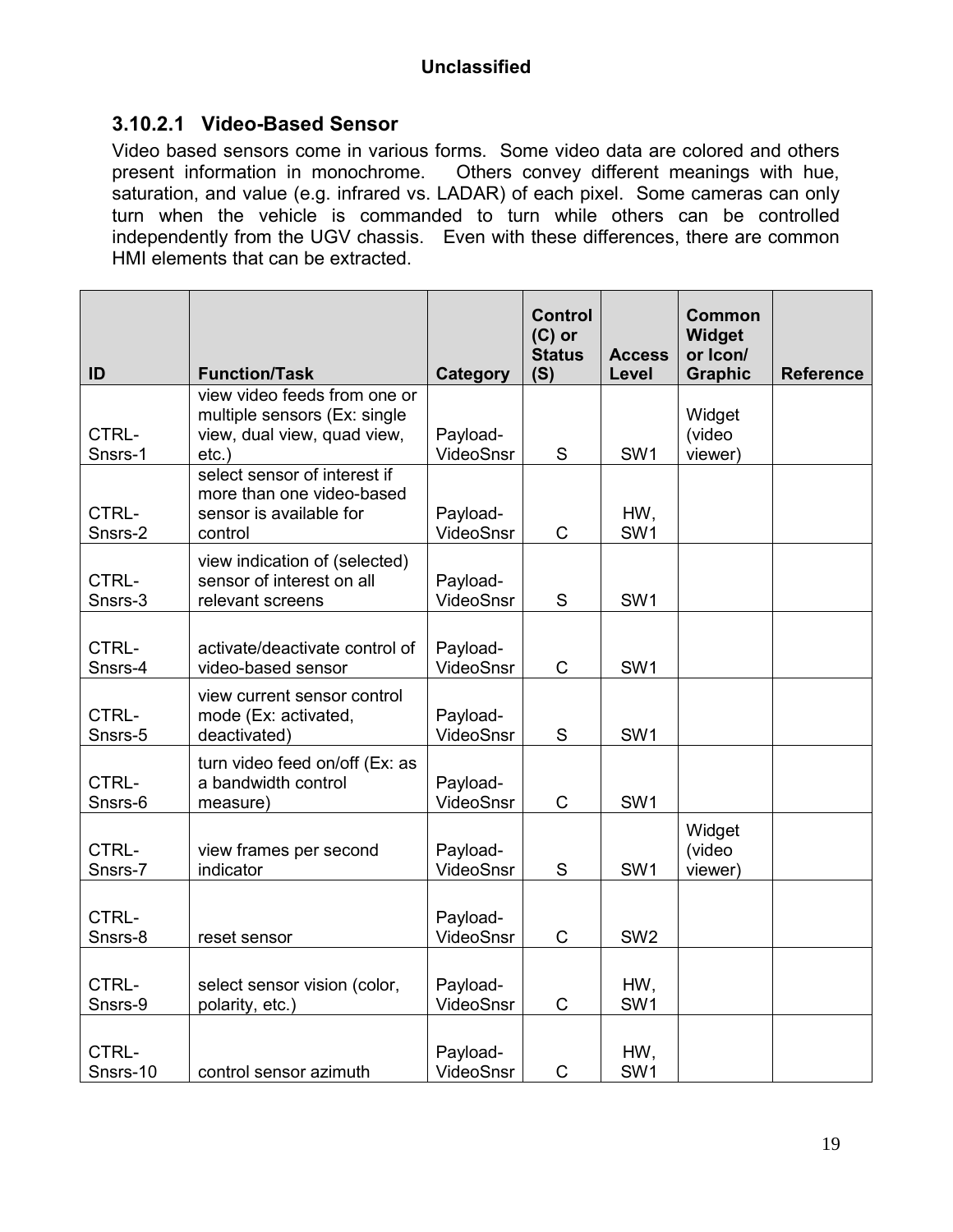| ID                | <b>Function/Task</b>                                                                                          | Category              | <b>Control</b><br>$(C)$ or<br><b>Status</b><br>(S) | <b>Access</b><br>Level | <b>Common</b><br><b>Widget</b><br>or Icon/<br><b>Graphic</b> | <b>Reference</b> |
|-------------------|---------------------------------------------------------------------------------------------------------------|-----------------------|----------------------------------------------------|------------------------|--------------------------------------------------------------|------------------|
| CTRL-<br>Snsrs-11 | control sensor elevation                                                                                      | Payload-<br>VideoSnsr | C                                                  | HW,<br>SW <sub>1</sub> |                                                              |                  |
| CTRL-<br>Snsrs-12 | view current sensor heading<br>(compass tape, digital;<br>world-relative and vehicle-<br>relative indication) | Payload-<br>VideoSnsr | S                                                  | SW <sub>1</sub>        | Widget(s),<br>Graphic<br>(map<br>overlay)                    |                  |
| CTRL-<br>Snsrs-13 | view sensor elevation                                                                                         | Payload-<br>VideoSnsr | S                                                  | SW <sub>1</sub>        | Widgets                                                      |                  |
| CTRL-<br>Snsrs-14 | activate/deactivate stare                                                                                     | Payload-<br>VideoSnsr | $\mathsf C$                                        | SW <sub>1</sub>        |                                                              |                  |
| CTRL-<br>Snsrs-15 | view indication that stare is<br>active                                                                       | Payload-<br>VideoSnsr | S                                                  | SW <sub>1</sub>        | Icon                                                         |                  |
| CTRL-<br>Snsrs-16 | activate/deactivate track                                                                                     | Payload-<br>VideoSnsr | C                                                  | HW,<br>SW <sub>1</sub> |                                                              |                  |
| CTRL-<br>Snsrs-17 | view indication that track is<br>active                                                                       | Payload-<br>VideoSnsr | S                                                  | SW <sub>1</sub>        | Icon                                                         |                  |
| CTRL-<br>Snsrs-18 | activate/deactivate image<br>freeze                                                                           | Payload-<br>VideoSnsr | С                                                  | SW <sub>1</sub>        |                                                              |                  |
| CTRL-<br>Snsrs-19 | view indication that image<br>freeze is active                                                                | Payload-<br>VideoSnsr | ${\mathsf S}$                                      | SW1                    | Icon                                                         |                  |
| CTRL-<br>Snsrs-20 | activate/deactivate image<br>stabilization                                                                    | Payload-<br>VideoSnsr | C                                                  | SW <sub>2</sub>        |                                                              |                  |
| CTRL-<br>Snsrs-21 | view indication that image<br>destabilization is active                                                       | Payload-<br>VideoSnsr | ${\mathsf S}$                                      | SW1                    | Icon                                                         |                  |
| CTRL-<br>Snsrs-22 | open/close iris                                                                                               | Payload-<br>VideoSnsr | C                                                  | SW <sub>2</sub>        |                                                              |                  |
| CTRL-<br>Snsrs-23 | view indication that focus/iris<br>control is manual                                                          | Payload-<br>VideoSnsr | S                                                  | SW <sub>1</sub>        | Icon                                                         |                  |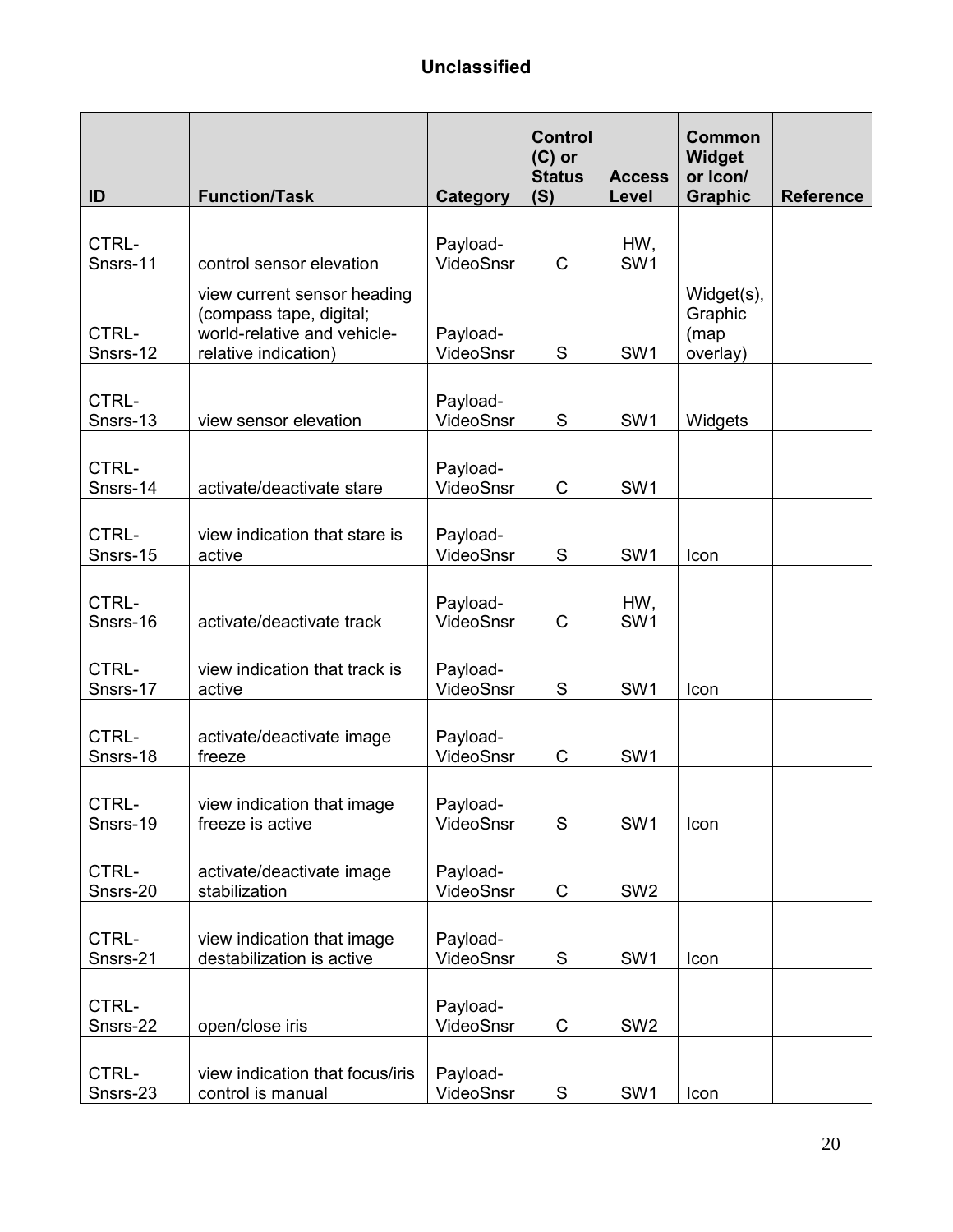| ID                | <b>Function/Task</b>                                 | <b>Category</b>       | <b>Control</b><br>$(C)$ or<br><b>Status</b><br>(S) | <b>Access</b><br>Level | <b>Common</b><br>Widget<br>or Icon/<br><b>Graphic</b> | <b>Reference</b> |
|-------------------|------------------------------------------------------|-----------------------|----------------------------------------------------|------------------------|-------------------------------------------------------|------------------|
| CTRL-<br>Snsrs-24 | return to automatic focus/iris<br>control            | Payload-<br>VideoSnsr | $\mathsf C$                                        | SW <sub>2</sub>        |                                                       |                  |
| CTRL-<br>Snsrs-25 | control sensor<br>magnification/zoom                 | Payload-<br>VideoSnsr | C                                                  | HW,<br>SW <sub>1</sub> |                                                       |                  |
| CTRL-<br>Snsrs-26 | view current zoom level (%,<br>value (1X, 2X), etc.) | Payload-<br>VideoSnsr | ${\mathsf S}$                                      | SW <sub>1</sub>        | Widget,<br>Icon<br>(digital)                          |                  |
| CTRL-<br>Snsrs-27 | control camera focus (+, -)                          | Payload-<br>VideoSnsr | $\mathsf C$                                        | SW <sub>2</sub>        |                                                       |                  |
| CTRL-<br>Snsrs-28 | turn auto-focus on/off                               | Payload-<br>VideoSnsr | $\mathsf C$                                        | SW <sub>2</sub>        |                                                       |                  |
| CTRL-<br>Snsrs-29 | adjust IR illumination                               | Payload-<br>VideoSnsr | $\mathsf C$                                        | SW <sub>1</sub>        | Widget                                                |                  |
| CTRL-<br>Snsrs-30 | adjust IR brightness/gain                            | Payload-<br>VideoSnsr | $\mathsf C$                                        | SW <sub>1</sub>        | Widget                                                |                  |
| CTRL-<br>Snsrs-31 | turn IR filter on/off                                | Payload-<br>VideoSnsr | $\mathsf C$                                        | SW <sub>1</sub>        |                                                       |                  |
| CTRL-<br>Snsrs-32 | invert video                                         | Payload-<br>VideoSnsr | $\mathsf C$                                        | SW <sub>2</sub>        |                                                       |                  |
| CTRL-<br>Snsrs-33 | view indication that video is<br>inverted            | Payload-<br>VideoSnsr | ${\mathsf S}$                                      | SW <sub>1</sub>        | Icon                                                  |                  |
| CTRL-<br>Snsrs-34 | set automated scan pattern                           | Payload-<br>VideoSnsr | $\mathsf C$                                        | SW <sub>2</sub>        |                                                       |                  |
| CTRL-<br>Snsrs-35 | activate/deactivate<br>automated scan pattern        | Payload-<br>VideoSnsr | $\mathsf C$                                        | SW <sub>2</sub>        |                                                       |                  |
| CTRL-<br>Snsrs-36 | toggle video overlays on/off                         | Payload-<br>VideoSnsr | C                                                  | SW <sub>2</sub>        |                                                       |                  |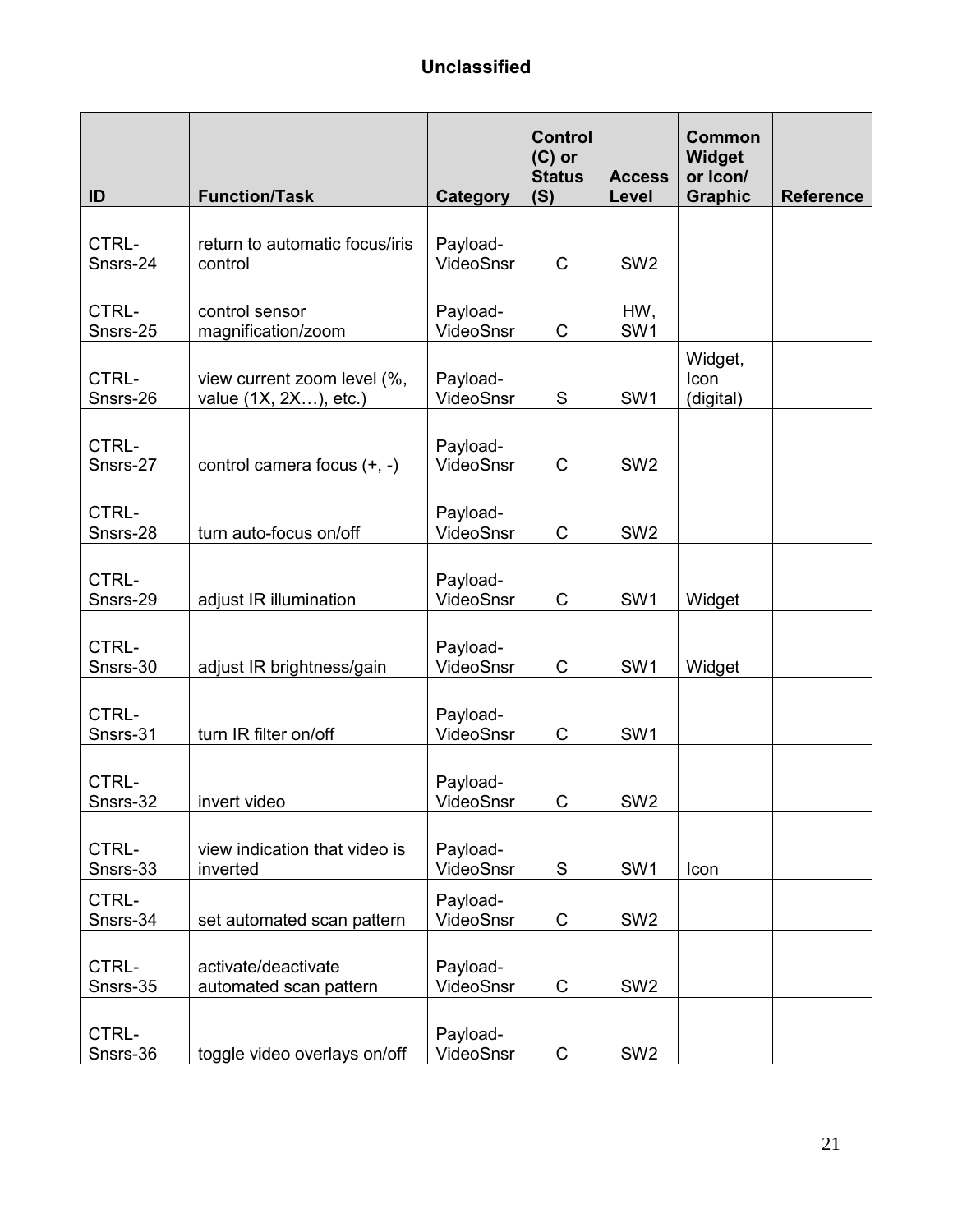| ID                | <b>Function/Task</b>                                                                  | <b>Category</b>       | <b>Control</b><br>$(C)$ or<br><b>Status</b><br>(S) | <b>Access</b><br>Level | Common<br>Widget<br>or Icon/<br><b>Graphic</b> | <b>Reference</b> |
|-------------------|---------------------------------------------------------------------------------------|-----------------------|----------------------------------------------------|------------------------|------------------------------------------------|------------------|
| CTRL-<br>Snsrs-37 | turn on/off rear-view mirror<br>overlay                                               | Payload-<br>VideoSnsr | C                                                  | SW <sub>2</sub>        | Widget                                         |                  |
| CTRL-<br>Snsrs-38 | take a snapshot/screen<br>capture                                                     | Payload-<br>VideoSnsr | C                                                  | SW <sub>1</sub>        |                                                |                  |
| CTRL-<br>Snsrs-39 | view indication that<br>snapshot/ screen capture<br>was taken                         | Payload-<br>VideoSnsr | S                                                  | SW1                    | Icon                                           |                  |
| CTRL-<br>Snsrs-40 | view indication if<br>snapshot/screen capture is<br>not possible (WCA<br>implication) | Payload-<br>VideoSnsr | S                                                  | SW <sub>1</sub>        |                                                |                  |
| CTRL-<br>Snsrs-41 | activate/deactivate digital<br>video recorder (DVR)                                   | Payload-<br>VideoSnsr | $\mathsf{C}$                                       | SW <sub>1</sub>        |                                                |                  |
| CTRL-<br>Snsrs-42 | view indication that DVR is<br>active                                                 | Payload-<br>VideoSnsr | S                                                  | SW <sub>1</sub>        | Icon                                           |                  |

## **3.10.2.2 CBRN**

Chemical, Biological, Radiological, & Nuclear sensors are integrated at the platform. There are a variety of sensors and operational modes vary for each sensor. This HMI definition is generic and targeted for the platform to control the sensor accordingly to meet the HMI requirements.

| ID                | <b>Function/Task</b>                                                                            | Category                | <b>Control</b><br>$(C)$ or<br><b>Status</b><br>(S) | <b>Access</b><br>Level  | Common<br>Widget<br>or Icon/<br><b>Graphic</b> | <b>Reference</b> |
|-------------------|-------------------------------------------------------------------------------------------------|-------------------------|----------------------------------------------------|-------------------------|------------------------------------------------|------------------|
| CTRL-<br>Snsrs-43 | turn CBRN systems/sensors<br>on/off                                                             | Payload-<br><b>CBRN</b> | C                                                  | SW <sub>1</sub>         |                                                |                  |
| CTRL-<br>Snsrs-44 | view CBRN system(s) status                                                                      | Payload-<br><b>CBRN</b> | S                                                  | SW <sub>1</sub>         |                                                |                  |
| CTRL-<br>Snsrs-45 | set/view CBRN system<br>sensitivity levels, alert and<br>alarm thresholds (WCA<br>implications) | Payload-<br><b>CBRN</b> | С                                                  | SWP,<br>SW <sub>1</sub> |                                                |                  |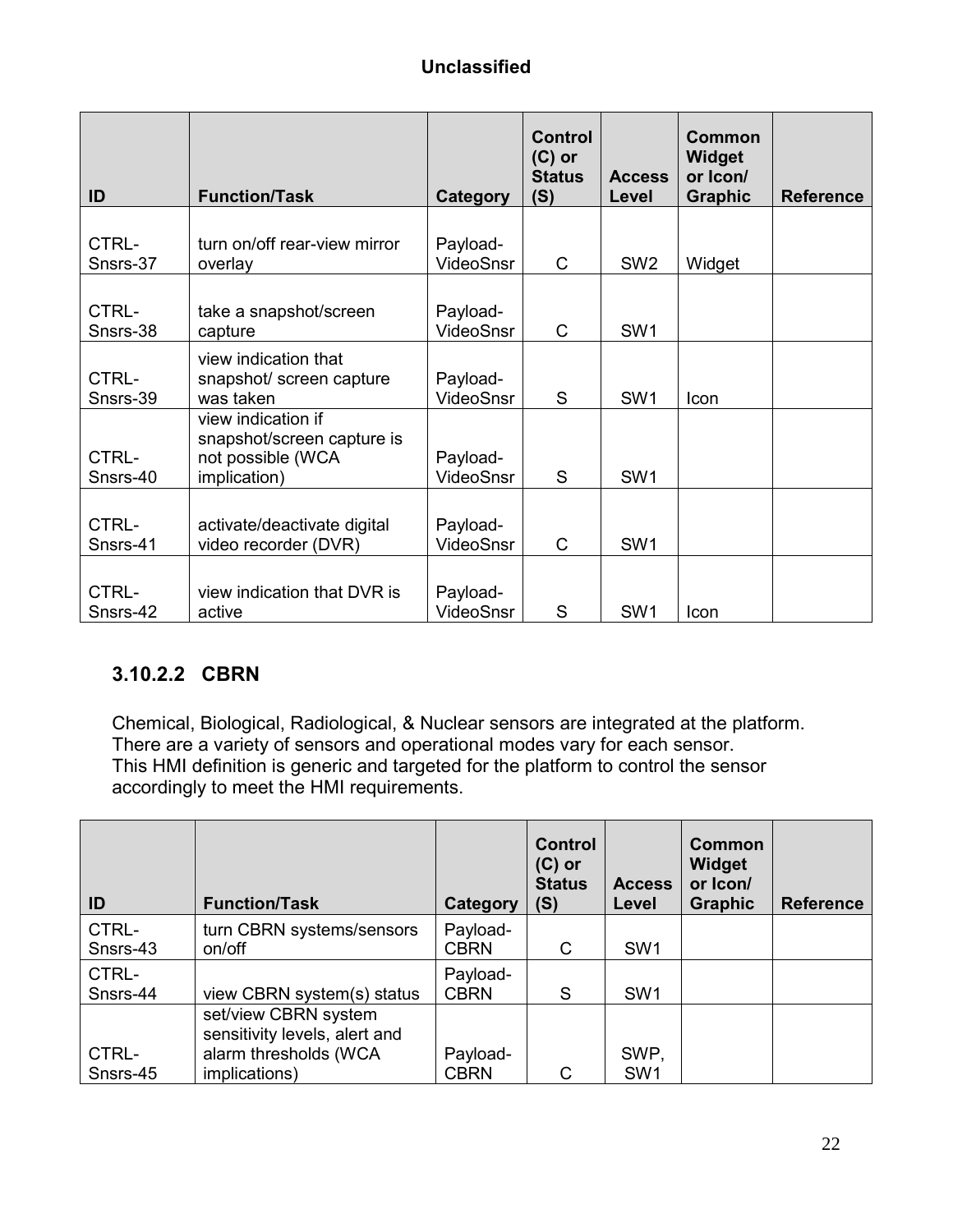| ID                | <b>Function/Task</b>                                                                                  | <b>Category</b>         | <b>Control</b><br>$(C)$ or<br><b>Status</b><br>(S) | <b>Access</b><br>Level  | <b>Common</b><br><b>Widget</b><br>or Icon/<br><b>Graphic</b> | <b>Reference</b> |
|-------------------|-------------------------------------------------------------------------------------------------------|-------------------------|----------------------------------------------------|-------------------------|--------------------------------------------------------------|------------------|
| CTRL-<br>Snsrs-46 | set/view CBRN false alarm<br>control                                                                  | Payload-<br><b>CBRN</b> | C                                                  | SW <sub>2</sub>         |                                                              |                  |
| CTRL-<br>Snsrs-47 | view indication of chemical<br>detection(s) (type, LEL, and<br>units) (WCA implication)               | Payload-<br><b>CBRN</b> | S                                                  | SWP.<br>SW <sub>1</sub> |                                                              |                  |
| CTRL-<br>Snsrs-48 | view indication of biological<br>target detection(s) (WCA<br>implication)                             | Payload-<br><b>CBRN</b> | S                                                  | SWP,<br>SW <sub>1</sub> |                                                              |                  |
| CTRL-<br>Snsrs-49 | view indication of radiological<br>detection(s) (units) (WCA<br>implications)                         | Payload-<br><b>CBRN</b> | S                                                  | SWP,<br>SW <sub>1</sub> |                                                              |                  |
| CTRL-<br>Snsrs-50 | view indication of nuclear<br>detections (rate, total dose,<br>units) (WCA implications)              | Payload-<br><b>CBRN</b> | S                                                  | SWP,<br>SW <sub>1</sub> |                                                              |                  |
| CTRL-<br>Snsrs-51 | turn auto-save streaming<br>CBRN sensor data on/off<br>(includes date, time, location<br>stamp)       | Payload-<br><b>CBRN</b> | $\mathsf{C}$                                       | SW <sub>2</sub>         |                                                              |                  |
| CTRL-<br>Snsrs-52 | view saved sensor data<br>(option: 2D map showing<br>route and indications of<br>sensor data changes) | Payload-<br><b>CBRN</b> | S                                                  | SW <sub>2</sub>         | Widget                                                       |                  |

#### **3.10.2.3 Chemical Explosive Detection**

Chemical detectors identify the presence of specific chemicals in the surrounding area of the UGV asset. These sensors report detections back to the OCU operator so that disposal/avoidance decisions can be made. The following table presents the basic Chemical Explosive Detection sensor functions and status information available to the OCU operator.

| ID                | <b>Function/Task</b>                                                | Category            | <b>Control</b><br>$(C)$ or<br><b>Status</b><br>(S) | <b>Access</b><br>Level | <b>Common</b><br><b>Widget</b><br>or Icon/<br><b>Graphic</b> | <b>Reference</b> |
|-------------------|---------------------------------------------------------------------|---------------------|----------------------------------------------------|------------------------|--------------------------------------------------------------|------------------|
| CTRL-<br>Snsrs-53 | turn chemical explosive<br>detection system(s) on/off               | Payload-<br>ChemExp | C                                                  | SW <sub>1</sub>        |                                                              |                  |
| CTRL-<br>Snsrs-54 | adjust chemical explosive<br>detection system sensitivity<br>levels | Payload-<br>ChemExp | C                                                  | SW <sub>2</sub>        |                                                              |                  |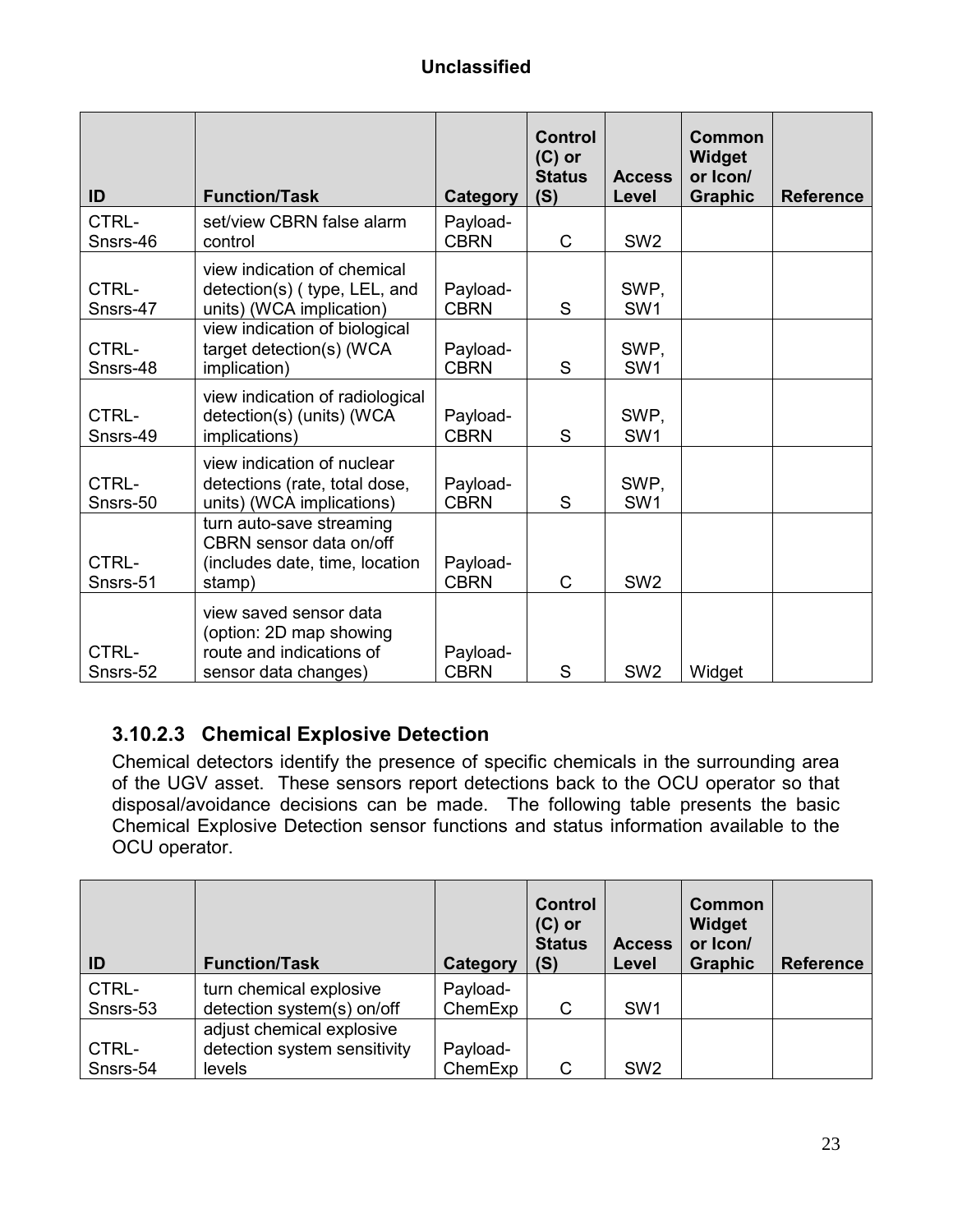| ID                | <b>Function/Task</b>                                                                    | Category            | <b>Control</b><br>$(C)$ or<br><b>Status</b><br>(S) | <b>Access</b><br>Level | <b>Common</b><br>Widget<br>or Icon/<br><b>Graphic</b> | <b>Reference</b> |
|-------------------|-----------------------------------------------------------------------------------------|---------------------|----------------------------------------------------|------------------------|-------------------------------------------------------|------------------|
| CTRL-<br>Snsrs-55 | view indication of chemical<br>detection(s) (type of<br>chemical) (WCA<br>implications) | Payload-<br>ChemExp | S                                                  | SW <sub>2</sub>        |                                                       |                  |
| CTRL-<br>Snsrs-56 | set/view chemical explosive<br>detection system false alarm<br>control                  | Payload-<br>ChemExp | C                                                  | SW <sub>2</sub>        |                                                       |                  |

#### **3.10.2.4 Microphone**

It is often necessary to listen remotely using a UGV microphone payload for surveillance and/or to communicate with remote individuals. The following table provides functions and status available to the OCU operator related to the unmanned system microphone.

| ID                | <b>Function/Task</b>                            | Category                    | <b>Control</b><br>$(C)$ or<br><b>Status</b><br>(S) | <b>Access</b><br>Level | Common<br>Widget<br>or Icon/<br><b>Graphic</b> | <b>Reference</b> |
|-------------------|-------------------------------------------------|-----------------------------|----------------------------------------------------|------------------------|------------------------------------------------|------------------|
| CTRL-<br>Snsrs-57 | start microphone recording                      | Payload-<br>MicPhone        | C                                                  | SW <sub>1</sub>        |                                                |                  |
| CTRL-<br>Snsrs-58 | view indication that audio is<br>being recorded | Payload-<br><b>MicPhone</b> | S                                                  | SW <sub>1</sub>        | Icon                                           |                  |
| CTRL-<br>Snsrs-59 | stop microphone recording                       | Payload-<br><b>MicPhone</b> | C                                                  | SW <sub>1</sub>        |                                                |                  |
| CTRL-<br>Snsrs-60 | adjust micropone audio<br>format                | Payload-<br><b>MicPhone</b> | C                                                  | SW <sub>2</sub>        |                                                |                  |

## **3.10.2.5 Laser Range Finder (LRF)**

Successful UGV navigation requires detailed knowledge of the surrounding area. Static and dynamic obstacles and other terrain features can impede UGV mobility if not detected. Laser range finder sensors can help in this regard by providing distance information. These distance vectors can also aid in aiming weapons. The following table presents HMI laser range finder related functions and status available to the OCU operator.

|    |                      |          | <b>Control</b><br>$(C)$ or<br><b>Status</b> | Access   or Icon/ | Common<br>Widget |           |
|----|----------------------|----------|---------------------------------------------|-------------------|------------------|-----------|
| ID | <b>Function/Task</b> | Category | (S)                                         | Level             | <b>Graphic</b>   | Reference |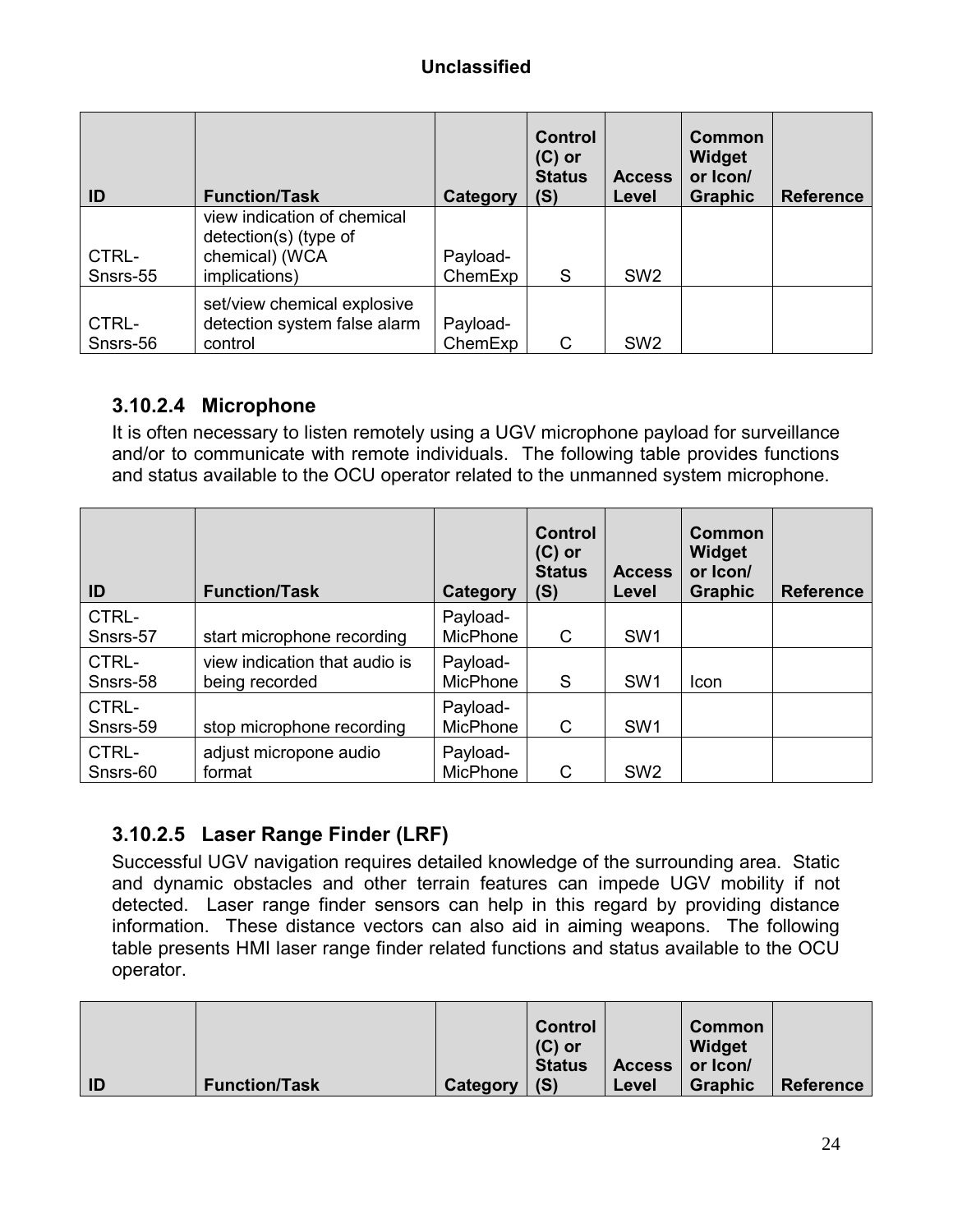| ID                | <b>Function/Task</b>                                             | Category               | <b>Control</b><br>$(C)$ or<br><b>Status</b><br>(S) | <b>Access</b><br>Level | Common<br>Widget<br>or Icon/<br><b>Graphic</b> | <b>Reference</b> |
|-------------------|------------------------------------------------------------------|------------------------|----------------------------------------------------|------------------------|------------------------------------------------|------------------|
| CTRL-<br>Snsrs-61 | select laser range finder<br>(LRF) type                          | Payload-<br><b>LRF</b> | C                                                  | SW <sub>1</sub>        |                                                |                  |
| CTRL-<br>Snsrs-62 | turn LRF on                                                      | Payload-<br><b>LRF</b> | C                                                  | SW <sub>1</sub>        |                                                |                  |
| CTRL-<br>Snsrs-63 | turn LRF off                                                     | Payload-<br><b>LRF</b> | C                                                  | SW <sub>1</sub>        |                                                |                  |
| CTRL-<br>Snsrs-64 | use/activate LRF (capture<br>range data)                         | Payload-<br><b>LRF</b> | C                                                  | HW,<br>SW <sub>1</sub> | <b>Icon</b>                                    |                  |
| CTRL-<br>Snsrs-65 | view LRF data return<br>(heading, range, elevation to<br>target) | Payload-<br><b>LRF</b> | S                                                  | SW <sub>1</sub>        | Widget                                         |                  |
| CTRL-<br>Snsrs-66 | adjust LRF data update rate<br>(first or last return)            | Payload-<br><b>LRF</b> | C                                                  | SW <sub>2</sub>        |                                                |                  |

## **3.10.2.6 Sensor Archive**

| ID                                      | <b>Function/Task</b>                                                                | <b>Category</b>              | <b>Control</b><br>$(C)$ or<br><b>Status</b><br>(S) | <b>Access</b><br>Level | Common<br>Widget<br>or Icon/<br><b>Graphic</b> | <b>Reference</b> |
|-----------------------------------------|-------------------------------------------------------------------------------------|------------------------------|----------------------------------------------------|------------------------|------------------------------------------------|------------------|
| CTRL-                                   | system will use default                                                             |                              |                                                    |                        |                                                |                  |
| SnsrArchive-                            | file naming convention                                                              | SnsrArchive-                 |                                                    |                        | Icon                                           |                  |
| 1                                       | for files                                                                           | <b>Basic</b>                 | S                                                  | SW <sub>2</sub>        | (text)                                         |                  |
| CTRL-<br>SnsrArchive-<br>$\overline{2}$ | view memory storage<br>remaining (file size,<br>amount of record time<br>remaining) | SnsrArchive-<br><b>Basic</b> | S                                                  | SW <sub>2</sub>        | Widget                                         |                  |
| CTRL-<br>SnsrArchive-<br>3              | browse saved files<br>(imagery, video, audio,<br>etc)                               | SnsrArchive-<br><b>Basic</b> | S                                                  | SW <sub>2</sub>        | Widget                                         |                  |
| CTRL-<br>SnsrArchive-<br>4              | view number of picture<br>files stored                                              | SnsrArchive-<br><b>Basic</b> | S                                                  | SW <sub>2</sub>        | Widget                                         |                  |
| CTRL-<br>SnsrArchive-<br>5              | view number of video<br>files stored                                                | SnsrArchive-<br><b>Basic</b> | S                                                  | SW <sub>2</sub>        | Widget                                         |                  |
| CTRL-<br>SnsrArchive-<br>6              | view number of audio<br>files stored                                                | SnsrArchive-<br><b>Basic</b> | S                                                  | SW <sub>2</sub>        | Widget                                         |                  |
| CTRL-<br>SnsrArchive-<br>7              | review date, time,<br>location (asset), size of<br>file                             | SnsrArchive-<br><b>Basic</b> | S                                                  | SW <sub>2</sub>        | Widget                                         |                  |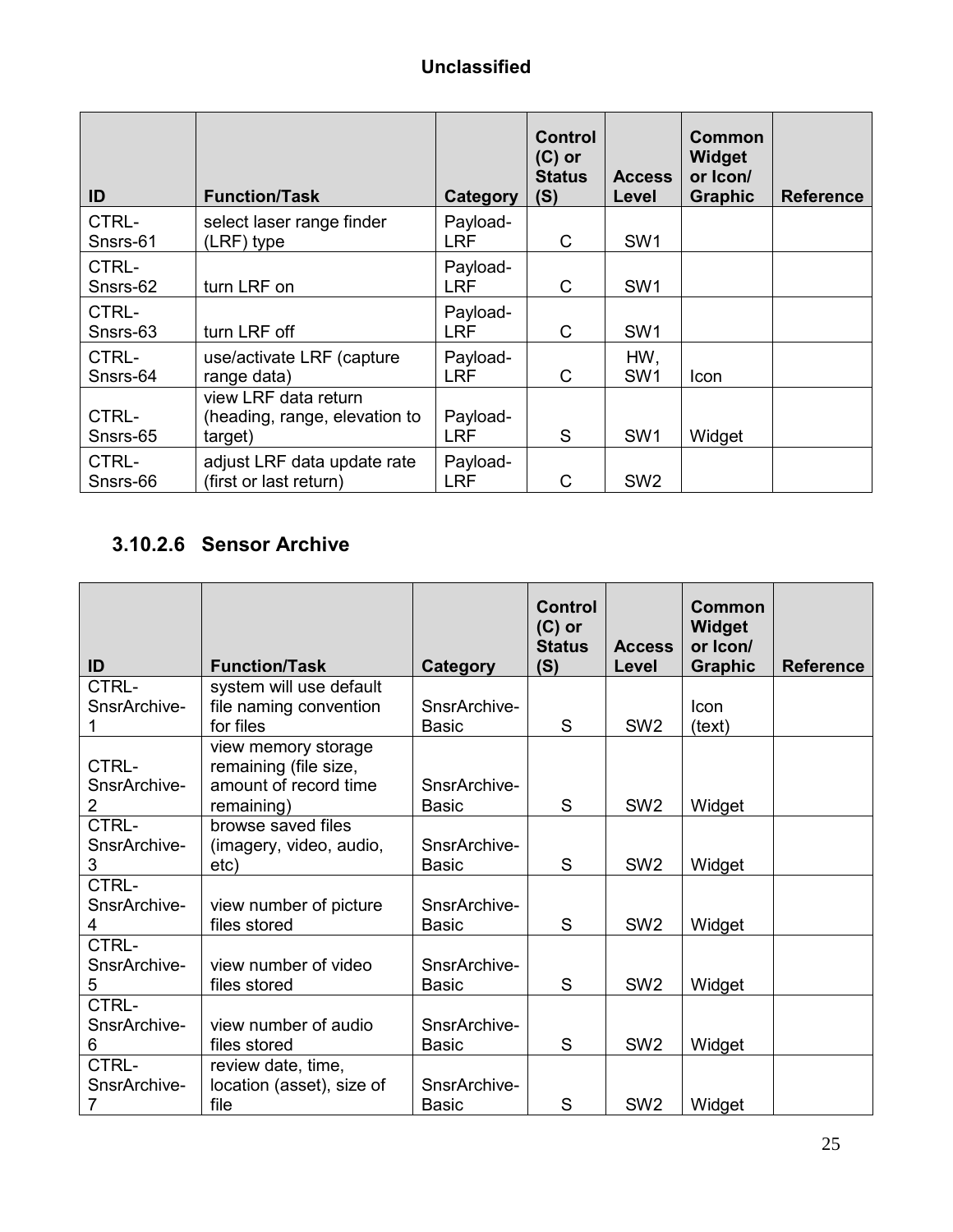| ID                          | <b>Function/Task</b>                                    | Category                     | <b>Control</b><br>$(C)$ or<br><b>Status</b><br>(S) | <b>Access</b><br>Level | <b>Common</b><br>Widget<br>or Icon/<br><b>Graphic</b> | <b>Reference</b> |
|-----------------------------|---------------------------------------------------------|------------------------------|----------------------------------------------------|------------------------|-------------------------------------------------------|------------------|
| CTRL-<br>SnsrArchive-<br>8  | sort files by type, date,<br>time, location, size, etc. | SnsrArchive-<br><b>Basic</b> | C                                                  | SW <sub>2</sub>        | Widget                                                |                  |
| CTRL-<br>SnsrArchive-<br>9  | open/view picture file                                  | SnsrArchive-<br>Snapshot     | C                                                  | SW <sub>2</sub>        | Widget<br>(picture<br>viewer)                         |                  |
| CTRL-<br>SnsrArchive-<br>10 | delete picture file                                     | SnsrArchive-<br>Snapshot     | C                                                  | SW <sub>2</sub>        |                                                       |                  |
| CTRL-<br>SnsrArchive-<br>11 | rename picture file                                     | SnsrArchive-<br>Snapshot     | C                                                  | SW <sub>2</sub>        |                                                       |                  |
| CTRL-<br>SnsrArchive-<br>12 | download/save picture<br>file to external source        | SnsrArchive-<br>Snapshot     | $\mathsf C$                                        | SW <sub>2</sub>        |                                                       |                  |
| CTRL-<br>SnsrArchive-<br>13 | send picture file                                       | SnsrArchive-<br>Snapshot     | C                                                  | SW <sub>2</sub>        |                                                       |                  |
| CTRL-<br>SnsrArchive-<br>14 | play video file                                         | SnsrArchive-<br>Video        | С                                                  | SW <sub>2</sub>        | Widget<br>(video<br>viewer)<br>Icon                   |                  |
| CTRL-<br>SnsrArchive-<br>15 | pause video                                             | SnsrArchive-<br>Video        | C                                                  | SW <sub>2</sub>        | Icon                                                  |                  |
| CTRL-<br>SnsrArchive-<br>16 | fast forward/rewind video<br>file                       | SnsrArchive-<br>Video        | C                                                  | SW <sub>2</sub>        | Icons                                                 |                  |
| CTRL-<br>SnsrArchive-<br>17 | rename recorded video<br>file                           | SnsrArchive-<br>Video        | C                                                  | SW <sub>2</sub>        |                                                       |                  |
| CTRL-<br>SnsrArchive-<br>18 | delete video file                                       | SnsrArchive-<br>Video        | C                                                  | SW <sub>2</sub>        |                                                       |                  |
| CTRL-<br>SnsrArchive-<br>19 | download/save video file<br>to external source          | SnsrArchive-<br>Video        | C                                                  | SW <sub>2</sub>        |                                                       |                  |
| CTRL-<br>SnsrArchive-<br>20 | play audio                                              | SnsrArchive-<br>Audio        | $\mathsf C$                                        | SW <sub>2</sub>        | Widget<br>(audio<br>player)<br>Icon                   |                  |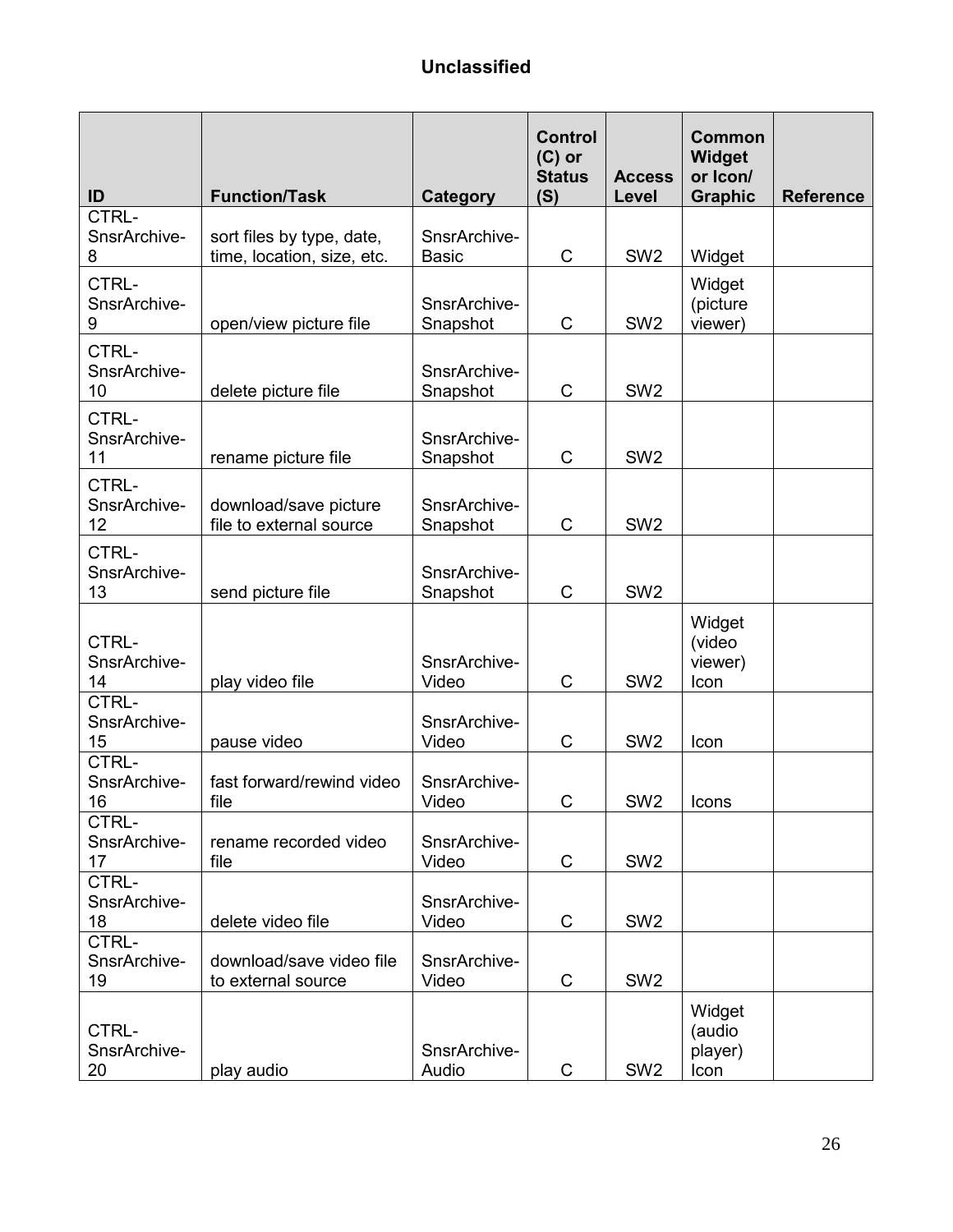| ID                          | <b>Function/Task</b>      | Category              | <b>Control</b><br>$(C)$ or<br><b>Status</b><br>(S) | <b>Access</b><br>Level | Common<br><b>Widget</b><br>or Icon/<br><b>Graphic</b> | <b>Reference</b> |
|-----------------------------|---------------------------|-----------------------|----------------------------------------------------|------------------------|-------------------------------------------------------|------------------|
| CTRL-<br>SnsrArchive-       | adjust audio playback     | SnsrArchive-          |                                                    |                        |                                                       |                  |
| 21                          | volume                    | Audio                 | С                                                  | SW <sub>2</sub>        | widget                                                |                  |
| CTRL-<br>SnsrArchive-<br>22 | fast forward/rewind audio | SnsrArchive-<br>Audio | C                                                  | SW <sub>2</sub>        | Icon                                                  |                  |
| CTRL-<br>SnsrArchive-<br>23 | delete audio file         | SnsrArchive-<br>Audio | С                                                  | SW <sub>2</sub>        |                                                       |                  |
| CTRL-<br>SnsrArchive-<br>24 | send audio file           | SnsrArchive-<br>Audio | C                                                  | SW <sub>2</sub>        |                                                       |                  |
| CTRL-<br>SnsrArchive-<br>25 | rename audio file         | SnsrArchive-<br>Audio | С                                                  | SW <sub>2</sub>        |                                                       |                  |

## **3.10.3 Emitters**

UGVs also have payloads which can affect its surrounding environment at a distance. These include Lights, Speakers, Laser Target Designators, and Weapons. The following subsections describe HMI related functions associated with each of these emitters.

#### **3.10.3.1 Lights**

UGVs operate in nighttime as well as daytime operations. During nighttime operations, a light may be needed for visual control through an OCU. Thus, the operator must be able to control the state of the light. The basic controls and status through the HMI are listed in the table below.

| ID                  | <b>Function/Task</b>                                                                                                                                       | Category           | <b>Control</b><br>$(C)$ or<br><b>Status</b><br>(S) | <b>Access</b><br>Level | Common<br>Widget<br>or Icon/<br><b>Graphic</b> | <b>Reference</b> |
|---------------------|------------------------------------------------------------------------------------------------------------------------------------------------------------|--------------------|----------------------------------------------------|------------------------|------------------------------------------------|------------------|
| CTRL-<br>Emittors-1 | select light/mode of interest<br>if more than one light or light<br>mode is available (Ex:<br>mobility headlights, sensor<br>"flashlight," IR light, etc.) | Payload-<br>Lights | C                                                  | SW <sub>2</sub>        |                                                |                  |
| CTRL-<br>Emittors-2 | view indication of selected<br>light/mode of interest                                                                                                      | Payload-<br>Lights | S                                                  | SW <sub>1</sub>        |                                                |                  |
| CTRL-<br>Emittors-3 | turn light on                                                                                                                                              | Payload-<br>Lights | C                                                  | HW,<br>SW <sub>2</sub> |                                                |                  |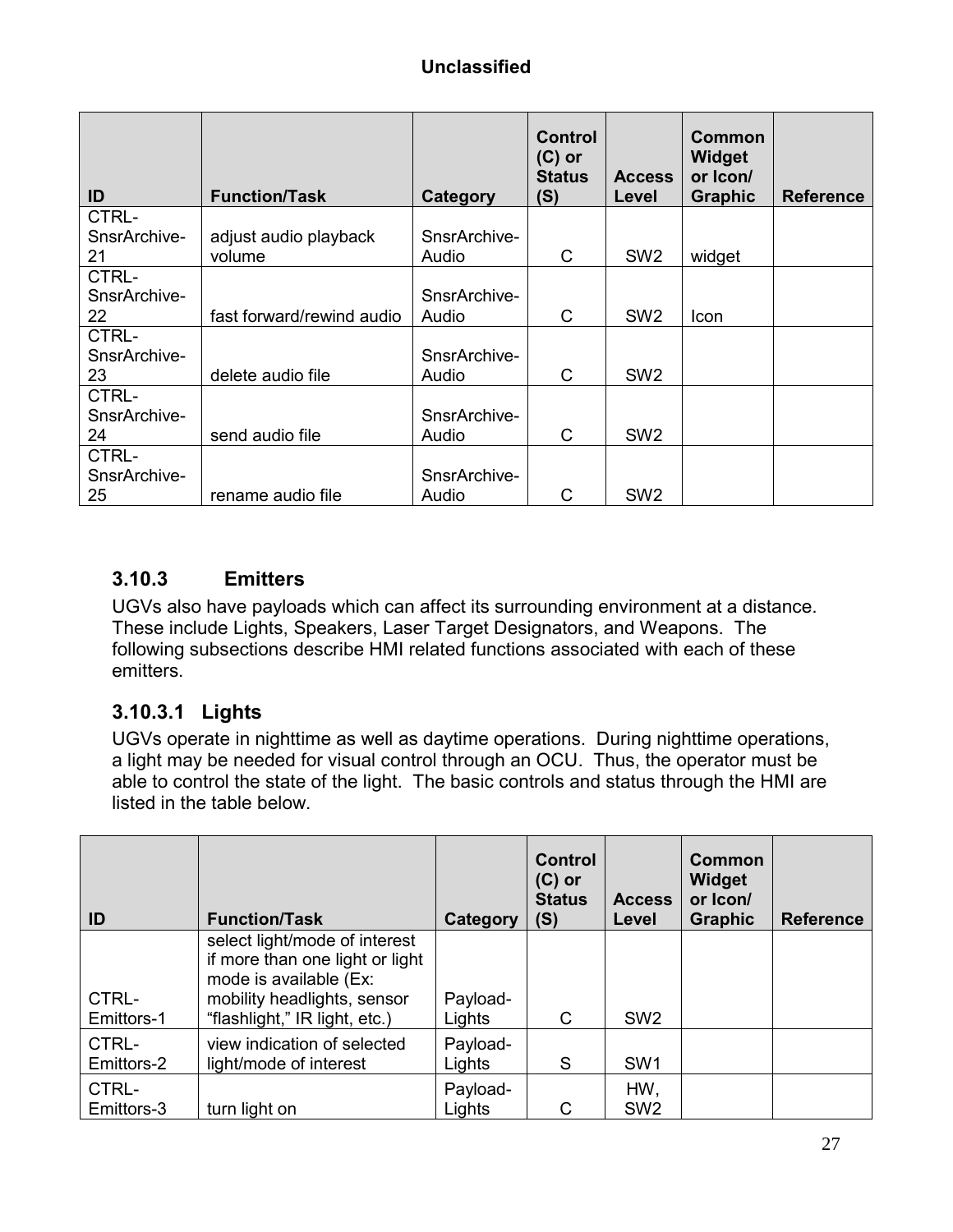| ID                  | <b>Function/Task</b>                        | Category           | <b>Control</b><br>$(C)$ or<br><b>Status</b><br>(S) | <b>Access</b><br>Level | Common<br>Widget<br>or Icon/<br><b>Graphic</b> | <b>Reference</b> |
|---------------------|---------------------------------------------|--------------------|----------------------------------------------------|------------------------|------------------------------------------------|------------------|
| CTRL-<br>Emittors-4 | view indication that light is<br>powered on | Payload-<br>Lights | S                                                  | SW <sub>1</sub>        | Icon                                           |                  |
| CTRL-<br>Emittors-5 | turn light off                              | Payload-<br>Lights | C                                                  | HW,<br>SW <sub>2</sub> |                                                |                  |
| CTRL-<br>Emittors-6 | control light intensity (0 to<br>$100\%$ )  | Payload-<br>Lights | C                                                  | HW,<br>SW <sub>2</sub> |                                                |                  |
| CTRL-<br>Emittors-7 | view current light intensity<br>setting     | Payload-<br>Lights | S                                                  | SW <sub>2</sub>        |                                                |                  |
| CTRL-<br>Emittors-8 | control light elevation                     | Payload-<br>Lights | C                                                  | SW <sub>2</sub>        |                                                |                  |
| CTRL-<br>Emittors-9 | control light azimuth                       | Payload-<br>Lights | C                                                  | SW <sub>2</sub>        |                                                |                  |

#### **3.10.3.2 Unmanned System Speaker**

On occasion, it is necessary for an operator to communicate remotely through a UGV asset. A speaker system payload provides the ability to perform this action. Volume and positioning of the speaker (if not omnidirectional) is required. The table below provides information related to control and status of a speaker payload through the OCU operator interface.

| ID                   | <b>Function/Task</b>                                | Category            | <b>Control</b><br>$(C)$ or<br><b>Status</b><br>(S) | <b>Access</b><br>Level | Common<br>Widget<br>or Icon/<br><b>Graphic</b> | <b>Reference</b> |
|----------------------|-----------------------------------------------------|---------------------|----------------------------------------------------|------------------------|------------------------------------------------|------------------|
| CTRL-<br>Emittors-10 | key push to talk (PTT) to<br>activate asset speaker | Payload-<br>Speaker | C                                                  | SW <sub>2</sub>        |                                                |                  |
| CTRL-<br>Emittors-11 | control asset speaker<br>volume                     | Payload-<br>Speaker | C                                                  | SW <sub>2</sub>        |                                                |                  |
| CTRL-<br>Emittors-12 | view current asset speaker<br>volume setting        | Payload-<br>Speaker | S                                                  | SW <sub>2</sub>        |                                                |                  |
| CTRL-<br>Emittors-13 | mute/unmute asset speaker                           | Payload-<br>Speaker | C                                                  | SW <sub>2</sub>        |                                                |                  |
| CTRL-<br>Emittors-14 | view indication that asset<br>speaker is muted      | Payload-<br>Speaker | S                                                  | SW <sub>2</sub>        |                                                |                  |
| CTRL-<br>Emittors-15 | select what is to be played<br>over speaker         | Payload-<br>Speaker | C                                                  | SW <sub>2</sub>        |                                                |                  |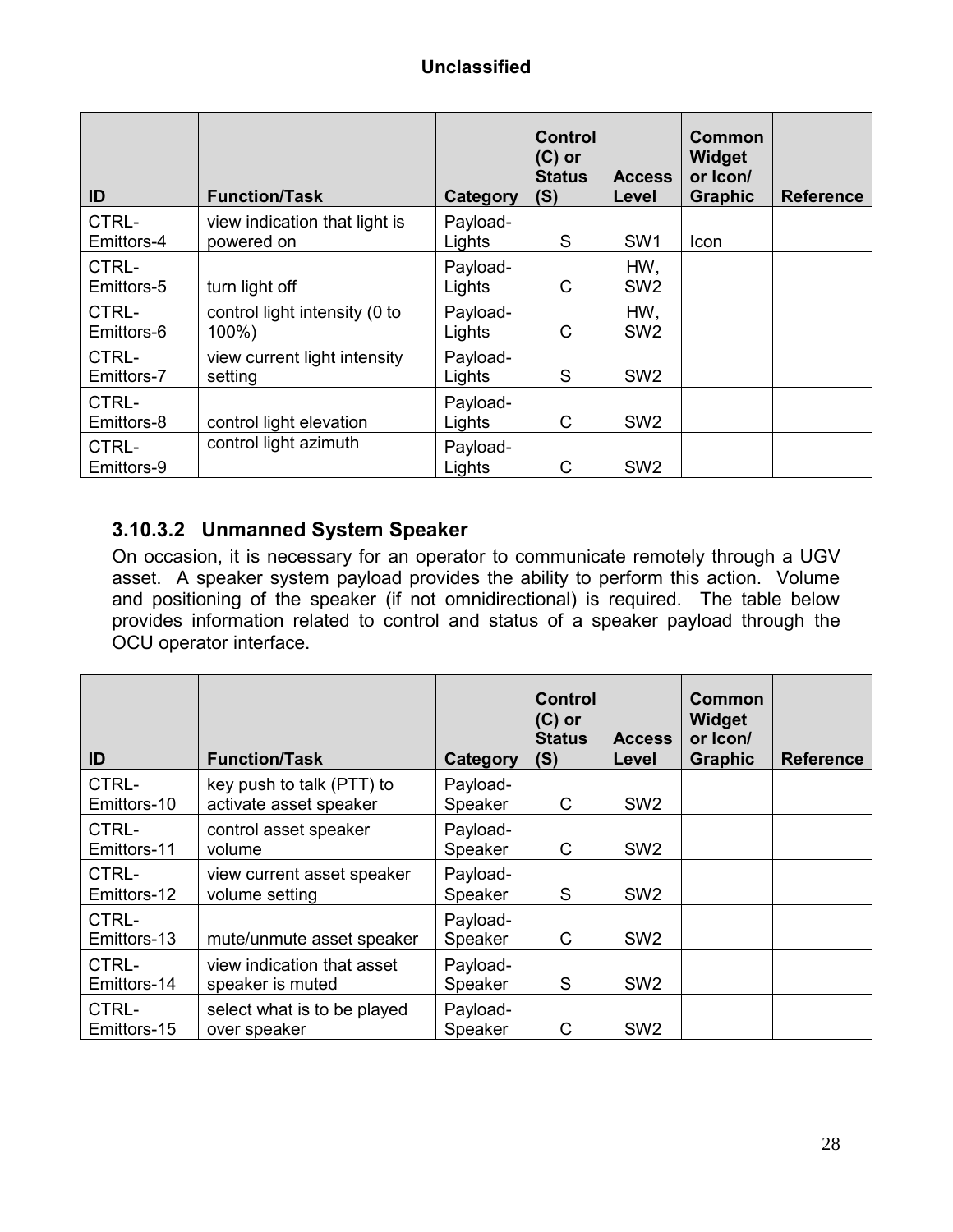#### **3.10.3.3 Laser Target Designator**

A UGV can point a laser at a target remotely if a laser target designator payload is attached. The OCU operator must be able to visually identify the target and then point the laser at the target. The following table lists the functions available to the OCU operator for a Laser Target Designator (LTD).

| ID          | <b>Function/Task</b>        | Category | <b>Control</b><br>$(C)$ or<br><b>Status</b><br>(S) | <b>Access</b><br>Level | <b>Common</b><br>Widget<br>or Icon/<br><b>Graphic</b> | <b>Reference</b> |
|-------------|-----------------------------|----------|----------------------------------------------------|------------------------|-------------------------------------------------------|------------------|
| CTRL-       |                             | Payload- |                                                    | <b>HW</b>              |                                                       |                  |
| Emittors-16 | use Laser target designator | LTD      | С                                                  | SW <sub>1</sub>        |                                                       |                  |

#### **3.10.4 Actuators**

Actuator payloads provide mechanical means of manipulation. These are often driven by electric motors which have individual controllers. The operator specifies set points to these controllers such as desired position, speed, etc. Status information about the successful control of these actuators is fed back to the remote OCU operator. The sections below provide functions for actuator payloads: Pan/tilt, Mast, Arm, and End **Effectors** 

| ID                   | <b>Function/Task</b>                                  | Category             | <b>Control</b><br>$(C)$ or<br><b>Status</b><br>(S) | <b>Access</b><br>Level | <b>Common</b><br>Widget<br>or Icon/<br><b>Graphic</b> | <b>Reference</b> |
|----------------------|-------------------------------------------------------|----------------------|----------------------------------------------------|------------------------|-------------------------------------------------------|------------------|
| CTRL-<br>Actuators-1 | control pan/tilt azimuth                              | Payload-<br>Pan/Tilt | C                                                  | HW,<br>SW <sub>1</sub> |                                                       |                  |
| CTRL-<br>Actuators-2 | control pan/tilit elevation                           | Payload-<br>Pan/Tilt | C                                                  | HW,<br>SW <sub>1</sub> |                                                       |                  |
| CTRL-<br>Actuators-3 | view pan/tilt functional status<br>(WCA implications) | Payload-<br>Pan/Tilt | S                                                  | SW <sub>2</sub>        |                                                       |                  |

## **3.10.4.1 Pan/Tilt**

#### **3.10.4.2 Mast**

A mast provides the ability to raise and lower payloads. These payloads could be antenna, radar, flags, and various sensors. The operator can typically set the mast height and speed of ascent. Feedback positions/speeds and forces/torques are common status information provided back to the operator. The table below lists related functions for masts.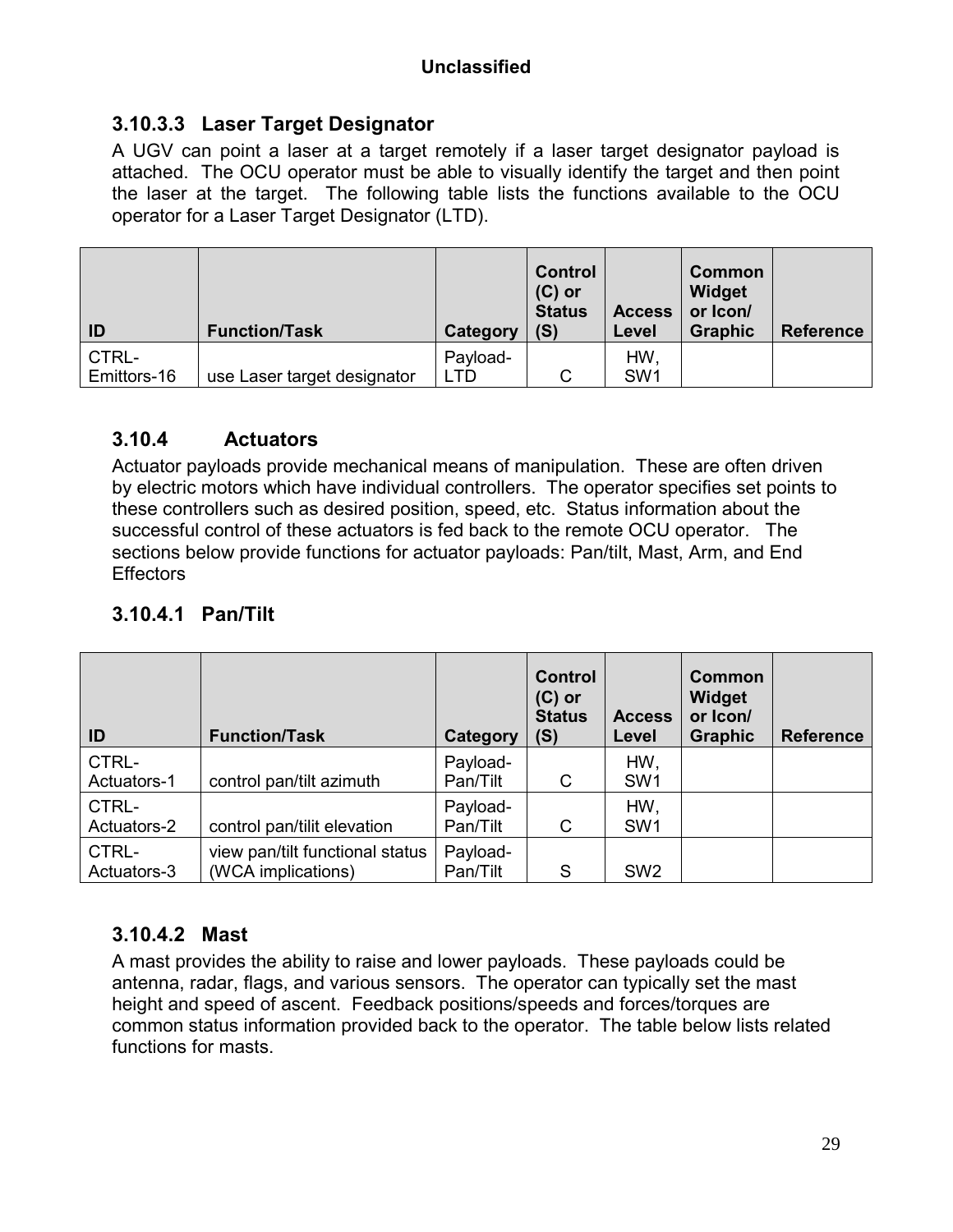| ID                            | <b>Function/Task</b>                                                                                             | <b>Category</b>              | <b>Control</b><br>$(C)$ or<br><b>Status</b><br>(S) | <b>Access</b><br>Level | <b>Common</b><br>Widget<br>or Icon/<br><b>Graphic</b> | <b>Reference</b> |
|-------------------------------|------------------------------------------------------------------------------------------------------------------|------------------------------|----------------------------------------------------|------------------------|-------------------------------------------------------|------------------|
| CTRL-<br>Actuators-4          | raise mast (TBD increments)                                                                                      | Payload-<br>Mast             | C                                                  | SW <sub>1</sub>        |                                                       |                  |
| CTRL-<br>Actuators-5          | lower mast (TBD<br>increments)                                                                                   | Payload-<br>Mast             | $\mathsf C$                                        | SW <sub>1</sub>        |                                                       |                  |
| CTRL-<br>Actuators-6          | move mast to preset position                                                                                     | Payload-<br>Mast             | $\mathsf C$                                        | SW1                    |                                                       |                  |
| CTRL-<br>Actuators-7<br>CTRL- | view current mast height<br>(show position relative to<br>min. and max. height<br>possible)<br>adjust mast speed | Payload-<br>Mast<br>Payload- | S                                                  | SW <sub>1</sub>        | Widget                                                |                  |
| Actuators-8<br>CTRL-          | movement rate (0 to 100%)                                                                                        | Mast<br>Payload-             | C                                                  | SW <sub>2</sub>        |                                                       |                  |
| Actuators-9                   | stow mast                                                                                                        | Mast                         | C                                                  | SW <sub>1</sub>        |                                                       |                  |
| CTRL-<br>Actuators-10         | view indication that mast is<br>stowed                                                                           | Payload-<br>Mast             | S                                                  | SW <sub>1</sub>        | Icon (part<br>of mast<br>height<br>widget)            |                  |
| CTRL-<br>Actuators-11         | lock/unlock mast                                                                                                 | Payload-<br>Mast             | C                                                  | SW <sub>1</sub>        |                                                       |                  |
| CTRL-<br>Actuators-12         | view indication that mast is<br>locked                                                                           | Payload-<br>Mast             | S                                                  | SW <sub>1</sub>        | Icon (part<br>of mast<br>height<br>widget)            |                  |
| CTRL-<br>Actuators-13         | view indication of mast<br>obstacle (implies sensor<br>system) (WCA implication)                                 | Payload-<br>Mast             | S                                                  | SW <sub>1</sub>        | Icon or<br>widget                                     |                  |
| CTRL-<br>Actuators-14         | view indication that platform<br>tilt is excessive for mast<br>movement/extension (WCA<br>implication)           | Payload-<br>Mast             | S                                                  | SW <sub>1</sub>        | Widget<br>(part of<br>pitch/roll<br>indicator)        |                  |
| CTRL-<br>Actuators-15         | view indication that mast is<br>too high for platform<br>movement (WCA<br>implication)                           | Payload-<br>Mast             | $\mathsf S$                                        | SW <sub>1</sub>        | Icon (part<br>of mast<br>height<br>widget)            |                  |

## **3.10.4.3 Arm**

Robotic Arm payloads provide a means to manipulate objects. Types include lower arms which extend underneath the UGV platform and upper arms that rest on top of a UGV chassis. The arm is often positioned via a commanded desired position of the end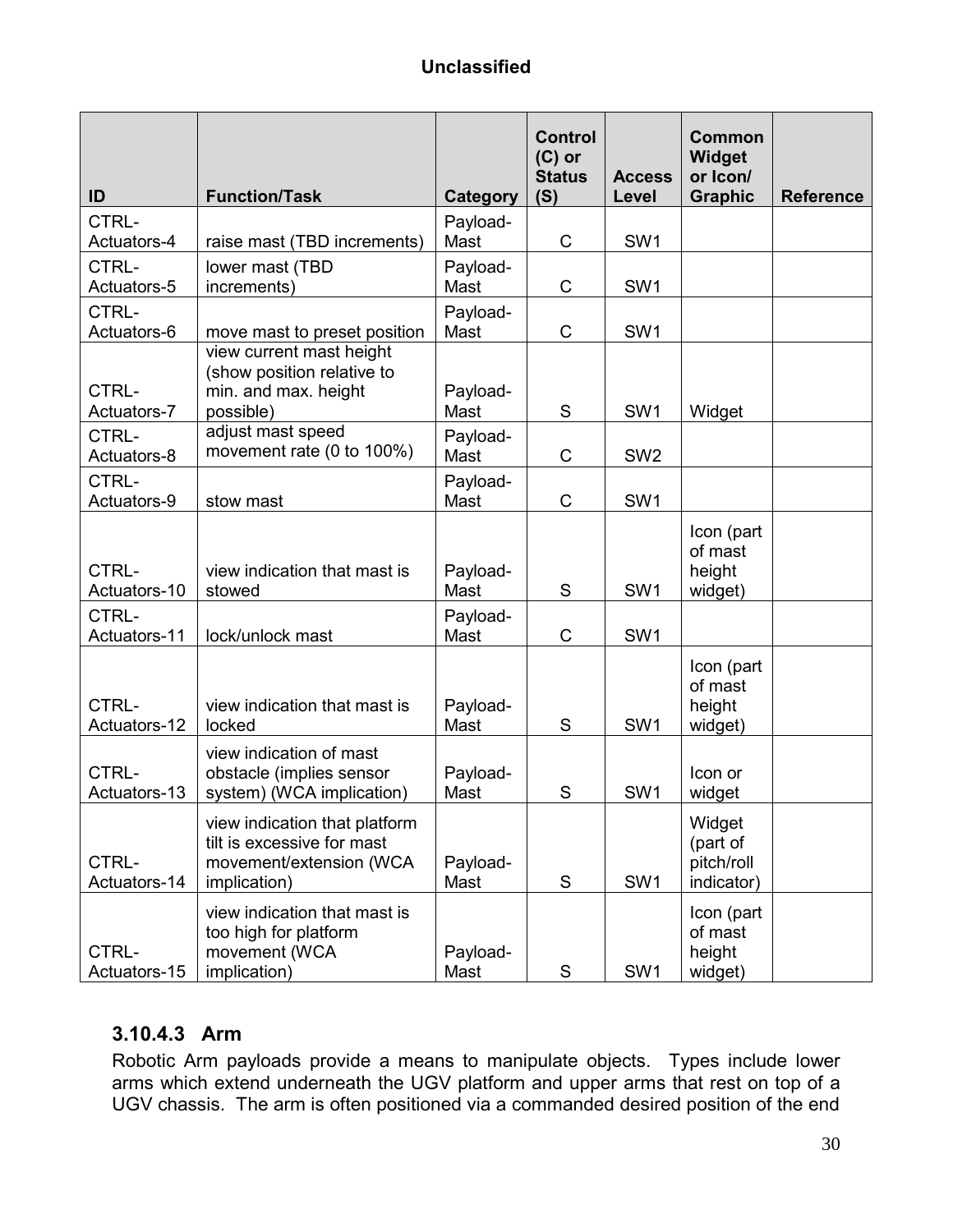effectors (e.g. grasper) using inverse kinematics. For most UGVs however, robotic arm links/joints are often controlled independently by the operator. Also, torques/forces provided by the motors are limited and the robotic arm may not be able to lift certain heavy objects and if attempted may cause the UGV to rollover. Therefore, feedback to the operator is often essential. The following table provides status and control functions regarding robotic arm payloads.

| ID                    | <b>Function/Task</b>                                                                            | Category        | <b>Control</b><br>$(C)$ or<br><b>Status</b><br>(S) | <b>Access</b><br>Level | Common<br>Widget<br>or Icon/<br><b>Graphic</b> | <b>Reference</b> |
|-----------------------|-------------------------------------------------------------------------------------------------|-----------------|----------------------------------------------------|------------------------|------------------------------------------------|------------------|
| CTRL-<br>Actuators-16 | select arm of interest if more<br>than one arm is available                                     | Payload-<br>Arm | $\mathsf{C}$                                       | SW <sub>2</sub>        |                                                |                  |
| CTRL-<br>Actuators-17 | view indication of (selected)<br>arm(s) of interest on all<br>relevant screens                  | Payload-<br>Arm | S                                                  | SW <sub>1</sub>        |                                                |                  |
| CTRL-<br>Actuators-18 | activate/deactivate arm<br>control                                                              | Payload-<br>Arm | $\mathsf{C}$                                       | SW <sub>1</sub>        |                                                |                  |
| CTRL-<br>Actuators-19 | view current arm control<br>mode (Ex: activated,<br>deactivated)                                | Payload-<br>Arm | S                                                  | SW <sub>1</sub>        |                                                |                  |
| CTRL-<br>Actuators-20 | raise arm (might include max<br>height command)                                                 | Payload-<br>Arm | $\mathsf{C}$                                       | HW.<br>SW <sub>1</sub> |                                                |                  |
| CTRL-<br>Actuators-21 | lower arm                                                                                       | Payload-<br>Arm | C                                                  | HW,<br>SW <sub>1</sub> |                                                |                  |
| CTRL-<br>Actuators-22 | extend arm forward (option:<br>full extend command)                                             | Payload-<br>Arm | $\mathsf{C}$                                       | HW,<br>SW <sub>1</sub> |                                                |                  |
| CTRL-<br>Actuators-23 | move arm back                                                                                   | Payload-<br>Arm | $\mathsf{C}$                                       | HW.<br>SW <sub>1</sub> |                                                |                  |
| CTRL-<br>Actuators-24 | adjust rate of arm<br>speed/movement                                                            | Payload-<br>Arm | C                                                  | SW <sub>1</sub>        |                                                |                  |
| CTRL-<br>Actuators-25 | lock arm                                                                                        | Payload-<br>Arm | C                                                  | SW <sub>1</sub>        |                                                |                  |
| CTRL-<br>Actuators-26 | view indication that arm is<br>locked                                                           | Payload-<br>Arm | S                                                  | SW <sub>1</sub>        |                                                |                  |
| CTRL-<br>Actuators-27 | stow arm                                                                                        | Payload-<br>Arm | C                                                  | SW <sub>2</sub>        |                                                |                  |
| CTRL-<br>Actuators-28 | view indication that arm is<br>stowed                                                           | Payload-<br>Arm | S                                                  | SW <sub>1</sub>        |                                                |                  |
| CTRL-<br>Actuators-29 | adjust arm angle                                                                                | Payload-<br>Arm | $\mathsf C$                                        | HW,<br>SW <sub>1</sub> |                                                |                  |
| CTRL-<br>Actuators-30 | view current arm orientation<br>(see isometric positional<br>model section for more<br>options) | Payload-<br>Arm | ${\mathsf S}$                                      | SW1                    | Widget                                         |                  |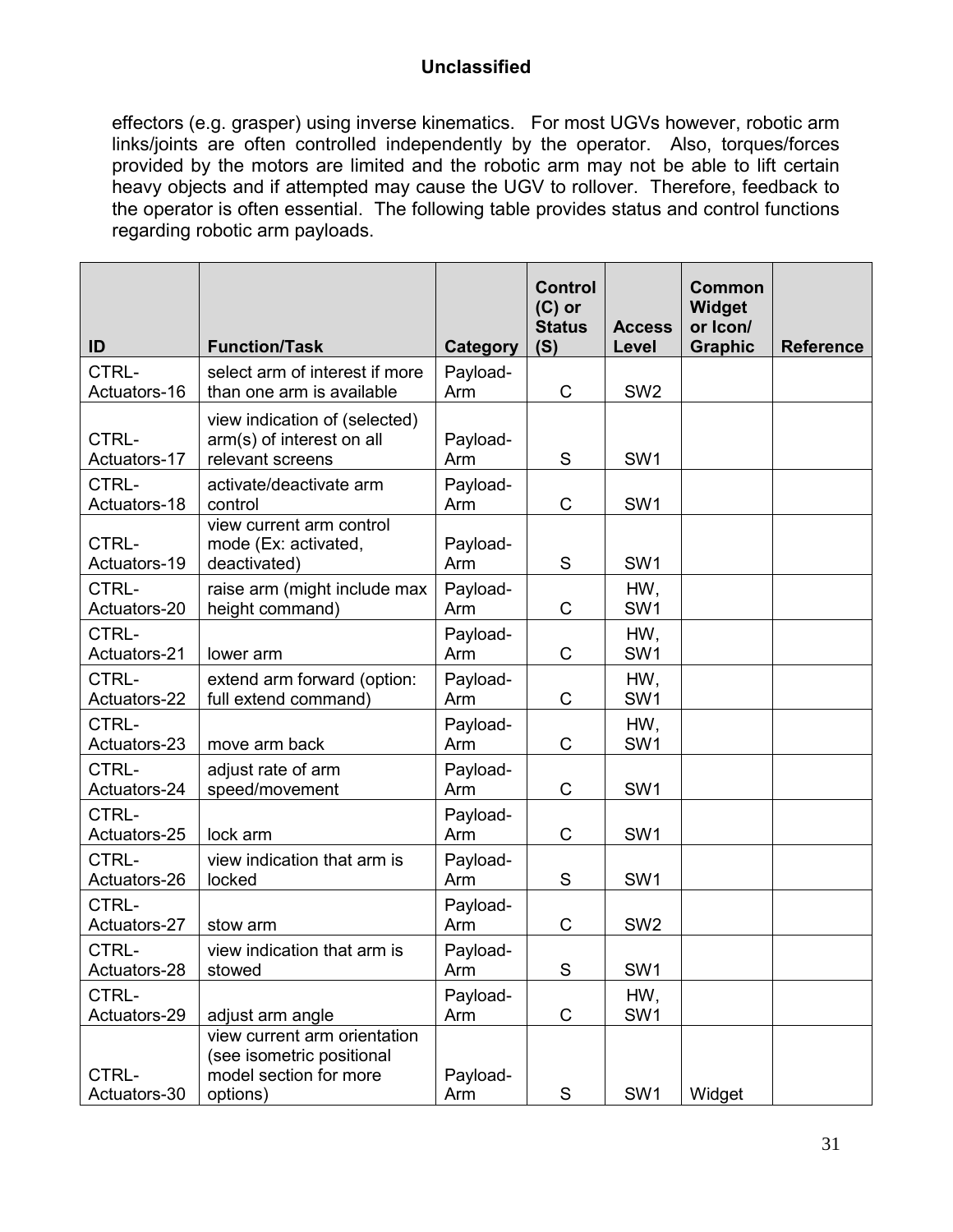| ID                    | <b>Function/Task</b>                                     | Category        | Control<br>$(C)$ or<br><b>Status</b><br>(S) | <b>Access</b><br>Level | Common<br>Widget<br>or Icon/<br><b>Graphic</b> | <b>Reference</b> |
|-----------------------|----------------------------------------------------------|-----------------|---------------------------------------------|------------------------|------------------------------------------------|------------------|
| CTRL-<br>Actuators-31 | indicate when arm is at joint<br>limit (WCA implication) | Payload-<br>Arm | S                                           | SW <sub>1</sub>        |                                                |                  |
| CTRL-<br>Actuators-32 | adjust individual joint motor<br>$(+/- 100%)$            | Payload-<br>Arm | $\mathsf{C}$                                | SW <sub>1</sub>        |                                                |                  |
| CTRL-<br>Actuators-33 | view current individual joint<br>motor setting           | Payload-<br>Arm | S                                           | SW <sub>1</sub>        |                                                |                  |
| CTRL-<br>Actuators-34 | control individual joint<br>position                     | Payload-<br>Arm | C                                           | SW <sub>1</sub>        |                                                |                  |
| CTRL-<br>Actuators-35 | view current individual joint<br>position                | Payload-<br>Arm | S                                           | SW <sub>1</sub>        |                                                |                  |
| CTRL-<br>Actuators-36 | engage joint motor brake                                 | Payload-<br>Arm | C                                           | SW <sub>1</sub>        |                                                |                  |
| CTRL-<br>Actuators-37 | view indication that joint<br>motor brake is engaged     | Payload-<br>Arm | S                                           | SW1                    |                                                |                  |
| CTRL-<br>Actuators-38 | release joint motor brake                                | Payload-<br>Arm | C                                           | SW <sub>1</sub>        |                                                |                  |
| CTRL-<br>Actuators-39 | enter calibration mode                                   | Payload-<br>Arm | C                                           | SW <sub>2</sub>        |                                                |                  |
| CTRL-<br>Actuators-40 | enter global control mode                                | Payload-<br>Arm | C                                           | SW <sub>1</sub>        |                                                |                  |
| CTRL-<br>Actuators-41 | enter Cartesian control<br>mode                          | Payload-<br>Arm | C                                           | SW <sub>1</sub>        |                                                |                  |
| CTRL-<br>Actuators-42 | adjust individual joint torque                           | Payload-<br>Arm | C                                           | HW,<br>SW <sub>1</sub> |                                                |                  |

#### **3.10.4.4 End Effectors**

End effectors are typically positioned at the end of a robotic arm, and perform manipulation of objects such as grabbing, turning, cutting, ripping, etc. The OCU operator often operates end effectors using joysticks. Force feedback is often useful in controlling these devices remotely to convey physical resistance to the operator.

#### *3.10.4.4.1 Basic End Effector Functions*

The table below presents a list of basic end effectors functions.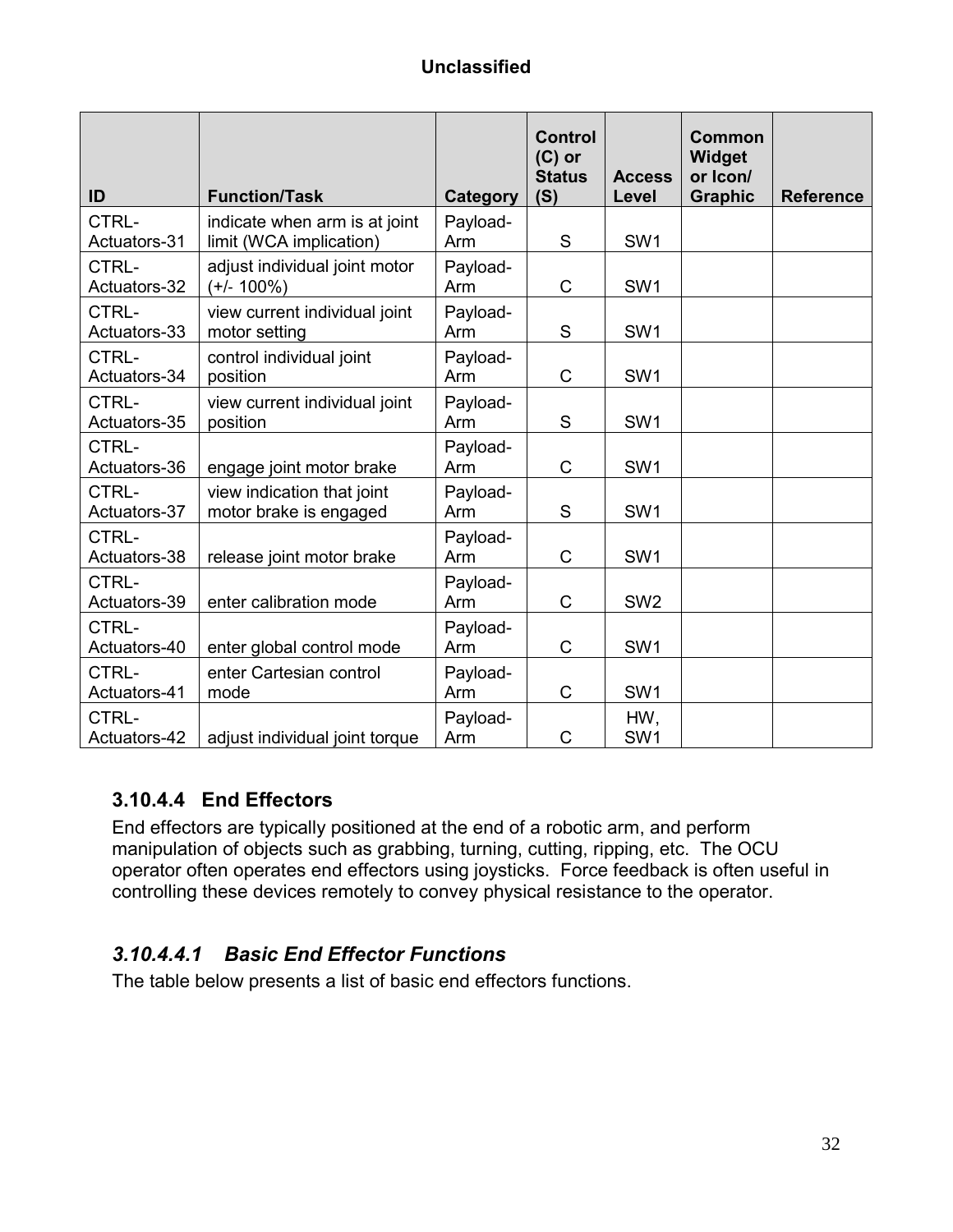| ID                    | <b>Function/Task</b>                                                         | Category                        | <b>Control</b><br>$(C)$ or<br><b>Status</b><br>(S) | <b>Access</b><br>Level | <b>Common</b><br>Widget<br>or Icon/<br><b>Graphic</b> | <b>Reference</b> |
|-----------------------|------------------------------------------------------------------------------|---------------------------------|----------------------------------------------------|------------------------|-------------------------------------------------------|------------------|
| CTRL-<br>Actuators-43 | adjust end effector<br>velocity $(X, Y, Z \text{ axis } +/$ -<br>100%)       | Payload-<br><b>EndEffectors</b> | $\mathsf{C}$                                       | SW1                    |                                                       |                  |
| CTRL-<br>Actuators-44 | view current end effector<br>velocity settings                               | Payload-<br><b>EndEffectors</b> | S                                                  | SW <sub>1</sub>        |                                                       |                  |
| CTRL-<br>Actuators-45 | adjust end effector torque<br>(X, Y, Z axis +/- 100%)                        | Payload-<br><b>EndEffectors</b> | $\mathsf C$                                        | SW <sub>1</sub>        |                                                       |                  |
| CTRL-<br>Actuators-46 | view current end effector<br>torque applied                                  | Payload-<br>EndEffectors        | S                                                  | SW <sub>1</sub>        |                                                       |                  |
| CTRL-<br>Actuators-47 | adjust end effector<br>orientation (θRoll, θPitch,<br>0Yaw 0 to 360 degrees) | Payload-<br>EndEffectors        | C                                                  | HW,<br>SW <sub>1</sub> |                                                       |                  |
| CTRL-<br>Actuators-48 | view current end effector<br>orientation                                     | Payload-<br><b>EndEffectors</b> | S                                                  | SW <sub>1</sub>        |                                                       |                  |
| CTRL-<br>Actuators-49 | view change to end<br>effector N                                             | Payload-<br>EndEffectors        | S                                                  | SW <sub>1</sub>        |                                                       |                  |
| CTRL-<br>Actuators-50 | view end effector ID                                                         | Payload-<br>EndEffectors        | S                                                  | SW <sub>2</sub>        |                                                       |                  |
| CTRL-<br>Actuators-51 | turn end effector on/off                                                     | Payload-<br><b>EndEffectors</b> | C                                                  | SW <sub>2</sub>        |                                                       |                  |
| CTRL-<br>Actuators-52 | start/stop end effector                                                      | Payload-<br><b>EndEffectors</b> | $\mathsf C$                                        | SW <sub>2</sub>        |                                                       |                  |

## *3.10.4.4.2 Gripper*

Grippers allow grasping of objects. The table below lists gripper functions available to the OCU operator.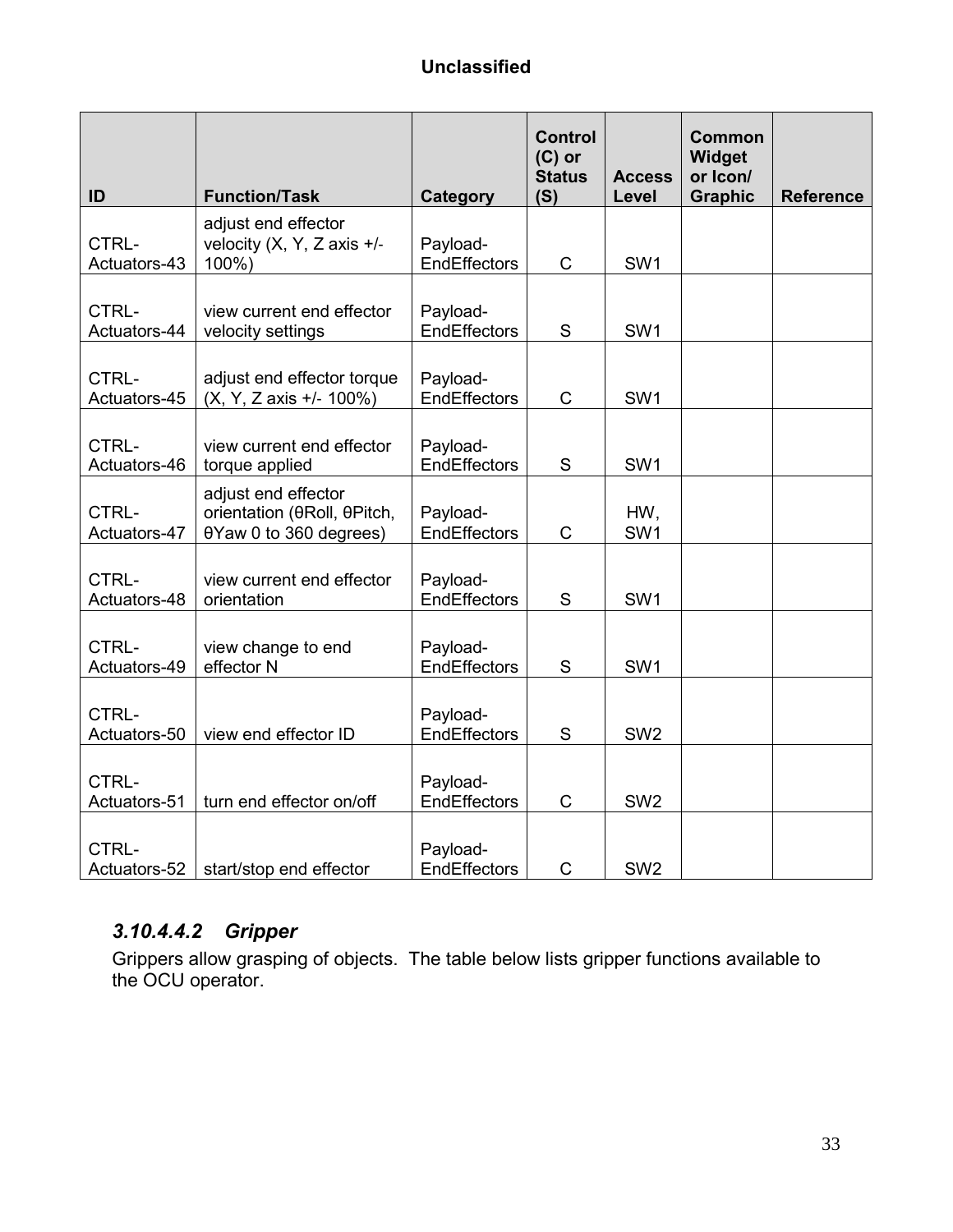| ID                    | <b>Function/Task</b>                                                                                             | Category            | <b>Control</b><br>$(C)$ or<br><b>Status</b><br>(S) | <b>Access</b><br>Level | <b>Common</b><br>Widget<br>or Icon/<br><b>Graphic</b> | <b>Reference</b> |
|-----------------------|------------------------------------------------------------------------------------------------------------------|---------------------|----------------------------------------------------|------------------------|-------------------------------------------------------|------------------|
| CTRL-<br>Actuators-53 | adjust gripper max torque (0<br>to 100%)                                                                         | Payload-<br>Gripper | $\mathsf C$                                        | SW <sub>2</sub>        |                                                       |                  |
| CTRL-<br>Actuators-54 | view current gripper torque<br>setting                                                                           | Payload-<br>Gripper | S                                                  | SW <sub>2</sub>        |                                                       |                  |
| CTRL-<br>Actuators-55 | adjust gripper velocity (0 to<br>100%)                                                                           | Payload-<br>Gripper | $\mathsf{C}$                                       | SW <sub>2</sub>        |                                                       |                  |
| CTRL-<br>Actuators-56 | view current gripper velocity<br>setting                                                                         | Payload-<br>Gripper | S                                                  | SW <sub>2</sub>        |                                                       |                  |
| CTRL-<br>Actuators-57 | open gripper                                                                                                     | Payload-<br>Gripper | C                                                  | HW,<br>SW <sub>1</sub> |                                                       |                  |
| CTRL-<br>Actuators-58 | close gripper                                                                                                    | Payload-<br>Gripper | C                                                  | HW,<br>SW <sub>1</sub> |                                                       |                  |
| CTRL-<br>Actuators-59 | move gripper up/down                                                                                             | Payload-<br>Gripper | C                                                  | HW,<br>SW <sub>1</sub> |                                                       |                  |
| CTRL-<br>Actuators-60 | move gripper right/left                                                                                          | Payload-<br>Gripper | C                                                  | HW,<br>SW <sub>1</sub> |                                                       |                  |
| CTRL-<br>Actuators-61 | view gripper<br>orientation/absolute position<br>(see isometric positional<br>model section for more<br>options) | Payload-<br>Gripper | S                                                  | SW1                    | Widget                                                |                  |

## *3.10.4.4.3 Flipper*

Flipper actuators can be used to enhance the mobility of the UGV chassis. They can allow a tracked vehicle to climb stairs, traverse ditches/ruts, etc. The operator should be able to control the position of the flippers via the OCU and also view the geometric relationship of multiple flippers in relationship to the chassis. The table below provides a list of flipper status and control functions available to the OCU operator.

| ID                    | <b>Function/Task</b> | Category            | <b>Control</b><br>$(C)$ or<br><b>Status</b><br>(S) | <b>Access</b><br>Level | <b>Common</b><br>Widget<br>or Icon/<br><b>Graphic</b> | <b>Reference</b> |
|-----------------------|----------------------|---------------------|----------------------------------------------------|------------------------|-------------------------------------------------------|------------------|
| CTRL-<br>Actuators-62 | move flipper up/down | Payload-<br>Flipper | C                                                  | HW,<br>SW <sub>1</sub> |                                                       |                  |
| CTRL-<br>Actuators-63 | move flipper forward | Payload-<br>Flipper | C                                                  | HW,<br>SW <sub>1</sub> |                                                       |                  |
| CTRL-<br>Actuators-64 | move flipper back    | Payload-<br>Flipper | C                                                  | HW,<br>SW <sub>1</sub> |                                                       |                  |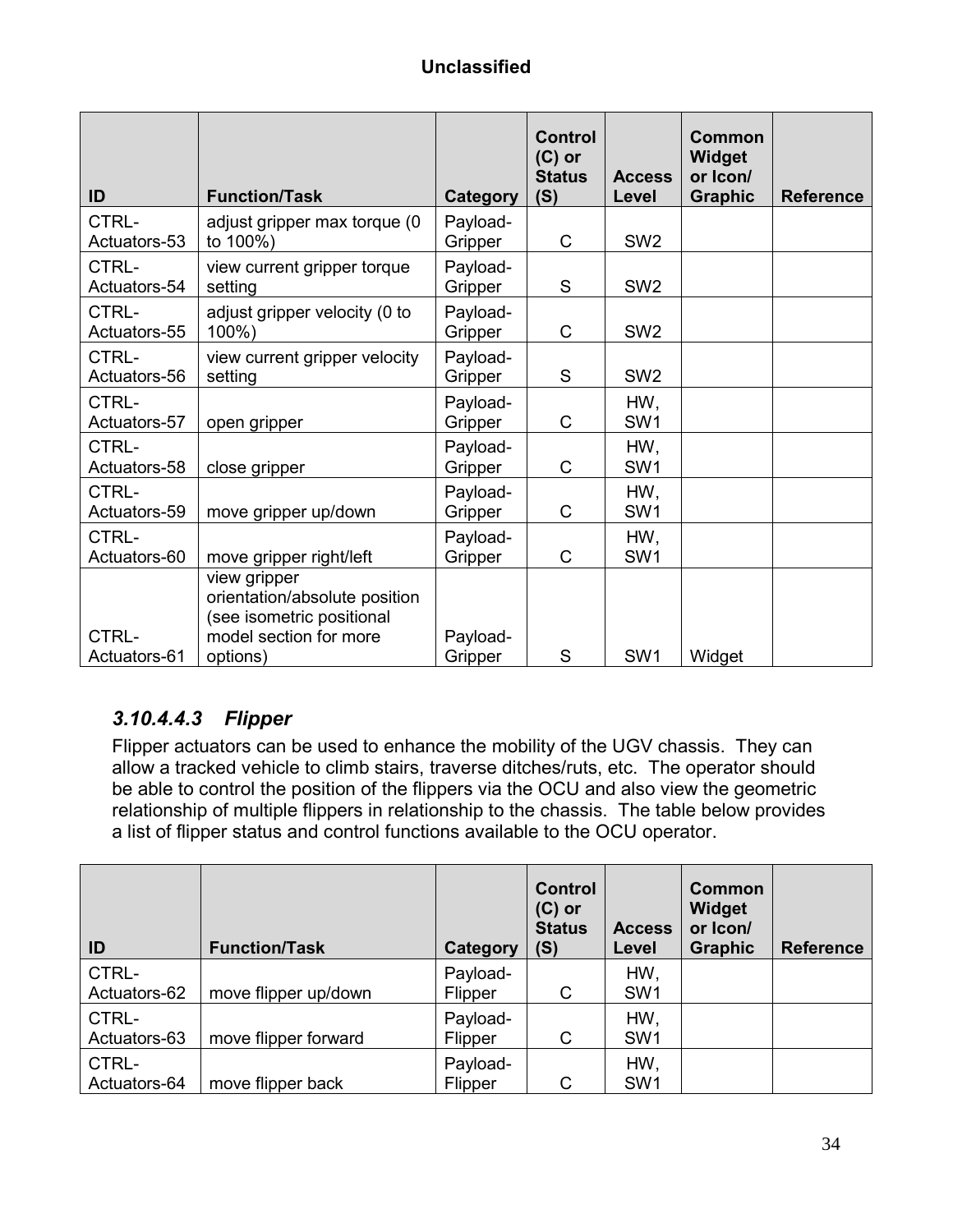| ID                    | <b>Function/Task</b>                                                                     | Category            | <b>Control</b><br>$(C)$ or<br><b>Status</b><br>(S) | <b>Access</b><br>Level | Common<br>Widget<br>or Icon/<br><b>Graphic</b> | <b>Reference</b> |
|-----------------------|------------------------------------------------------------------------------------------|---------------------|----------------------------------------------------|------------------------|------------------------------------------------|------------------|
| CTRL-<br>Actuators-65 | view flipper orientation (see<br>isometric positional model<br>section for more options) | Payload-<br>Flipper | S                                                  | SW <sub>1</sub>        | Widget                                         |                  |

## *3.11 Poses*

Poses are preconfigured arrangements of robotic actuators. OCU operators should be able to select poses and view when the pose has been met by the UGV asset. The following table provides functions for control and status of the UGV asset.

| ID         | <b>Function/Task</b>                                         | Category     | <b>Control</b><br>$(C)$ or<br><b>Status</b><br>(S) | <b>Access</b><br>Level | Common<br>Widget<br>or Icon/<br><b>Graphic</b> | <b>Reference</b> |
|------------|--------------------------------------------------------------|--------------|----------------------------------------------------|------------------------|------------------------------------------------|------------------|
|            | activate a pre-defined pose<br>(Ex: drive, drive high, drive |              |                                                    |                        |                                                |                  |
|            | low, deploy, stow,<br>ascend/stairs,                         |              |                                                    |                        |                                                |                  |
|            | descend/stairs, peek over,<br>peek under, self-inspect, load |              |                                                    |                        |                                                |                  |
| CTRL-Pose- | CMD, place CMD, box, fiber,<br>front)                        | <b>Poses</b> | C                                                  | SW <sub>2</sub>        | Widget                                         |                  |
| CTRL-Pose- |                                                              |              | S                                                  | SW <sub>1</sub>        |                                                |                  |
| CTRL-Pose- | view current pose selection                                  | Poses        |                                                    |                        |                                                |                  |
| 3          | deactivate pose                                              | Poses        | C                                                  | SW <sub>2</sub>        |                                                |                  |
| CTRL-Pose- |                                                              |              |                                                    |                        |                                                |                  |
| 4          | set/define a custom pose                                     | Poses        | C                                                  | SW <sub>2</sub>        | Widget                                         |                  |

## *3.12 Isometric Positional Model*

Isometric positional model provides means to view and control the UGV asset platform through a 2D projection of the UGV asset. The user may select from a set of different pre-configured projections. This aids the user in controlling the positioning of the UGV asset by simplifying the display. A table will be developed in future versions of this IOP that will list the functions available to the OCU operator for the Isometric Positional Model.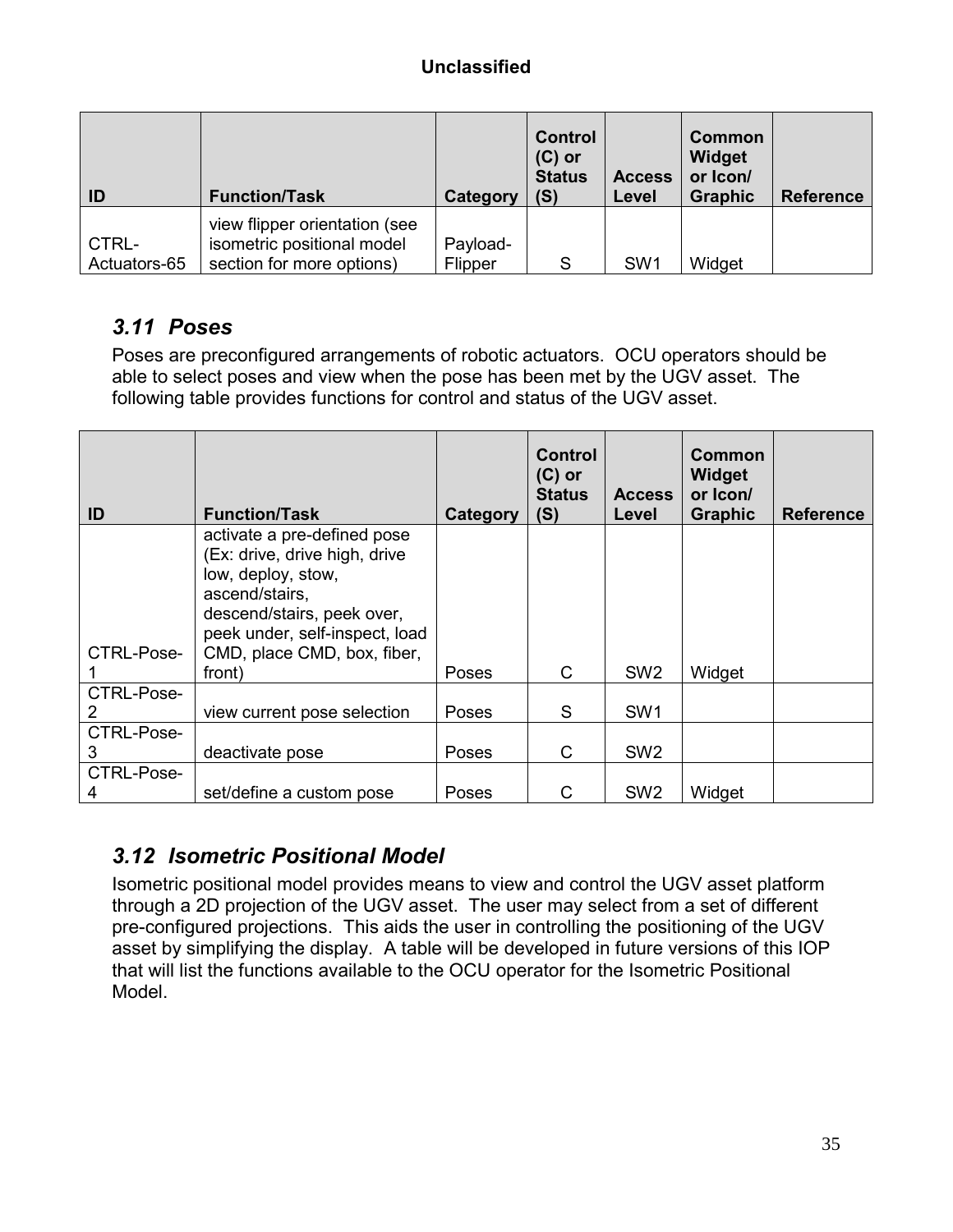## *3.13 Radio*

A radio provides a communication interface with remote devices such as the OCU. A radio can provide the operator with access to various communication protocols, power levels, frequency bands, data rates, etc. This is often desirable when environmental conditions impede communications in particular frequency bands. The operator should be able to set the current communication mode between the OCU and UGV. Also he/she should also be able to assess the health condition of the communications channel. The table below provides status and control for radio systems.

|                          |                                                    |                 | <b>Control</b><br>$(C)$ or<br><b>Status</b>                                                                                                                                                                                                                                                                                                                                                                                                              | <b>Access</b>          | <b>Common</b><br>Widget<br>or Icon/ |                  |
|--------------------------|----------------------------------------------------|-----------------|----------------------------------------------------------------------------------------------------------------------------------------------------------------------------------------------------------------------------------------------------------------------------------------------------------------------------------------------------------------------------------------------------------------------------------------------------------|------------------------|-------------------------------------|------------------|
| ID                       | <b>Function/Task</b>                               | <b>Category</b> | (S)                                                                                                                                                                                                                                                                                                                                                                                                                                                      | Level                  | <b>Graphic</b>                      | <b>Reference</b> |
| CTRL-Radio-1             | select radio of interest                           | Radio           | $\mathsf{C}$                                                                                                                                                                                                                                                                                                                                                                                                                                             | SW <sub>1</sub>        |                                     |                  |
| CTRL-Radio-2             | view indication of (selected)<br>radio of interest | Radio           | S                                                                                                                                                                                                                                                                                                                                                                                                                                                        | SW <sub>1</sub>        |                                     |                  |
| CTRL-Radio-3             | select radio<br>frequency/channel                  | Radio           | $\mathsf C$                                                                                                                                                                                                                                                                                                                                                                                                                                              | SW <sub>1</sub>        |                                     |                  |
| CTRL-Radio-4             | view current<br>frequency/channel setting          | Radio           | $\mathbb S$                                                                                                                                                                                                                                                                                                                                                                                                                                              | SW1                    |                                     |                  |
| CTRL-Radio-5             | view radio battery status                          | Radio           | S                                                                                                                                                                                                                                                                                                                                                                                                                                                        | SW <sub>1</sub>        | Widget                              |                  |
| CTRL-Radio-6             | view current<br>communications mode                | Radio           | $\mathsf S$                                                                                                                                                                                                                                                                                                                                                                                                                                              | SW <sub>1</sub>        |                                     |                  |
| CTRL-Radio-7             | key radio (push-to-talk)                           | Radio           | $\mathsf C$                                                                                                                                                                                                                                                                                                                                                                                                                                              | HW,<br>SW <sub>1</sub> |                                     |                  |
| CTRL-Radio-8             | <b>SNR</b>                                         | Radio           | S                                                                                                                                                                                                                                                                                                                                                                                                                                                        |                        |                                     |                  |
| CTRL-Radio-9             | <b>Center Frequency</b>                            | Radio           | $\overline{\text{c}}$                                                                                                                                                                                                                                                                                                                                                                                                                                    |                        |                                     |                  |
| CTRL-Radio-<br>10        | Channel Frequency<br>Response                      | Radio           | $\mathsf{S}% _{T}=\mathsf{S}_{T}\!\left( a,b\right) ,\ \mathsf{S}_{T}=\mathsf{S}_{T}\!\left( a,b\right) ,\ \mathsf{S}_{T}=\mathsf{S}_{T}\!\left( a,b\right) ,\ \mathsf{S}_{T}=\mathsf{S}_{T}\!\left( a,b\right) ,\ \mathsf{S}_{T}=\mathsf{S}_{T}\!\left( a,b\right) ,\ \mathsf{S}_{T}=\mathsf{S}_{T}\!\left( a,b\right) ,\ \mathsf{S}_{T}=\mathsf{S}_{T}\!\left( a,b\right) ,\ \mathsf{S}_{T}=\mathsf{S}_{T}\!\left( a,b\right) ,\ \mathsf{S}_{T}=\math$ |                        |                                     |                  |
| <b>CTRL-Radio-</b><br>11 | Latency                                            | Radio           | S                                                                                                                                                                                                                                                                                                                                                                                                                                                        |                        |                                     |                  |
| <b>CTRL-Radio-</b><br>12 | <b>Point of Modulation</b><br><b>Bandwidth</b>     | Radio           | $\mathsf{S}$                                                                                                                                                                                                                                                                                                                                                                                                                                             |                        |                                     |                  |
| <b>CTRL-Radio-</b><br>13 | Packet Error Rate (%),                             | Radio           | S                                                                                                                                                                                                                                                                                                                                                                                                                                                        |                        |                                     |                  |
| <b>CTRL-Radio-</b><br>14 | Data Rate (Mbps),                                  | Radio           | S                                                                                                                                                                                                                                                                                                                                                                                                                                                        |                        |                                     |                  |
| <b>CTRL-Radio-</b><br>15 | <b>Modulation Scheme</b>                           | Radio           | S                                                                                                                                                                                                                                                                                                                                                                                                                                                        |                        |                                     |                  |
| <b>CTRL-Radio-</b><br>16 | RF Transmit Power (dBm),                           | Radio           | S                                                                                                                                                                                                                                                                                                                                                                                                                                                        |                        |                                     |                  |
| CTRL-Radio-<br>17        | <b>Received Signal Power</b><br>(dBm)              | Radio           | $\mathsf{S}% _{T}=\mathsf{S}_{T}\!\left( a,b\right) ,\ \mathsf{S}_{T}=\mathsf{S}_{T}\!\left( a,b\right) ,\ \mathsf{S}_{T}=\mathsf{S}_{T}\!\left( a,b\right) ,\ \mathsf{S}_{T}=\mathsf{S}_{T}\!\left( a,b\right) ,\ \mathsf{S}_{T}=\mathsf{S}_{T}\!\left( a,b\right) ,\ \mathsf{S}_{T}=\mathsf{S}_{T}\!\left( a,b\right) ,\ \mathsf{S}_{T}=\mathsf{S}_{T}\!\left( a,b\right) ,\ \mathsf{S}_{T}=\mathsf{S}_{T}\!\left( a,b\right) ,\ \mathsf{S}_{T}=\math$ |                        |                                     |                  |
| CTRL-Radio-<br>18        | <b>Error Vector Magnitude</b><br>(EVM),            | Radio           | S                                                                                                                                                                                                                                                                                                                                                                                                                                                        |                        |                                     |                  |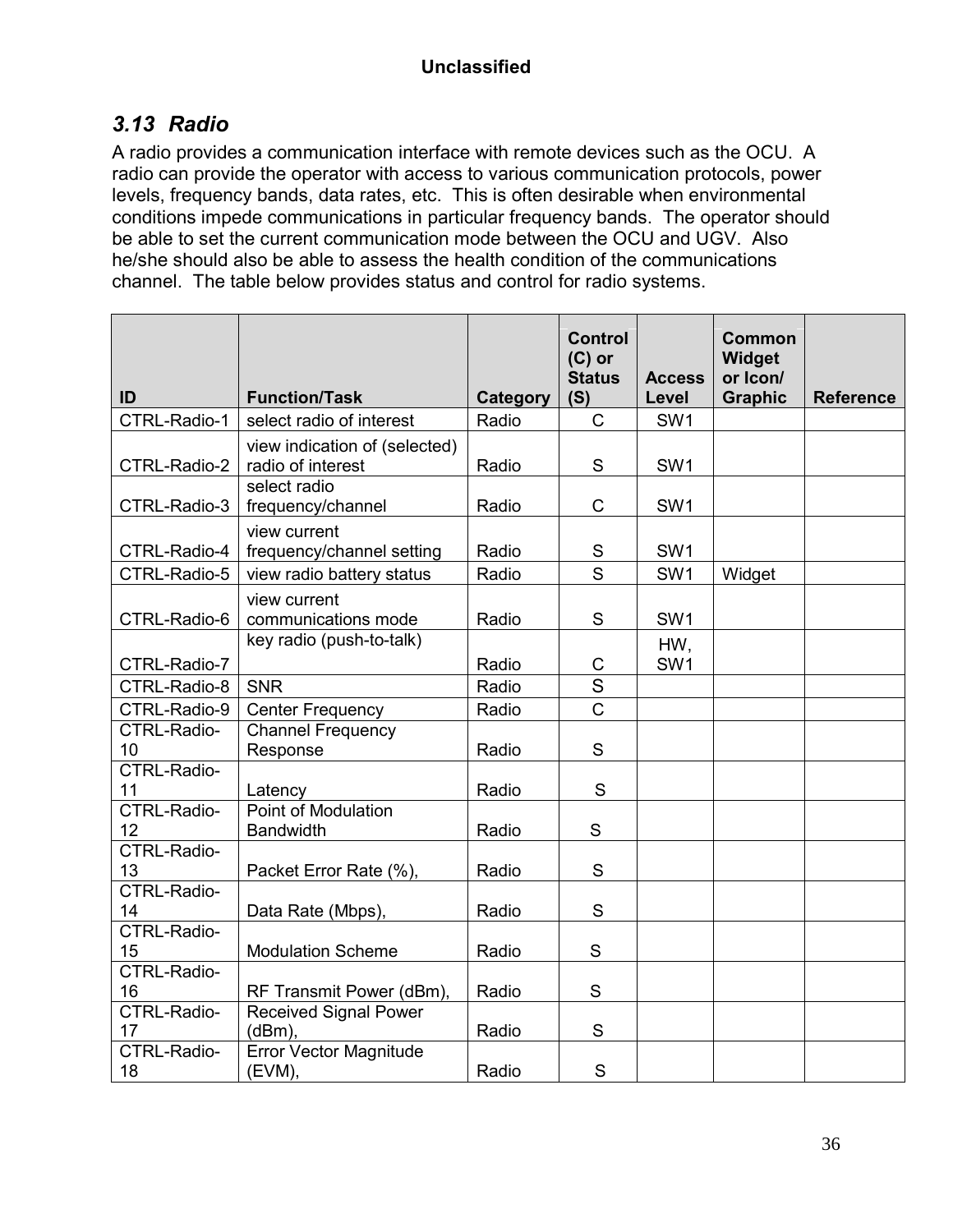| ID          | <b>Function/Task</b>      | Category | <b>Control</b><br>$(C)$ or<br><b>Status</b><br>(S) | <b>Access</b><br>Level | Common<br>Widget<br>or Icon/<br><b>Graphic</b> | <b>Reference</b> |
|-------------|---------------------------|----------|----------------------------------------------------|------------------------|------------------------------------------------|------------------|
| CTRL-Radio- | Mode of Operation (Point- |          |                                                    |                        |                                                |                  |
| 19          | to-Point or Multipoint)   | Radio    | S                                                  |                        |                                                |                  |

## *3.14 OCU Maintenance*

OCUs are devices that must be maintained. Use in harsh environments can result in broken joysticks, damaged screens and sensors, etc. An embedded self-diagnostic system would enable operators and maintainers to determine when a device needs repair. The table below lists functions related to OCU maintenance. A means for software updates must also be provided.

| ID               | <b>Function/Task</b>         | Category    | <b>Control</b><br>$(C)$ or<br><b>Status</b><br>(S) | <b>Access</b><br>Level | <b>Common</b><br>Widget<br>or Icon/<br><b>Graphic</b> | <b>Reference</b> |
|------------------|------------------------------|-------------|----------------------------------------------------|------------------------|-------------------------------------------------------|------------------|
| CTRL-            |                              |             |                                                    |                        |                                                       |                  |
| <b>OCUMaint-</b> | view current software        | OCU         |                                                    |                        |                                                       |                  |
|                  | version                      | Maintenance | S                                                  | SW <sub>2</sub>        |                                                       |                  |
| CTRL-            |                              |             |                                                    |                        |                                                       |                  |
| OCUMaint-        |                              | OCU         |                                                    |                        |                                                       |                  |
| $\overline{2}$   | view plug in version         | Maintenance | S                                                  | SW <sub>2</sub>        |                                                       |                  |
| CTRL-            |                              |             |                                                    |                        |                                                       |                  |
| <b>OCUMaint-</b> |                              | OCU         |                                                    |                        |                                                       |                  |
| 3                | view current system load     | Maintenance | S                                                  | SW <sub>2</sub>        |                                                       |                  |
| CTRL-            |                              |             |                                                    |                        |                                                       |                  |
| <b>OCUMaint-</b> |                              | OCU         |                                                    |                        |                                                       |                  |
| 4                | update/load software         | Maintenance | C                                                  | SW <sub>2</sub>        |                                                       |                  |
| CTRL-            |                              |             |                                                    |                        | Widget                                                |                  |
| OCUMaint-        |                              | OCU         |                                                    |                        | (common                                               |                  |
| 5                | view current asset version   | Maintenance | S                                                  | SW <sub>2</sub>        | ID)                                                   |                  |
| CTRL-            |                              |             |                                                    |                        |                                                       |                  |
| <b>OCUMaint-</b> |                              | OCU         |                                                    |                        |                                                       |                  |
| 6                | view hard drive status       | Maintenance | S                                                  | SW <sub>2</sub>        |                                                       |                  |
|                  | view OCU usage statistics    |             |                                                    |                        |                                                       |                  |
| CTRL-            | (hours of operation) (do not |             |                                                    |                        |                                                       |                  |
| <b>OCUMaint-</b> | allow user to reset the OCU  | OCU         |                                                    |                        |                                                       |                  |
| 7                | usage status)                | Maintenance | S                                                  | SW <sub>2</sub>        | Widget                                                |                  |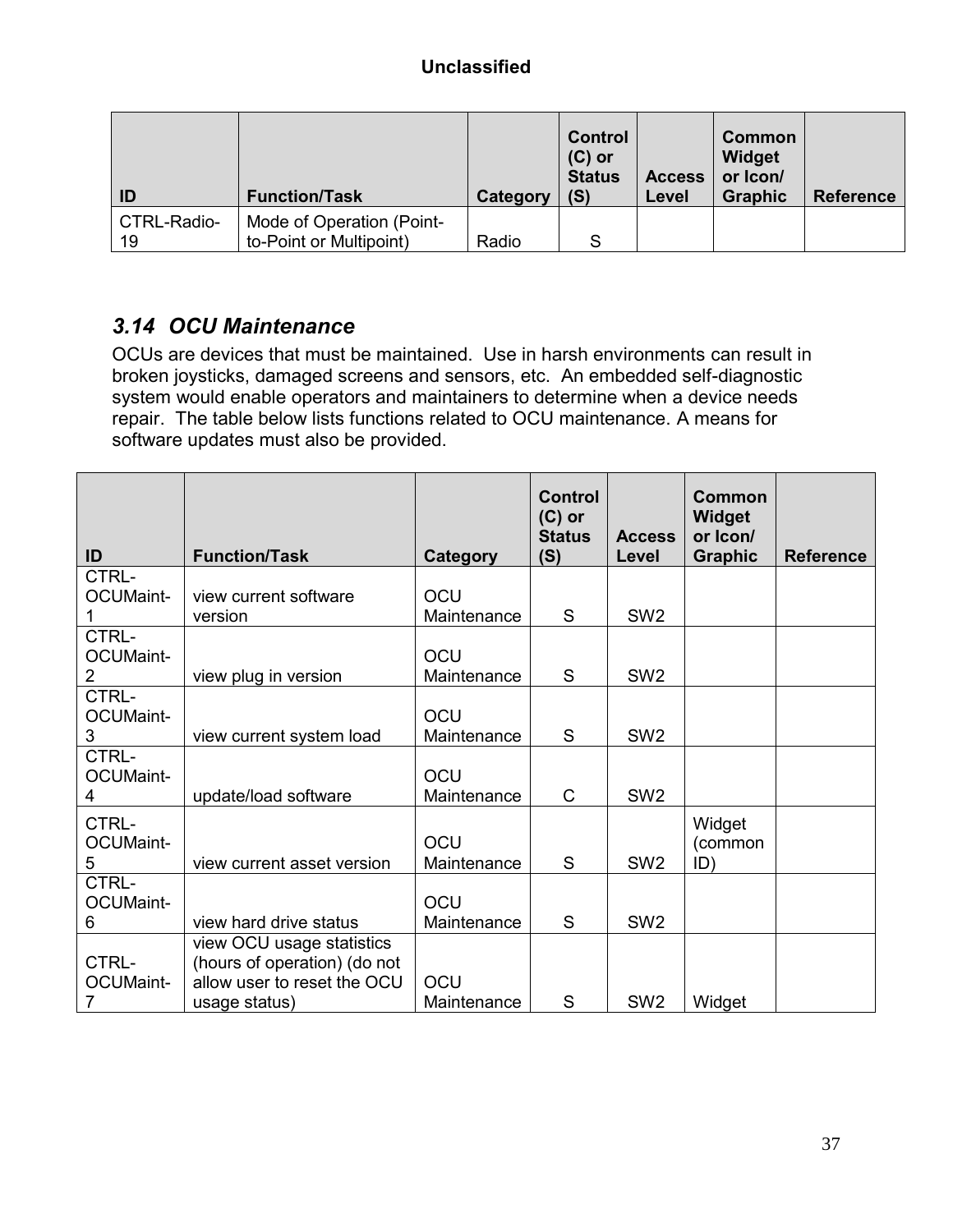## *3.15 Alerts – Warnings, Cautions, Advisories (WCAs)*

Alerts are basic elements of any system indicating that there is a potential or existing problem related to the UGV asset. Alerts can be conveyed to the user using audio, visual, tactile, or other information.

## **3.15.1 Active Alert Counter**

An active alert counter should:

- always displayed in a dedicated location on the controller HMI
- display active WCAs only
- include a widget to enable users to access an Alert List

#### **3.15.2 Alert Message/Pop-Up**

The pop-up is classified based on the alert type. Alert types are Warning (red), Caution (yellow) or Advisory (blue).

- Warning (Red) denotes a fatal system fault that has a negative mission impact and should be given immediate action
- Caution (Yellow) denotes non-fatal system faults that could have a negative mission impact and should be given action soon
- Advisory (Blue) denotes a minor system fault or instruction that does require immediate action and may be temporarily ignored

Warning alerts will have an audio tone associated with them. The tone will come from a headset and an OCU speaker if not muted.

#### Example:

Text specific to the issue are provided to describe a warning or caution. The top line of the pop-up is the test fail title which will identify what system or component has failed. The bottom line is the effect (a brief short message) on the vehicle system . Each event has a short and long description. Alert type indication is located on the left side of the pop-up.

| <b>Warning</b> | <"System / Component" Fail>  |         |     |  |
|----------------|------------------------------|---------|-----|--|
|                | <effect (short)=""></effect> | Details | Ack |  |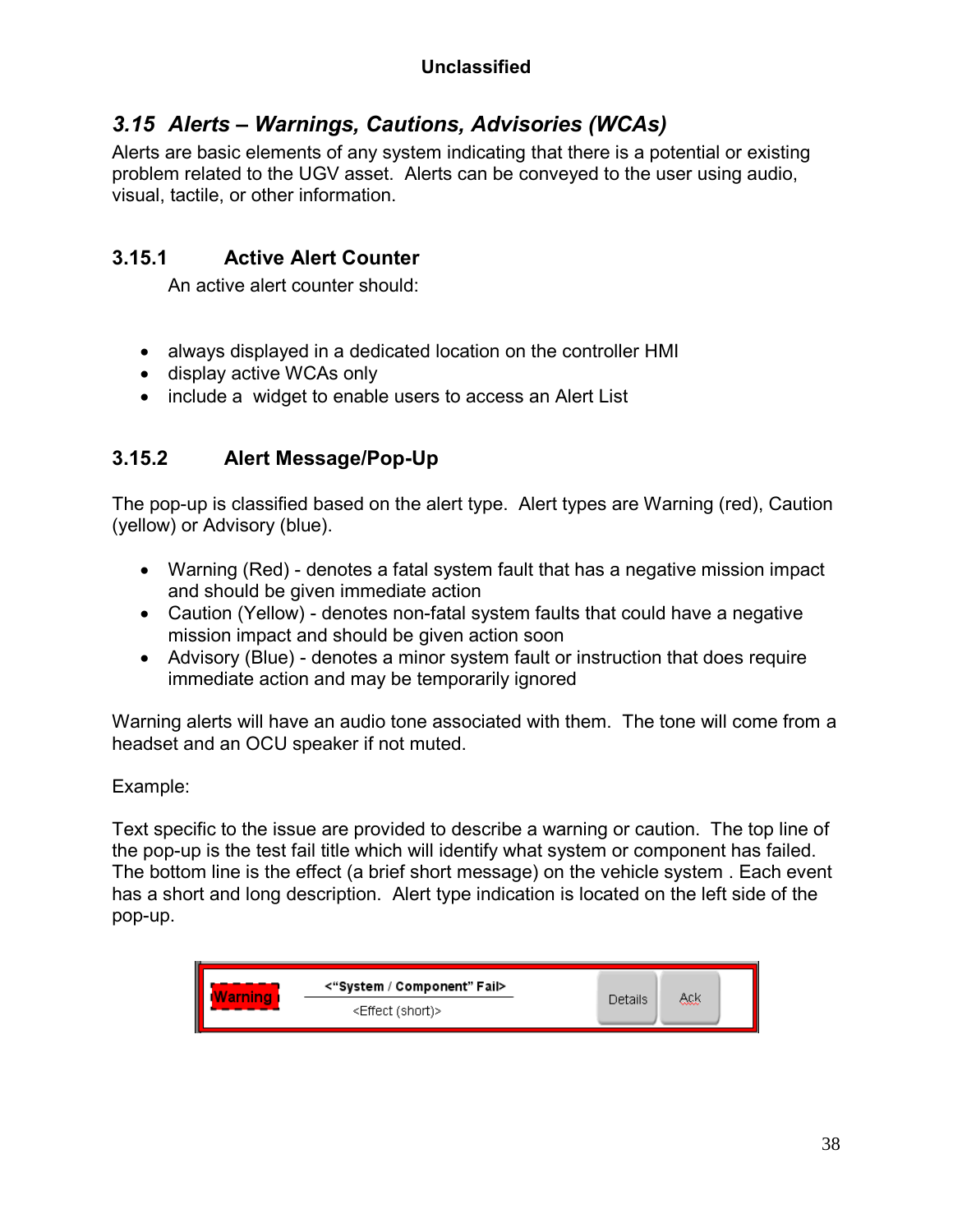| <b>Caution</b> | <"System / Component" Fail>  |      |         |     |
|----------------|------------------------------|------|---------|-----|
|                | <effect (short)=""></effect> | Hide | Details | Ack |

Advisory pop-ups indicate the type of advisory as well as a description of the event. Advisory type is located in the top center of the pop-up. The description is presented below it.



Depending on alert type, two or three soft keys will appear on the right side of the popup. The soft keys enable the user to acknowledge a fault, display details of a fault, hide the pop-up, or complete some action specific to the pop-up event.

- 1. Acknowledge (Ack) acknowledges the fault and returns to previous screen displayed. A fault indication will appear in the corresponding fault indicator box on the status header.
- 2. Details displays the Full Details screen. A fault indication will appear in the corresponding fault indicator box on the status header.
- 3. Hide hides a caution event pop-up, but does not acknowledge the fault indication. The HMI will return to normal operation. A fault indication will appear in the corresponding fault indicator box on the status header. Warning pop-ups do not have a Hide Key option. The operator must acknowledge the pop-up by pressing either the Acknowledge key or the Details key.
- 4. Advisory <Action> Example: Abort button to stop a commanded IBIT

More than one event requiring a pop-up may occur at one time. The HMI will present a pop-up for each event in order of criticality. Each event pop-up must be acknowledged separately.

#### **3.15.3 Alert List**

An Alert list shall be available when the interface is in any state/mode. The list contains all active or historical events (faults) for all subsystems. The operator may delete fault notifications, acknowledge alerts, view basic alert information, and view detailed alert information.

 Category (CAT) field - criticality category (type) of the fault (Red-Warning, Yellow-Caution, Blue-Advisories). Pressing this field will sort faults in order of criticality (Red-Warning, Yellow-Caution, Blue-Advisories).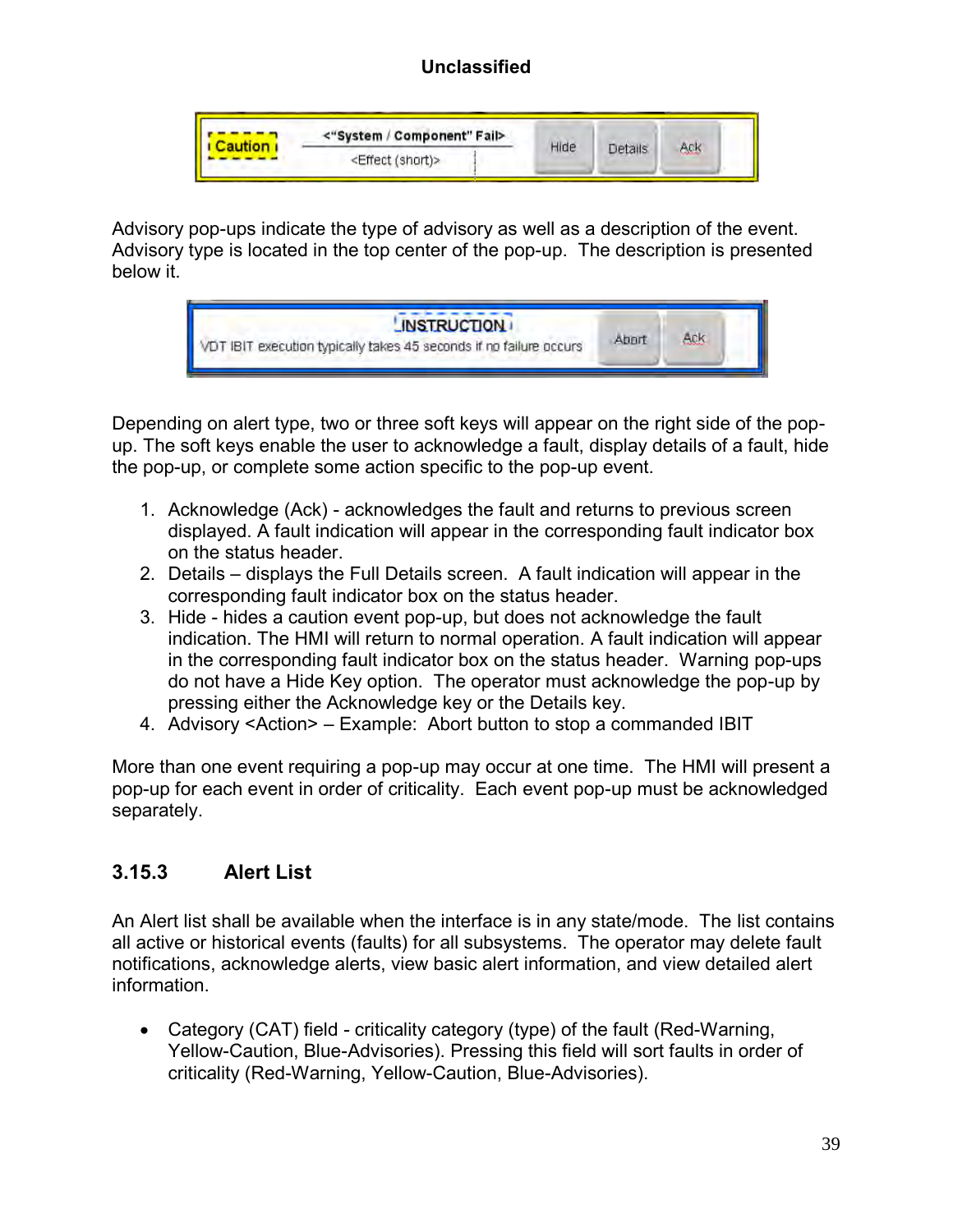- Subsystem field name, category or the system that fault occurred in. Pressing this field will sort faults in alphabetical order.
- Title field LRU (component) failure name. Pressing this field will sort faults in alphabetical order.
- Potential Source field source of fault. Pressing this field will sort faults in alphabetical order.
- ACK (Acknowledged) field indicates acknowledgement of a fault. If fault has been acknowledged it will contain a Y to represent Yes or N for No. Pressing this field will sort faults in acknowledged order of yes to no (Y to N).
- Status field whether the fault is active, intermittent or inactive. Pressing this field will sort faults in order of Active, Intermittent and Inactive.
- Date and time
- Code field fault event code associated with the component fault. Pressing this field will sort fault codes in ascending numerical order.

|                |                                         | <b>Alert</b> |                                   |
|----------------|-----------------------------------------|--------------|-----------------------------------|
|                | <b>Alert</b>                            | Category     | <b>Notes</b>                      |
|                |                                         |              | could be caution and warning      |
| $\mathbf{1}$   | OCU battery low                         |              | threshold values                  |
| $\overline{2}$ | OCU battery issue (fault,<br>$etc.$ )   |              |                                   |
|                |                                         |              | could be caution and warning      |
| 3              | asset battery low                       |              | threshold values                  |
| 4              | asset battery issue (fault,<br>$etc.$ ) |              |                                   |
|                |                                         |              | could be caution and warning      |
| 5              | asset fuel low                          |              | threshold values                  |
|                | asset engine issue (high                |              | could be caution and warning      |
| 6              | RPMs, temp, etc.)                       |              | threshold values                  |
|                | asset oil issues                        |              | could be caution and warning      |
| 7              | (temperature, qty, etc.)                |              | threshold values                  |
| 8              | no communications                       | warning      |                                   |
| 9              | estop                                   |              |                                   |
|                | hand controller                         |              |                                   |
| 10             | disengaged                              | warning      |                                   |
| 11             | mobility mode failure                   | warning      |                                   |
|                | asset pitch/roll/attitude               |              |                                   |
| 12             | issue for safe mobility                 |              | pitch/roll indicator color coding |
|                | asset pitch/ tilt excessive             |              |                                   |
|                | for mast                                |              | could be caution and warning      |
| 13             | movement/extension                      |              | threshold values                  |

#### **3.15.4 List of Recommended WCAs**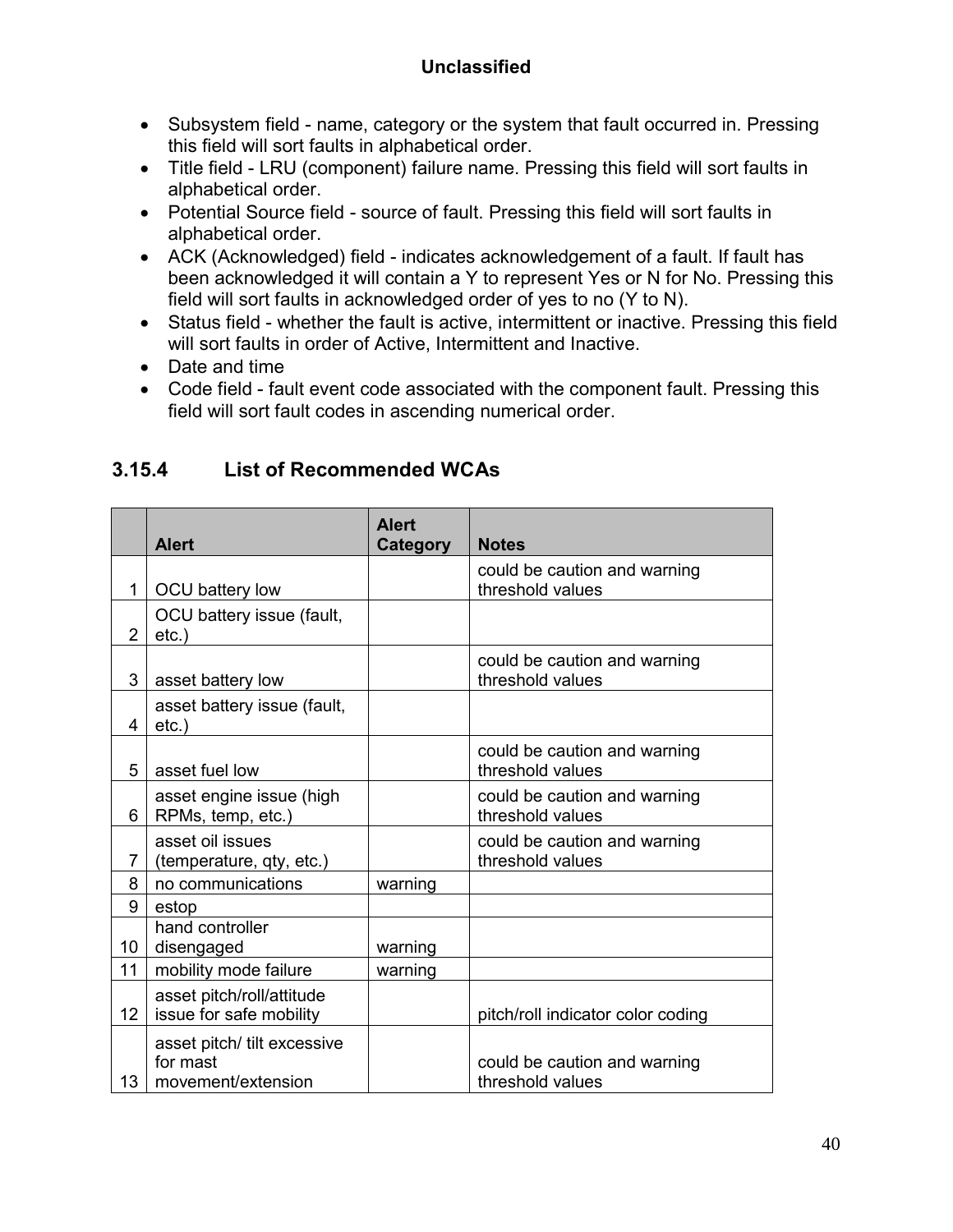|    | <b>Alert</b>                                                                                                              | <b>Alert</b><br><b>Category</b> | <b>Notes</b> |
|----|---------------------------------------------------------------------------------------------------------------------------|---------------------------------|--------------|
| 14 | pose is not possible due to<br>current asset attitude                                                                     | advisory                        |              |
| 15 | indication that transition<br>between mobility<br>states/modes is not<br>permitted (payload<br>adjustment necessary, etc) | advisory                        |              |
| 16 | asset unable to proceed<br>(autonomously)                                                                                 |                                 |              |
| 17 | Software Control Disabled                                                                                                 |                                 |              |
| 18 | <b>Mobility Stop</b>                                                                                                      |                                 |              |
| 19 | Navigation System Health<br>Failed                                                                                        |                                 |              |
| 20 | <b>Navigation Sensors Health</b><br>Failed                                                                                |                                 |              |
| 21 | VC Health Failed                                                                                                          |                                 |              |
| 22 | Navigation system<br><b>Heartbeat Timeout</b>                                                                             |                                 |              |
|    | Navigation system                                                                                                         |                                 |              |
| 23 | <b>Guidance Timeout</b>                                                                                                   |                                 |              |
| 24 | <b>Mast Failed</b>                                                                                                        |                                 |              |
| 25 | Plan Loaded                                                                                                               |                                 |              |
| 26 | <b>Execute Failed</b>                                                                                                     |                                 |              |
| 27 | <b>Resume Failed</b>                                                                                                      |                                 |              |
| 28 | Load Plan Failed                                                                                                          |                                 |              |
| 29 | <b>Validate Failed</b>                                                                                                    |                                 |              |
| 30 | <b>Execute Timeout</b>                                                                                                    |                                 |              |
| 31 | <b>Execute Failed</b>                                                                                                     |                                 |              |
| 32 | <b>Resume Timeout</b>                                                                                                     |                                 |              |
| 33 | <b>Stop Timeout</b>                                                                                                       |                                 |              |
| 34 | Late To Next Waypoint                                                                                                     |                                 |              |
| 35 | <b>Plan Executing</b>                                                                                                     |                                 |              |
| 36 | <b>Plan Execute Failure</b>                                                                                               |                                 |              |
| 37 | <b>Corridor Exceeded</b>                                                                                                  |                                 |              |
| 38 | Operator Intervention<br>Required                                                                                         |                                 |              |
| 39 | Plan Paused                                                                                                               |                                 |              |
| 40 | Plan Stopped                                                                                                              |                                 |              |
| 41 | End of Plan                                                                                                               |                                 |              |
| 42 | indication if<br>snapshot/screen capture is<br>not possible                                                               | advisory                        |              |
| 43 | chemical detection(s)                                                                                                     | warning                         |              |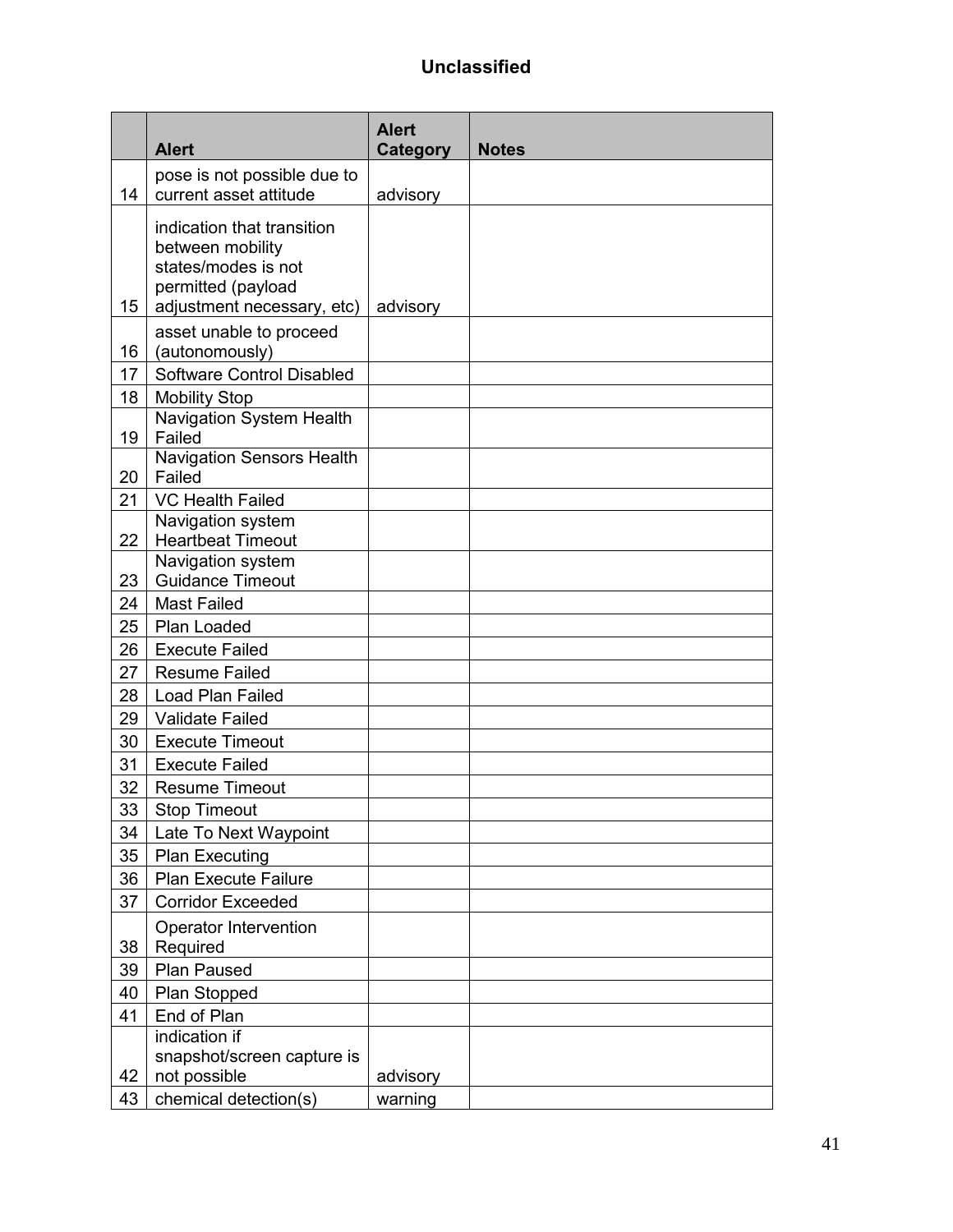|    | <b>Alert</b>                                 | <b>Alert</b><br>Category | <b>Notes</b>                                      |
|----|----------------------------------------------|--------------------------|---------------------------------------------------|
| 44 | biological target detection                  | warning                  |                                                   |
| 45 | radiological detection(s)                    | warning                  |                                                   |
| 46 | nuclear detections                           | warning                  |                                                   |
| 47 | mast obstacle                                |                          | implies sensor system                             |
| 48 | mast too high for asset<br>movement          | advisory                 |                                                   |
| 49 | arm is at joint limit                        | advisory                 | part of orientation icons, isomodel               |
| 50 | fiber cable remaining                        |                          | could be caution and advisory<br>threshold values |
| 51 | system/subsystem<br>functional status issues |                          | needs to be broken out                            |
| 52 | system fault                                 |                          |                                                   |
| 53 | joint fault                                  |                          |                                                   |

## *3.16 OCU Hardware Control Mappings*

Please see the attached set of spreadsheets for recommend Hardware Control mappings. These will be refined in future versions of this IOP.



A master list or potential functions for hardware implementation is provided as well as a set of one-hand and two-hand control mappings. The purpose is to provide recommendations for hand control functionality. This may be used to design a custom device including all applicable recommendations or as a guideline to create the most standardized device possible with off-the-shelf hardware.

Functions are candidates for hand control placement based on the following criteria:

- Mission Critical immediate access is critical to mission success and/or crew safety
- Frequency of Use function is frequently used, must always be accessible to maintain reasonable crew performance
- Sequence of Use function is a required action/step in a mission critical or frequent task

It is understood that not all functions will be available with every robotic system. The table format allows a designer to quickly find the functions pertaining to their system.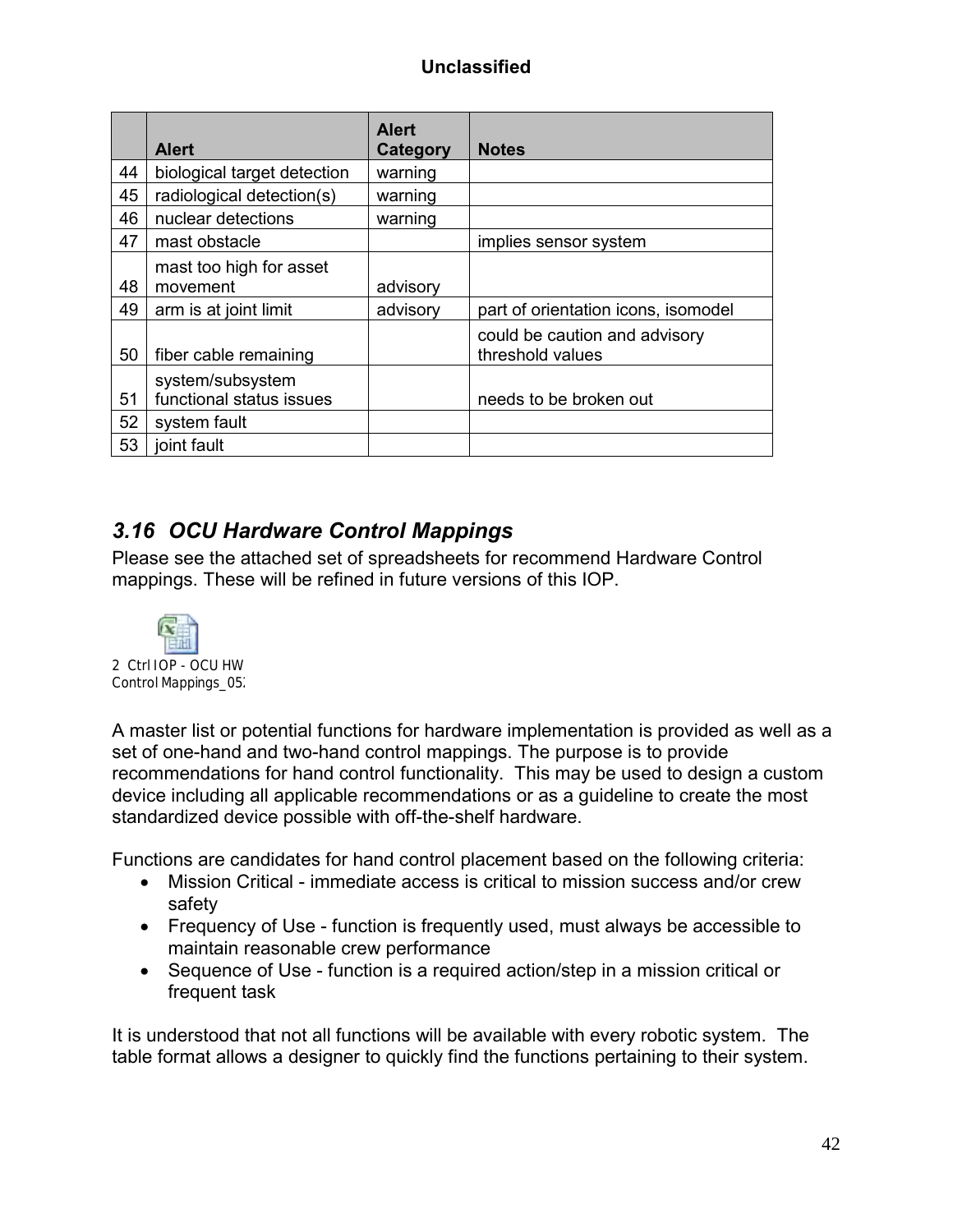The following information is also provided for one hand and two hand controls with and without displacement.

- Function: Function name, characterized as a mobility or payload function
- Ranking: Functions are ranked to aid a designer who is working with an off-theshelf device with a pre-determined set of switches and/or on a device with limited space.
- Label: Recommended switch label (if applicable)
- Switch Type: Basic switch description
- Switch Characteristics: Switch size, shape, movement/displacement characteristics, etc
- Right Side / Left Side: Recommended grip/side for function placement on a twohanded device. Based on function sequence, simultaneous accessibility, and device space available
- Displacement Function: Function allocation for devices with displacement (Ex: joystick fore/aft, left right; yoke grip rotation for/aft, yoke rotation left/right)
- Secondary Action Required: Details any secondary actions required to activate function. Ex: Hold palm grips/deadman in while pressing "Lase" button to activate laser range finder
- Description: Function description, including relevant hardware and software behaviors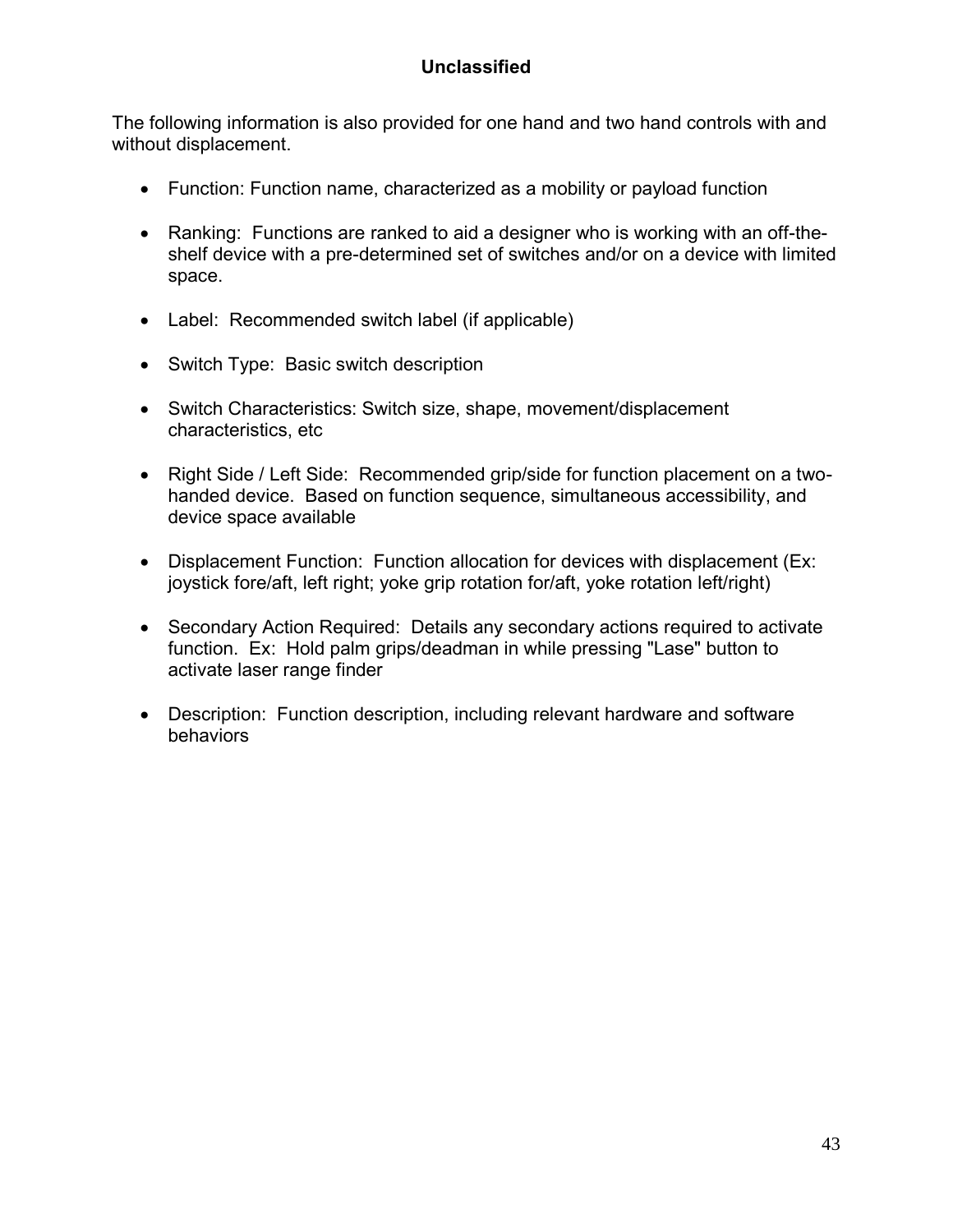# **4 Operator Control Unit (OCU)**

## *4.1 Use of This Section*

This section is to be utilized as recommended guidance in the development and implementation of Operator Control Units for unmanned ground vehicle systems, providing a framework allowing system developers to effectively locate controls that are common across most unmanned vehicle platforms. Use of this guidance will also serve to drive consistency across unmanned platform programs through common OCU hardware and sizes. The OCU in this document will be broken down in size categories for each of the sections.

The function tables included in this document are associated with a Microsoft Excel file with the same content. This file can be particularly efficient for the intended audience as it enables sorting and search capabilities.



## **4.1.1 Intended audience**

This document is intended for systems engineers and designers engaged in the development of unmanned ground vehicle systems. This would apply to custom design solutions as well as off the shelf integrations.

# *4.2 Micro (ex. Handheld, Cell Phone Size)*

A micro OCU is handheld device (approximately cell phone size) including external connections and accessories. It should possess the following attributes at a minimum.

| <b>Attributes</b>           |                                |  |
|-----------------------------|--------------------------------|--|
| Man Portable                | Yes                            |  |
| Stationary<br>Dynamic<br>0r | Dynamic                        |  |
| Environment                 |                                |  |
| Display Size Range          | 3 inches minimum               |  |
| USB Port(s)                 | 1 mini USB (minimum)           |  |
| Sunlight Readable           | Yes                            |  |
| <b>Backlit</b>              | Yes                            |  |
| <b>External Connections</b> | Charging port, headphones, 3.5 |  |
|                             | Head<br>Mounted<br>jack,<br>mm |  |
|                             | Display(possible),             |  |
| Video/Picture Storage       | Yes                            |  |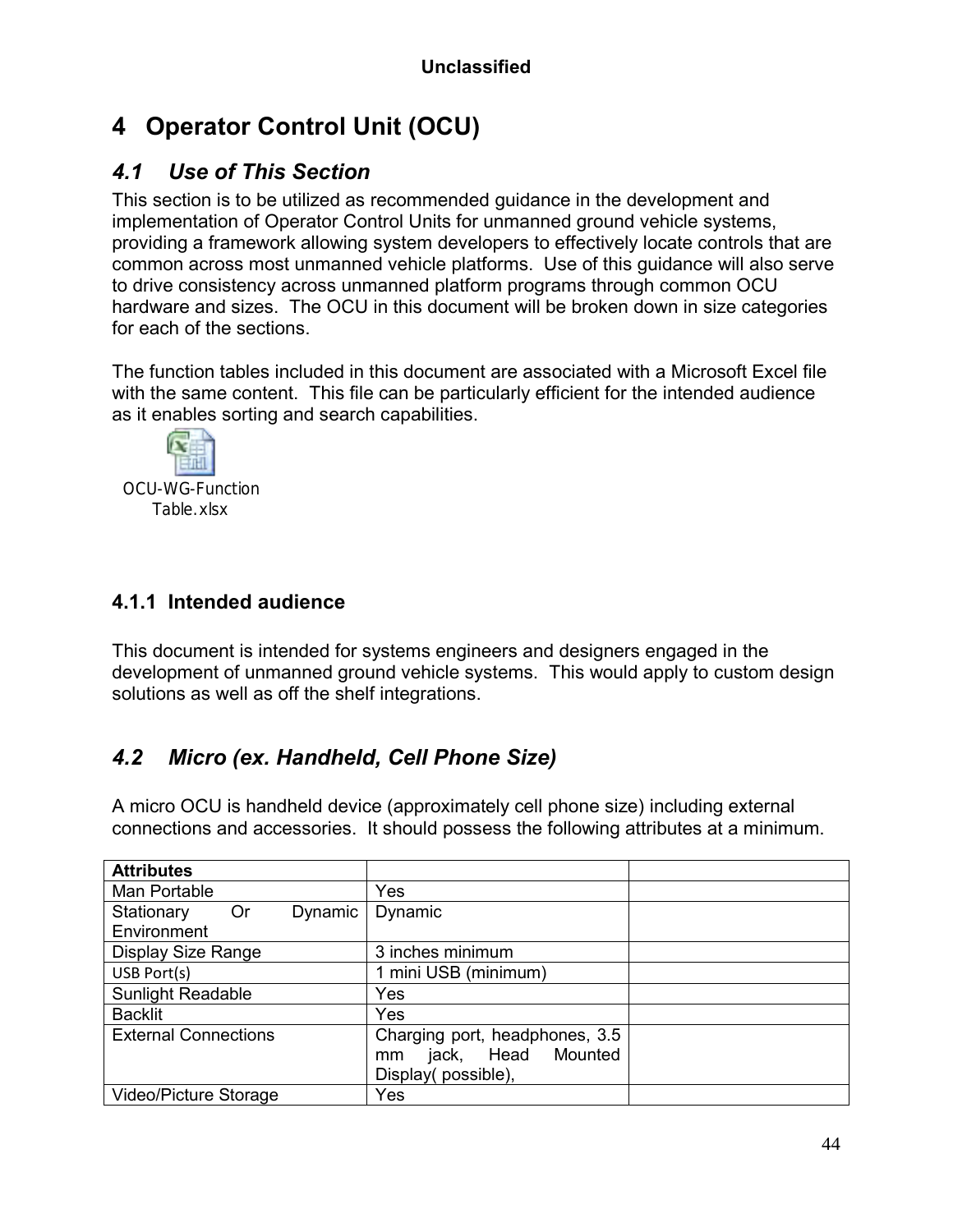| <b>GPS</b>                   | Yes                               |  |
|------------------------------|-----------------------------------|--|
| <b>Hard Buttons</b>          | minimum<br>(with one<br>3<br>hard |  |
|                              | power button)                     |  |
| Joystick Capability          |                                   |  |
| <b>Touch Screen</b>          | Yes                               |  |
| RS 232 Serial Interface      | No                                |  |
| <b>Volume Control</b>        | Yes                               |  |
| <b>Contrast Adjustment</b>   | Yes                               |  |
| <b>Brightness Adjustment</b> | Yes                               |  |

# *4.3 Small (ex. Laptop/Backpack)*

A Small OCU is approximately laptop size, including external connections and accessories. It should be man portable by one person. It should possess the following attributes at a minimum

| <b>Attributes</b>                  |                              |  |
|------------------------------------|------------------------------|--|
| Man Portable                       | Yes                          |  |
| <b>Or</b><br>Dynamic<br>Stationary | Dynamic                      |  |
| Environment                        |                              |  |
| Display Size Range                 | 6 inches minimum             |  |
| USB Port(s)                        | 2 USB 2.0 minimum            |  |
| <b>Sunlight Readable</b>           | Yes                          |  |
| <b>Backlit</b>                     | Yes                          |  |
| <b>External Connections</b>        | Headphones, USB, 3.5 mm      |  |
|                                    | jack, VGA,                   |  |
|                                    | DVI, charging port, Ethernet |  |
|                                    | connection, coax cable       |  |
| Video/Picture Storage              | Yes                          |  |
| <b>GPS</b>                         | Yes                          |  |
| <b>Hard Buttons</b>                | 6 minimum                    |  |
| <b>Joystick Capability</b>         | Yes                          |  |
| <b>Touch Screen</b>                | No                           |  |
| RS 232 Serial Interface            | Yes                          |  |
| <b>Volume Control</b>              | Yes                          |  |
| <b>Contrast Adjustment</b>         | Yes                          |  |
| <b>Brightness Adjustment</b>       | Yes                          |  |

# *4.4 Medium ( ex. briefcase/table top)*

A Medium OCU is approximately computer desktop size, including external connections and accessories. It should be man portable by no more than 4 people. It should possess the following attributes at a minimum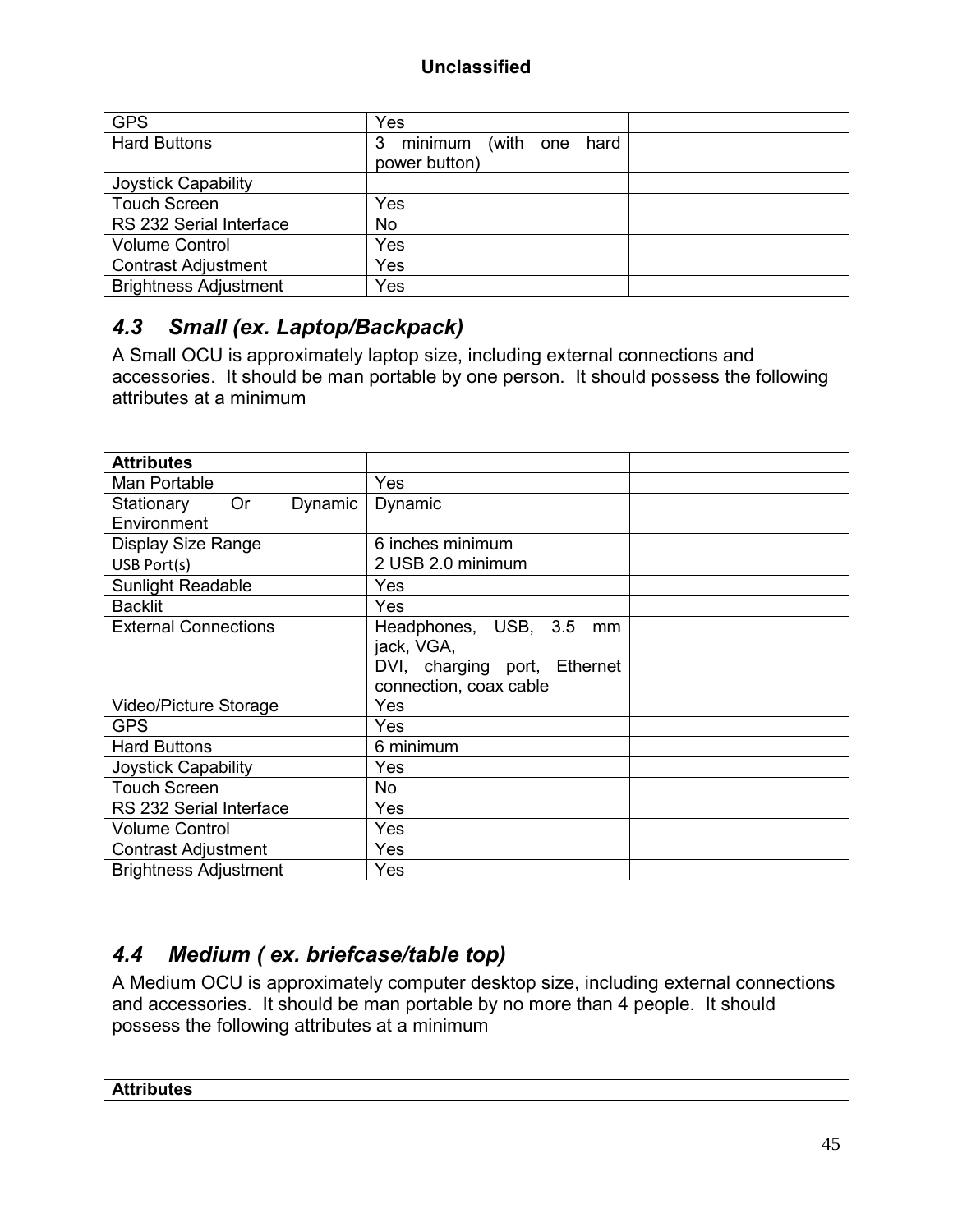| Man Portable                             | Yes               |
|------------------------------------------|-------------------|
| <b>Stationary Or Dynamic Environment</b> | Dynamic           |
| <b>Display Size Range</b>                | 6 inches minimum  |
| USB Port(s)                              | 2 USB 2.0 minimum |
| <b>Sunlight Readable</b>                 | <b>No</b>         |
| <b>Backlit</b>                           | <b>No</b>         |
| <b>External Connections</b>              | Coax cable        |
| Video/Picture Storage                    | Yes               |
| <b>GPS</b>                               | No                |
| <b>Hard Buttons</b>                      | 6 minimum         |
| Joystick Capability                      |                   |
| Touch screen                             | <b>No</b>         |
| RS 232 Serial Interface                  | Yes               |
| Volume control                           | Yes               |
| <b>Contrast Adjustment</b>               | Yes               |
| <b>Brightness Adjustment</b>             | Yes               |

## *4.5 Vehicle Platform Embedded OCU*

A Vehicle Platform Embedded OCU is a vehicle mounted crew station not expected to be removed from a manned vehicle platform, including external connections and accessories. It should possess the following attributes at a minimum

| <b>Attributes</b>                        |                   |
|------------------------------------------|-------------------|
| Man Portable                             | <b>No</b>         |
| <b>Stationary Or Dynamic Environment</b> | Dynamic           |
| <b>Display Size Range</b>                | 8 inches minimum  |
| USB Port(s)                              | 2 USB 2.0 minimum |
| <b>Sunlight Readable</b>                 | No.               |
| <b>Backlit</b>                           | No                |
| <b>External Connections</b>              | Coax cable        |
| Video/Picture Storage                    | Yes               |
| <b>GPS</b>                               | No                |
| <b>Hard buttons</b>                      | 6 minimum         |
| Joystick Capability                      |                   |
| <b>Touch Screen</b>                      | <b>No</b>         |
| RS 232 Serial Interface                  | Yes               |
| <b>Volume Control</b>                    | Yes               |

## *4.6 Stationary ( ex. Command and Control Center)*

A Stationary OCU is a stationary command and control center, which is not located within a vehicle platform, but is located in its own facility space, either outside in the environment or inside a building. It would be a coordinated multiple person effort to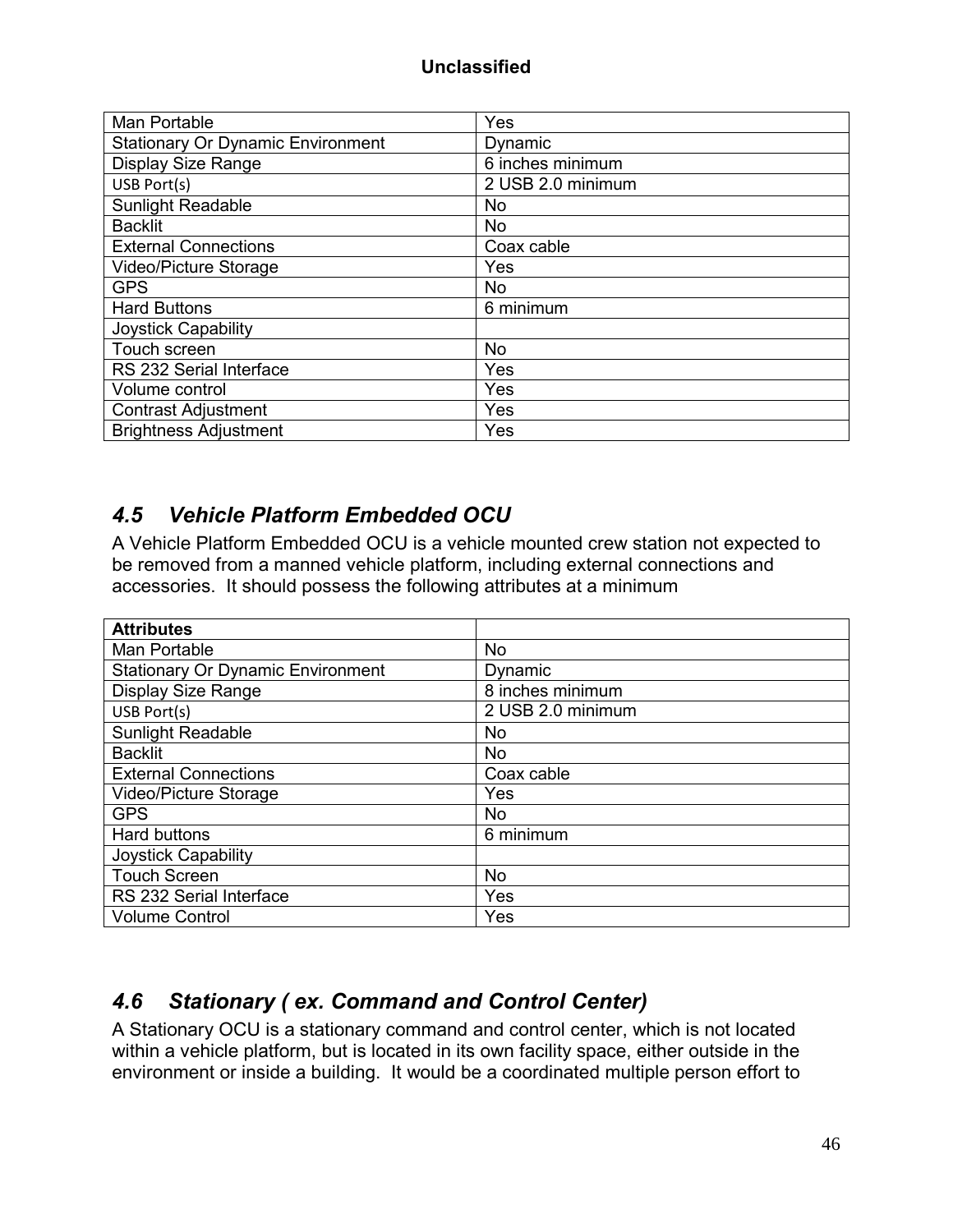move this type of command and control center. It should possess the following attributes at a minimum

| <b>Attributes</b>                        |                   |
|------------------------------------------|-------------------|
| Man Portable                             | <b>No</b>         |
| <b>Stationary Or Dynamic Environment</b> | Stationary        |
| Display Size Range                       | 8 inches minimum  |
| USB Port(s)                              | 2 USB 2.0 minimum |
| <b>Sunlight Readable</b>                 | No.               |
| <b>Backlit</b>                           | No                |
| <b>External Connections</b>              | Coax cable        |
| Video/Picture Storage                    | Yes               |
| <b>GPS</b>                               | No.               |
| <b>Hard Buttons</b>                      | 6 minimum         |
| Joystick capability                      |                   |
| <b>Touch Screen</b>                      | <b>No</b>         |
| RS 232 Serial Interface                  | Yes               |
| <b>Volume Control</b>                    | Yes               |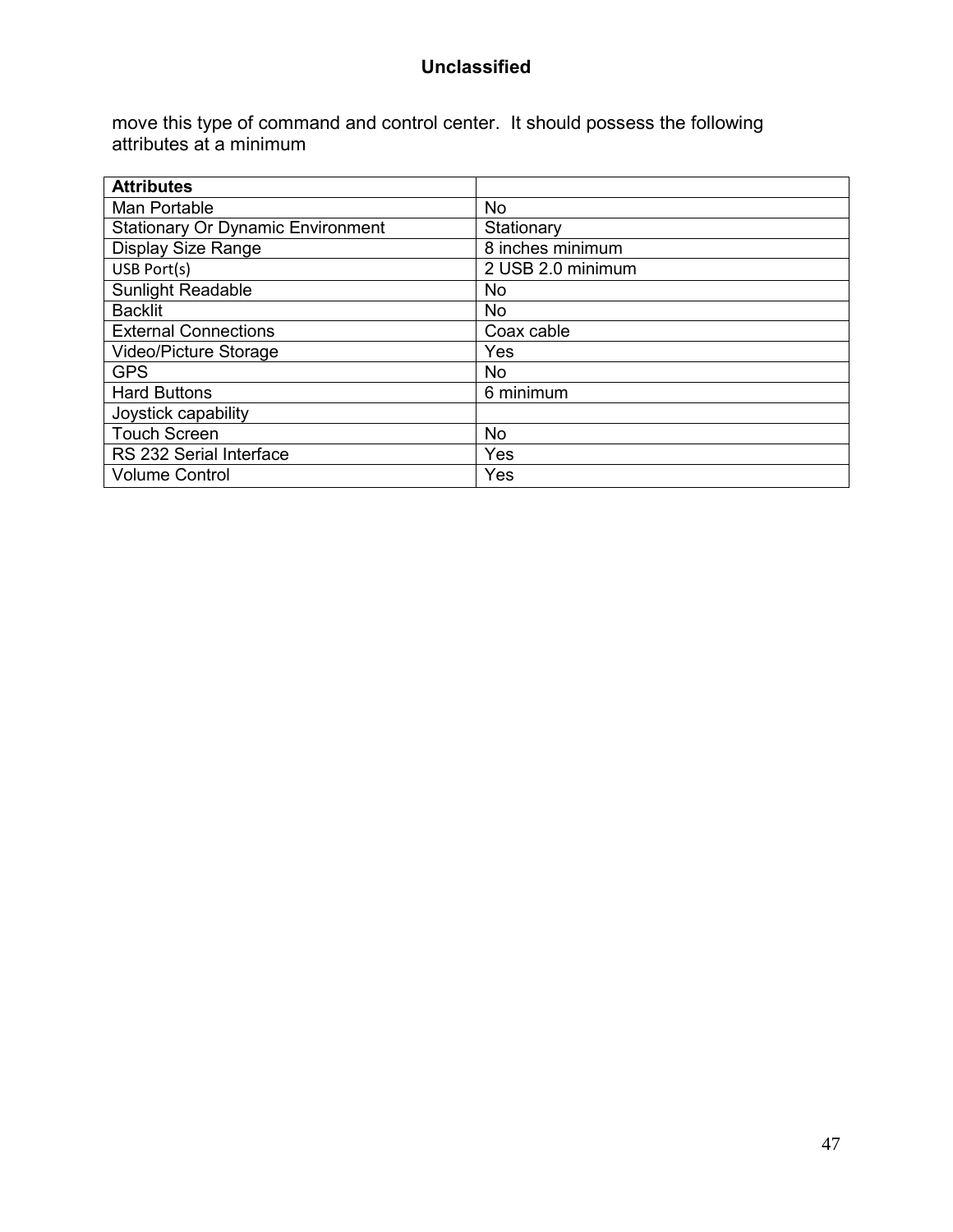# **5 Control Standards**

## *5.1 OCU Standards and Guidelines*

This section includes recommended standards and guidelines related to OCUs. This section is divided into standards and guidelines. Items listed under the Standards sections have an associated standard (MIL, NEMA, NIST, ISA, SAE, etc.) referenced. Items listed under the Guidelines sections provide best practice information (articles, papers, website, etc.)

## **5.1.1 OCU Physical Attributes**

| <b>Number</b>                                          | <b>Document Title</b>                                                                                                                                                                                                                  | <b>Description</b>                                                                                                                                                              | Reference      |
|--------------------------------------------------------|----------------------------------------------------------------------------------------------------------------------------------------------------------------------------------------------------------------------------------------|---------------------------------------------------------------------------------------------------------------------------------------------------------------------------------|----------------|
| MIL-DTL-38999<br>L                                     | <b>DETAIL SPECIFICATION:</b><br>CONNECTORS,<br>ELECTRICAL, CIRCULAR,<br>MINIATURE, HIGH                                                                                                                                                | General Specification for Connectors,<br>Electrical, Circular, Miniature, High Density,<br>Quick Disconnect (Bayonet, Threaded, and<br>Breech Coupling), Environment Resistant. | MIL-DTL-38999L |
|                                                        | DEN-SITY, QUICK<br><b>DISCONNECT</b><br>(BAYONET, THREADED,<br><b>AND BREECH</b><br>COUPLING), ENVIRON-<br>MENT RESISTANT,<br>REMOVABLE CRIMP<br><b>AND HERMETIC</b><br>SOLDER CONTACTS,<br><b>GENERAL</b><br><b>SPECIFICATION FOR</b> |                                                                                                                                                                                 |                |
| <b>CEA-861E</b>                                        | A DTV PROFILE FOR<br>UNCOMPRESSED HIGH<br><b>SPEED DIGITAL</b><br><b>INTERFACES</b>                                                                                                                                                    | <b>Digital Television Profile</b>                                                                                                                                               |                |
| Universal<br><b>Serial Bus</b><br>Specification<br>2.0 | UNIVERSAL SERIAL BUS                                                                                                                                                                                                                   | See document title                                                                                                                                                              |                |
| EIA/TIA-232-F                                          | <b>INTERFACE BETWEEN</b><br><b>DATA TERMINAL</b><br><b>EQUIPMENT AND DATA</b><br>CIRCUIT-TERMINATING<br><b>EQUIPMENT</b><br><b>EMPLOYING SERIAL</b><br><b>BINARY DATA</b><br><b>INTERCHANGE</b>                                        | See document title                                                                                                                                                              |                |

#### **5.1.1.1 Standards**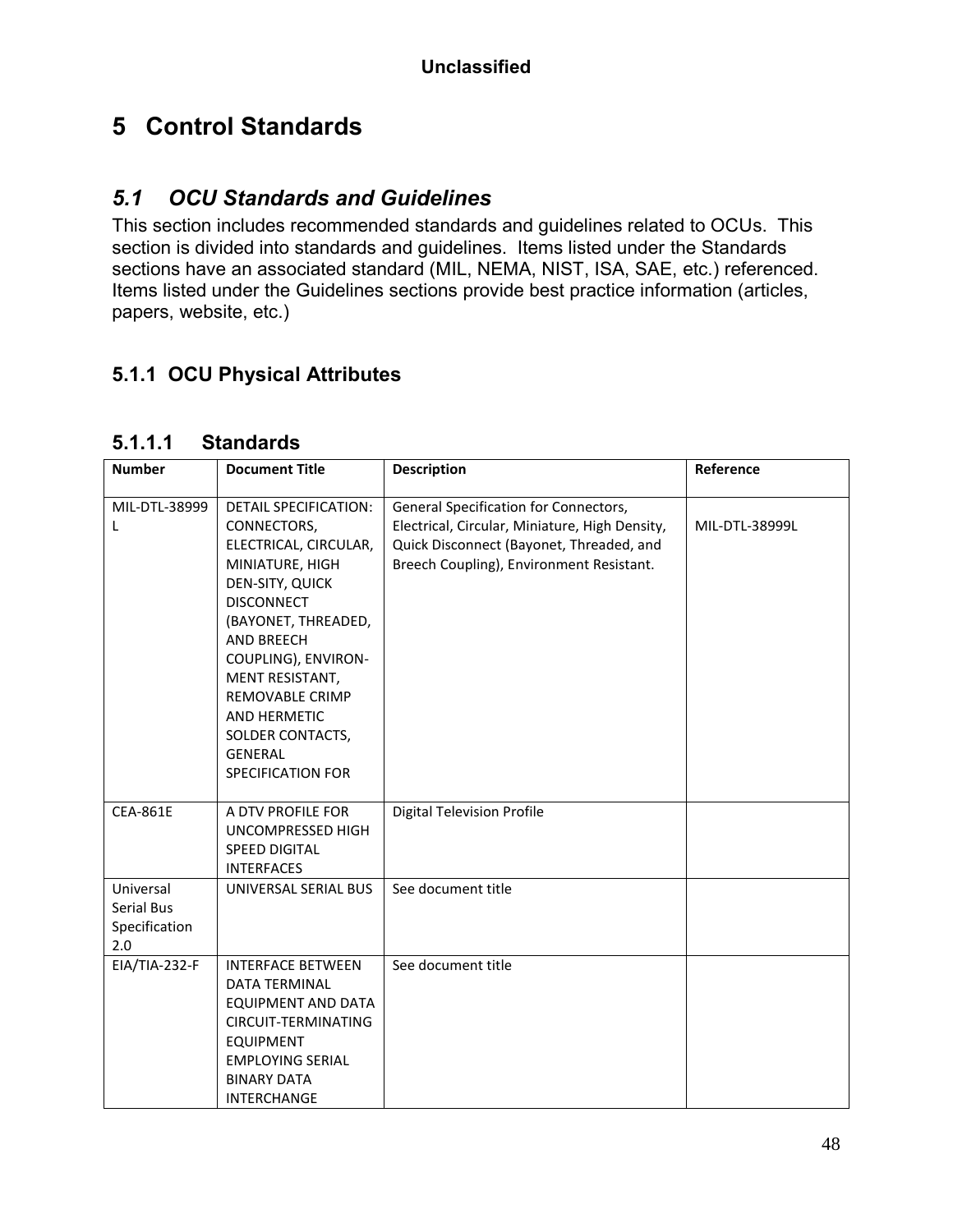| <b>Interfaces (Ethernet)</b> |                                                                                                                                                                         |                                | www.IEEE802.org                                                                                                                                                               |
|------------------------------|-------------------------------------------------------------------------------------------------------------------------------------------------------------------------|--------------------------------|-------------------------------------------------------------------------------------------------------------------------------------------------------------------------------|
| <b>IEEE 802.3u</b>           | 100BASE-TX, 100BASE-<br>T4, 100BASE-FX Fast<br>Ethernet at 100 Mbit/s<br>$(12.5 \text{ MB/s})$<br>w/autonegotiation                                                     | Gigabit Ethernet specification |                                                                                                                                                                               |
| 802.3af                      | Power over Ethernet<br>(12.95 W)                                                                                                                                        | See document title             |                                                                                                                                                                               |
| 802.3at                      | Power over Ethernet<br>enhancements (25.5<br>W)                                                                                                                         | See document title             |                                                                                                                                                                               |
| IEEE_802.3ab                 | <b>BALANCED COPPER</b><br>CABLING, TYPE<br>1000BASE-T                                                                                                                   | See document title             |                                                                                                                                                                               |
| <b>Interfaces (USB)</b>      |                                                                                                                                                                         |                                | www.USB.org,<br><b>Universal Serial Bus</b><br>Specification<br>Revision 2.0,<br><b>Universal Serial Bus</b><br>Specification<br><b>Revision 3, USB</b><br><b>Class Codes</b> |
| <b>USB 2.0</b>               | Specification @<br>USB.org                                                                                                                                              | See document title             |                                                                                                                                                                               |
| <b>USB OTG</b>               | Specification @<br>USB.org                                                                                                                                              | See document title             |                                                                                                                                                                               |
| <b>TYPE A</b>                | Specification @<br>USB.org                                                                                                                                              | See document title             |                                                                                                                                                                               |
| TYPE B                       | Specification @<br>USB.org                                                                                                                                              | See document title             |                                                                                                                                                                               |
| Mini A                       | Specification @<br>USB.org                                                                                                                                              | See document title             |                                                                                                                                                                               |
| Mini B                       | Specification @<br>USB.org                                                                                                                                              | See document title             |                                                                                                                                                                               |
| Micro A                      | Specification @<br>USB.org                                                                                                                                              | See document title             |                                                                                                                                                                               |
| Micro B                      | Specification @<br>USB.org                                                                                                                                              | See document title             |                                                                                                                                                                               |
| <b>USB 3.0</b>               | Specification @<br>USB.org                                                                                                                                              | See document title             |                                                                                                                                                                               |
| <b>Power Interface</b>       |                                                                                                                                                                         |                                |                                                                                                                                                                               |
| MIL-STD-<br>1275D            | DEPARTMENT OF<br><b>DEFENSE INTERFACE</b><br>STANDARD:<br><b>CHARACTERISTICS OF</b><br>28 VOLT DC<br><b>ELECTRICAL SYSTEMS</b><br>IN MILITARY VEHICLES<br>(29 AUG 2006) | See document title             |                                                                                                                                                                               |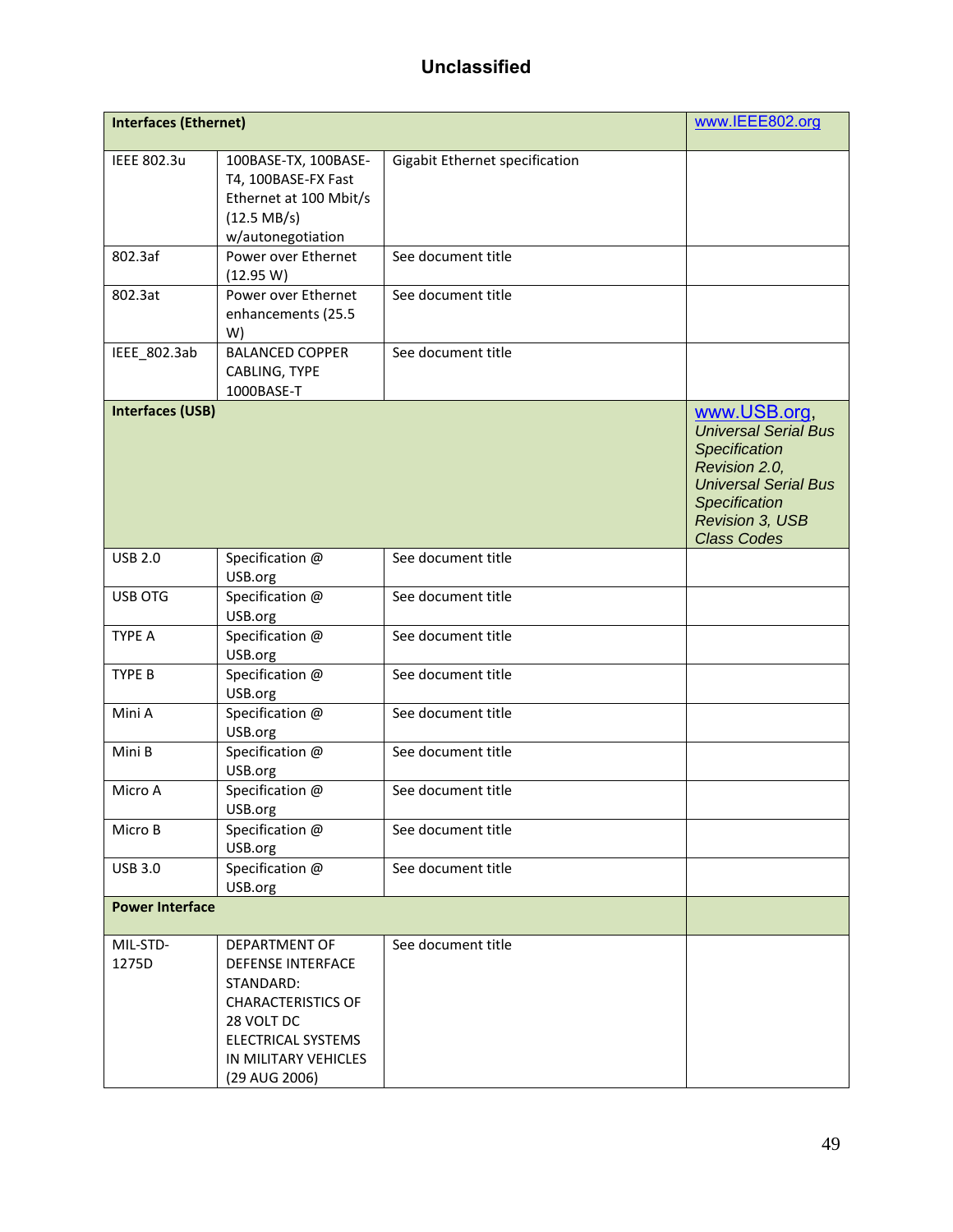|                                     | <b>Video Physical Interface</b> |                    |  |  |  |
|-------------------------------------|---------------------------------|--------------------|--|--|--|
| <b>VGA</b>                          | Video Graphics Array            | See document title |  |  |  |
|                                     | specification                   |                    |  |  |  |
| <b>HDMI</b>                         | <b>High Definition</b>          | See document title |  |  |  |
|                                     | Multimedia Interface            |                    |  |  |  |
|                                     | (HDMI) specification            |                    |  |  |  |
| Component                           | Component video                 | See document title |  |  |  |
|                                     | analog interface                |                    |  |  |  |
|                                     | specification                   |                    |  |  |  |
| Composite                           | Composite video                 | See document title |  |  |  |
|                                     | interface specification         |                    |  |  |  |
| <b>Video Interface Transmission</b> |                                 |                    |  |  |  |
| ISO/IEC                             | H.262/MPEG-2 video              | See document title |  |  |  |
| 13818-2:2000                        | format specification            |                    |  |  |  |
| Advanced                            | H.264/MPEG-4 video              | See document title |  |  |  |
| Video Coding                        | format specification            |                    |  |  |  |

## **5.1.1.2 Guidelines**

| <b>Number</b> | <b>Document Title</b> | <b>Description</b>                                                                                                               | Reference                       |
|---------------|-----------------------|----------------------------------------------------------------------------------------------------------------------------------|---------------------------------|
| N/A           | N/A                   | With procurement reform the US military<br>connector specifications are moving from standard                                     | <b>Interfaces</b><br>(Ethernet) |
|               |                       | Mil-38999 to COTS connectors.                                                                                                    |                                 |
| N/A           | N/A                   | Utilize STD Ethernet interfaces for to support<br>10/100/1000 Mb date rates                                                      | Interfaces<br>(Ethernet)        |
| N/A           | N/A                   | Utilize STD 802-3af Power of Ethernet (POE)<br>to power devices, even OCU's were power<br>requirements are less than 12.5 watts. | <b>Interfaces</b><br>(Ethernet) |
| N/A           | N/A                   | Utilize 802.3at for POE applications up to 25<br>watts.                                                                          | Interfaces<br>(Ethernet)        |
| N/A           | N/A                   | Use standard Device Classes for audio, HID,<br>Mass Storage verses proprietary solutions.                                        | Interfaces (USB)                |
| N/A           | N/A                   | Use standard connectors when possible                                                                                            | Interfaces (USB)                |
| N/A           | N/A                   | For vehicle powered devices, conform to MIL-<br>STD-1275 requirements.                                                           | Power Interface                 |
| N/A           | N/A                   | Utilize highest compression rates allowable for<br>application to minimize network impact.                                       | Video Interface<br>Transmission |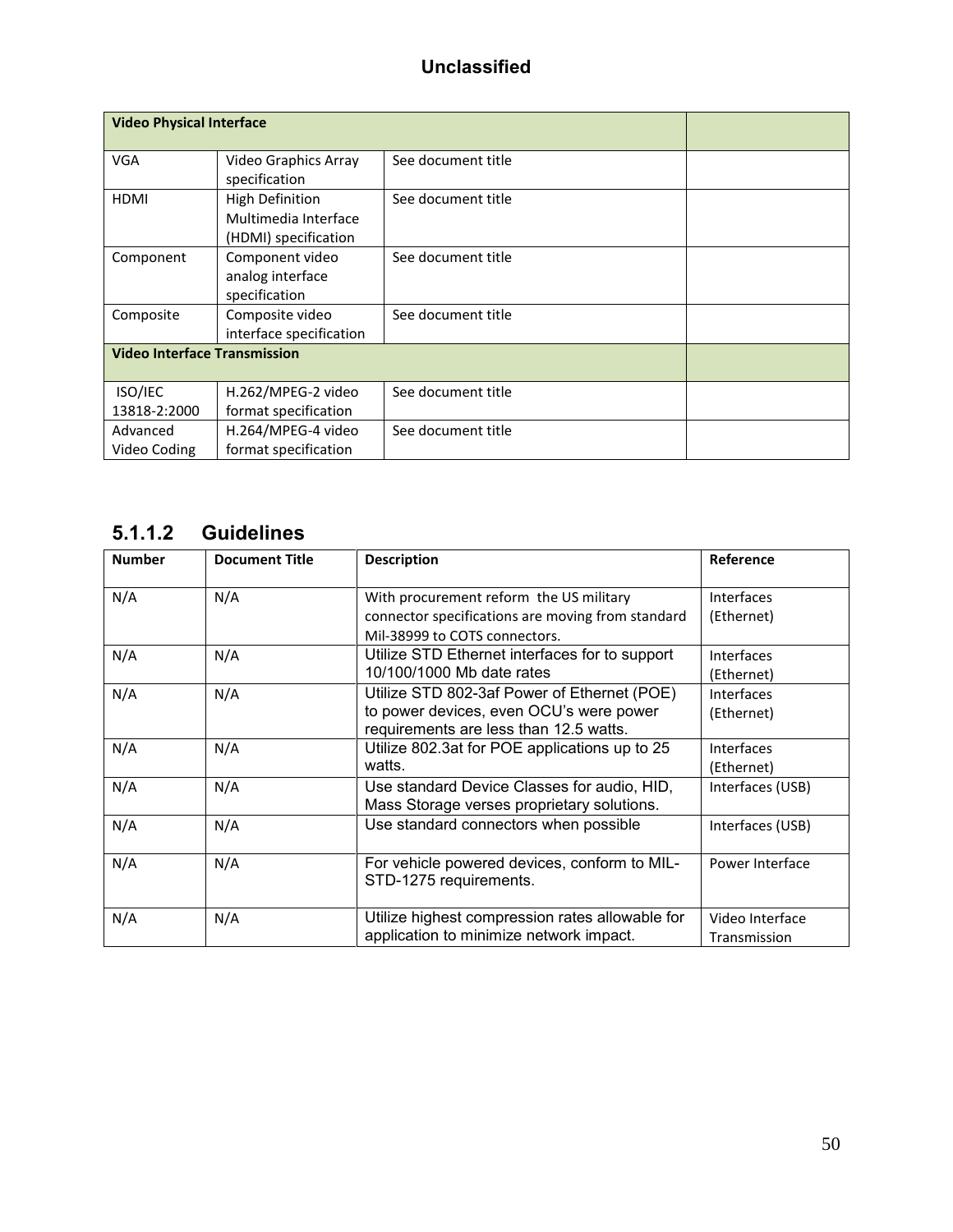## *5.2 HMI Standards and Guidelines*

This section provides recommended standards and guidelines related to Human Machine Interfaces (HMI). This section is divided into standards and guidelines. Items listed under the Standards section have an associated standard (MIL, NEMA, NIST, ISA, SAE, etc.) referenced. Items listed under Guidelines section provide best practice information (articles, papers, website, etc.). In future versions of this document, additional tables will be developed, containing standards and guidelines for State and Mode Selection, Mobility Control (including e-Stop), Basic Status, Mission Planning, Radio Setup, Image/Video Archive and Browsing, and Alerts (WCAs).

## **5.2.1 General Purpose HMI Standards**

| <b>Number</b>           | <b>Document Title</b>                                                                                                        | <b>Description</b>                                                                                                                                                                                                                                                                                                                                                                                                                                                                                    | Reference                               |
|-------------------------|------------------------------------------------------------------------------------------------------------------------------|-------------------------------------------------------------------------------------------------------------------------------------------------------------------------------------------------------------------------------------------------------------------------------------------------------------------------------------------------------------------------------------------------------------------------------------------------------------------------------------------------------|-----------------------------------------|
| MIL-STD-<br>1472F       | <b>HUMAN</b><br><b>ENGINEERING</b>                                                                                           | This standard establishes general<br>human engineering design<br>criteria for military systems,<br>subsystems, equipment and                                                                                                                                                                                                                                                                                                                                                                          |                                         |
| <b>ASTM</b><br>F1166-07 | <b>Standard Practice</b><br>for Human<br>Engineering<br>Design for Marine<br>Systems,<br>Equipment, and<br><b>Facilities</b> | facilities.<br>The focus of these design criteria<br>is on the design and evaluation<br>of human-machine interfaces,<br>including the interfaces between<br>humans on the one side and<br>controls and displays, physical<br>environments, structures,<br>consoles, panels and<br>workstations, layout and<br>arrangement of ship spaces,<br>maintenance workplaces, labels<br>and signage, alarms, computer<br>screens, material handling,<br>valves, and other specific<br>equipments on the other. | http://www.astm.org/Standards/F1166.htm |

#### **5.2.1.1 Standards**

#### **5.2.1.2 Guidelines**

| <b>Number</b> | <b>Document Title</b>                                                                                  | <b>Description</b>            | Reference                                |
|---------------|--------------------------------------------------------------------------------------------------------|-------------------------------|------------------------------------------|
|               |                                                                                                        |                               |                                          |
| $IST-1-$      | <b>Information Society</b>                                                                             | This report presents a        | http://www.aide-                         |
| 507674-       | Technologies (IST)                                                                                     | collection of recommendations | eu.org/pdf/sp4 deliv new/aide d4 3 2.pdf |
| IP            | Adaptive Integrated<br>to experts active in the field of<br>standards and guidelines<br>Driver-Vehicle |                               |                                          |
|               |                                                                                                        |                               |                                          |
|               | Interface,                                                                                             | relevant to HMI development   |                                          |
|               | <b>Recommendations</b>                                                                                 | of IVICS and ADAS. The        |                                          |
|               | for HMI Guidelines                                                                                     | recommendations are based     |                                          |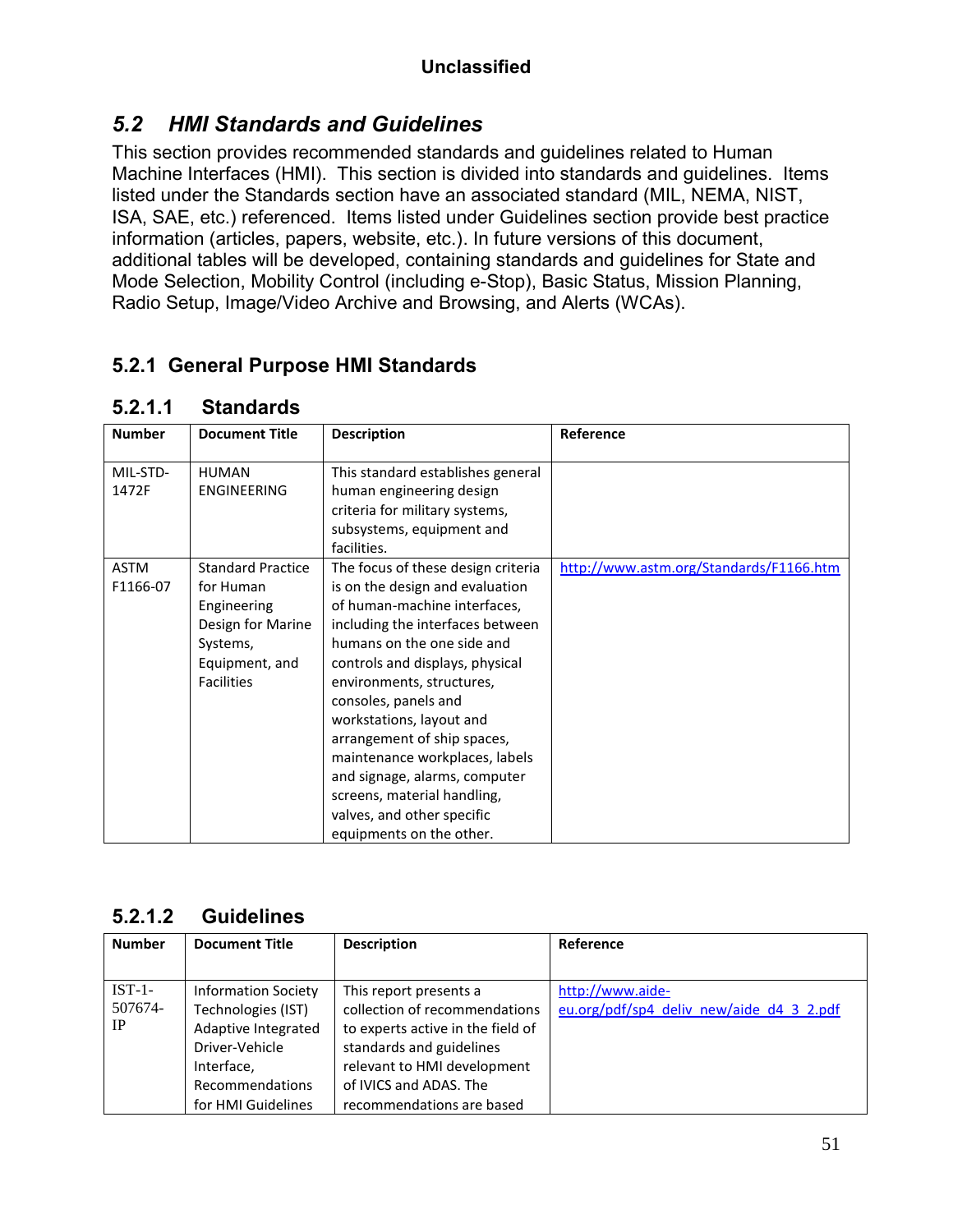|       | and Standards             | on findings and results that     |  |
|-------|---------------------------|----------------------------------|--|
|       | (2004)                    | have been achieved in the        |  |
|       |                           |                                  |  |
|       |                           | subprojects of the AIDE IP. The  |  |
|       |                           | report considers different data  |  |
|       |                           | sources which describe           |  |
|       |                           | activities to present these      |  |
|       |                           | results to institutions involved |  |
|       |                           | in standardization, to discuss   |  |
|       |                           | recommendations on               |  |
|       |                           | standards and guidelines and     |  |
|       |                           | how to use them for future       |  |
|       |                           | work of international            |  |
|       |                           | standardization bodies, i.e. a   |  |
|       |                           | joint workshop conducted         |  |
|       |                           | together with ISO WG8,           |  |
|       |                           | activities within the eSafety    |  |
|       |                           | WG on HMI, exchange of           |  |
|       |                           | information and discussions      |  |
|       |                           | within the AIDE forums. The      |  |
|       |                           | report is intended to be a       |  |
|       |                           | recommendation and helpful       |  |
|       |                           | input but does not put any       |  |
|       |                           | obligation to the recipient.     |  |
| MIL-  | Department of             | This document provides basic     |  |
| HDBK- | Defense Handbook          | guidelines and data on human     |  |
| 759C  | for Human                 | engineering design for           |  |
|       | <b>Engineering Design</b> | military systems, equipment,     |  |
|       | Guidelines                | and facilities.                  |  |
| MIL-  | Department of             | The purpose of this document     |  |
| HDBK- | Defense Handbook          | is to provide human factors      |  |
| 761A  | for human                 | engineering design guidance      |  |
|       |                           | for the                          |  |
|       | engineering               |                                  |  |
|       | guidelines for            | analysis, design, and            |  |
|       | management                | evaluation of computer based     |  |
|       | information systems       | Management Information           |  |
|       |                           | Systems. Guidance                |  |
|       |                           | is presented in the form of 1)   |  |
|       |                           | analysis and design techniques   |  |
|       |                           | which should be applied to the   |  |
|       |                           | development and evaluation of    |  |
|       |                           | User-Computer Interface (UCI)    |  |
|       |                           | design concepts, and 2), design  |  |
|       |                           | guidelines which should be       |  |
|       |                           | used during UCI requirements     |  |
|       |                           | analysis, design, development,   |  |
|       |                           | test and                         |  |
|       |                           | integration.                     |  |
|       |                           |                                  |  |
|       |                           |                                  |  |
|       |                           |                                  |  |
|       |                           |                                  |  |
|       |                           |                                  |  |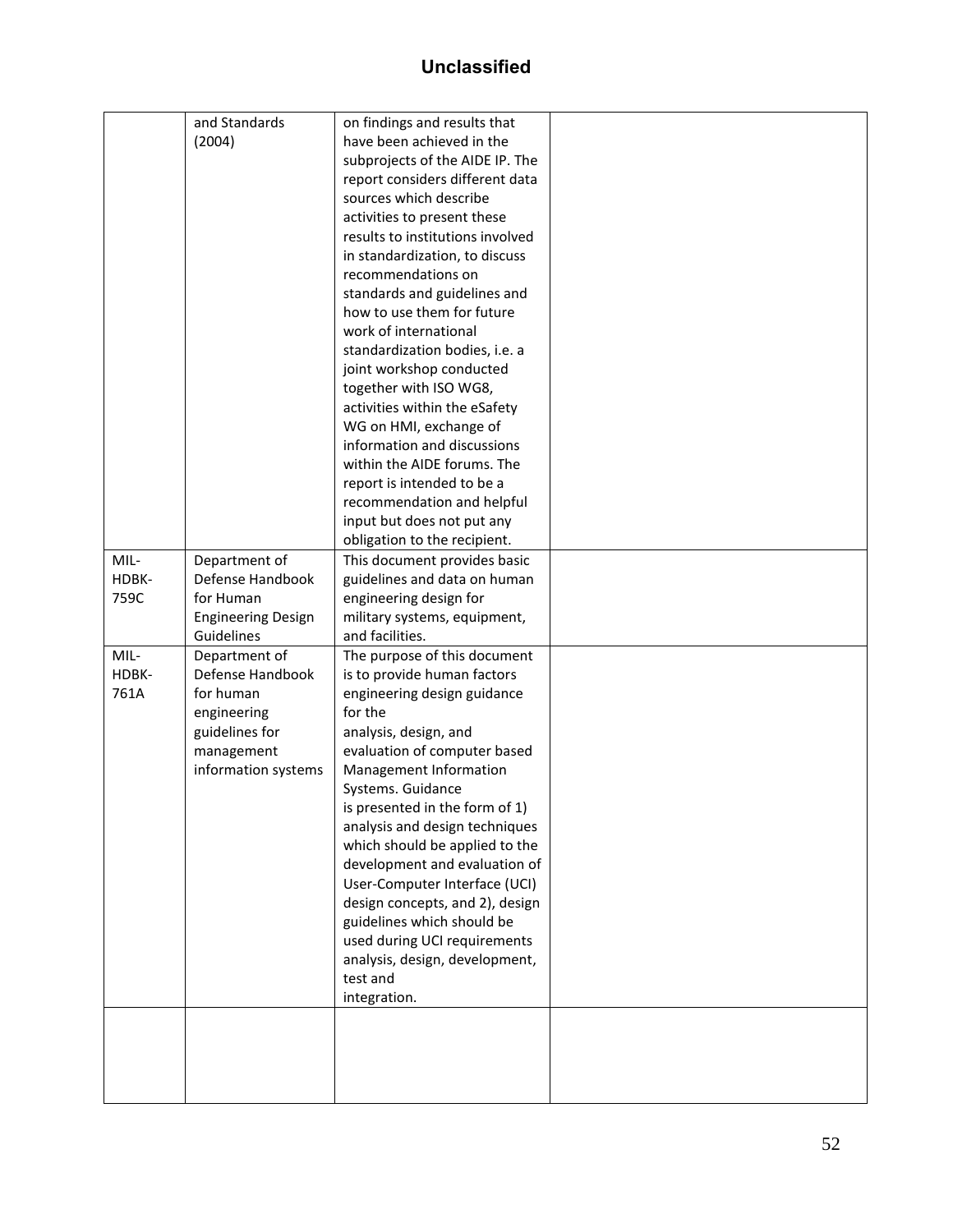| MIL-<br>HDBK-<br>1908B | Department of<br>Defense Handbook<br>for Definitions of<br>Human Factor's<br>Terms            | The goals of this handbook are<br>to eliminate definition overlap,<br>duplication, and<br>conflict and to minimize the<br>length of human factors<br>(HFAC) standardization<br>documents;<br>therefore, as HFAC<br>documents have been revised,<br>their definitions were dropped<br>in favor of citing this<br>handbook.                                                                                                                                                                                                                 |  |
|------------------------|-----------------------------------------------------------------------------------------------|-------------------------------------------------------------------------------------------------------------------------------------------------------------------------------------------------------------------------------------------------------------------------------------------------------------------------------------------------------------------------------------------------------------------------------------------------------------------------------------------------------------------------------------------|--|
| MIL-<br>HDBK-<br>857A  | Department of<br>Defense Handbook<br>for Geospatial<br>Symbols for Digital<br><b>Displays</b> | This document serves a three-<br>fold purpose. Section 4<br>contains information that is<br>historical in nature about the<br>development of the<br>GeoSym product. This<br>information is provided for the<br>reader as an explanation<br>of the objectives of GeoSym.<br>Section 5 contains information<br>about the user<br>environment within which<br>GeoSym is designed to be<br>utilized. Section 6<br>contains technical information<br>critical to the design of<br>application software<br>that utilizes the GeoSym<br>product. |  |

# **5.2.2 Robotic Asset Selection, Login and Controls**

## **5.2.2.1 Standards**

| <b>Number</b>        | <b>Document Title</b> | <b>Description</b> | Reference |
|----------------------|-----------------------|--------------------|-----------|
| None at this<br>time | N/A                   | N/A                | N/A       |

#### **5.2.2.2 Guidelines**

| <b>Number</b> | <b>Document Title</b>                                       | <b>Description</b>                                                                       | Reference                                             |
|---------------|-------------------------------------------------------------|------------------------------------------------------------------------------------------|-------------------------------------------------------|
| N/A           | Security of<br>Cryptographic<br>Systems:<br>Requirements of | Describes general characteristics<br>of a military cryptographic<br>system for security. | http://www.umich.edu/~umich/fm-34-40-<br>$2$ /ch2.pdf |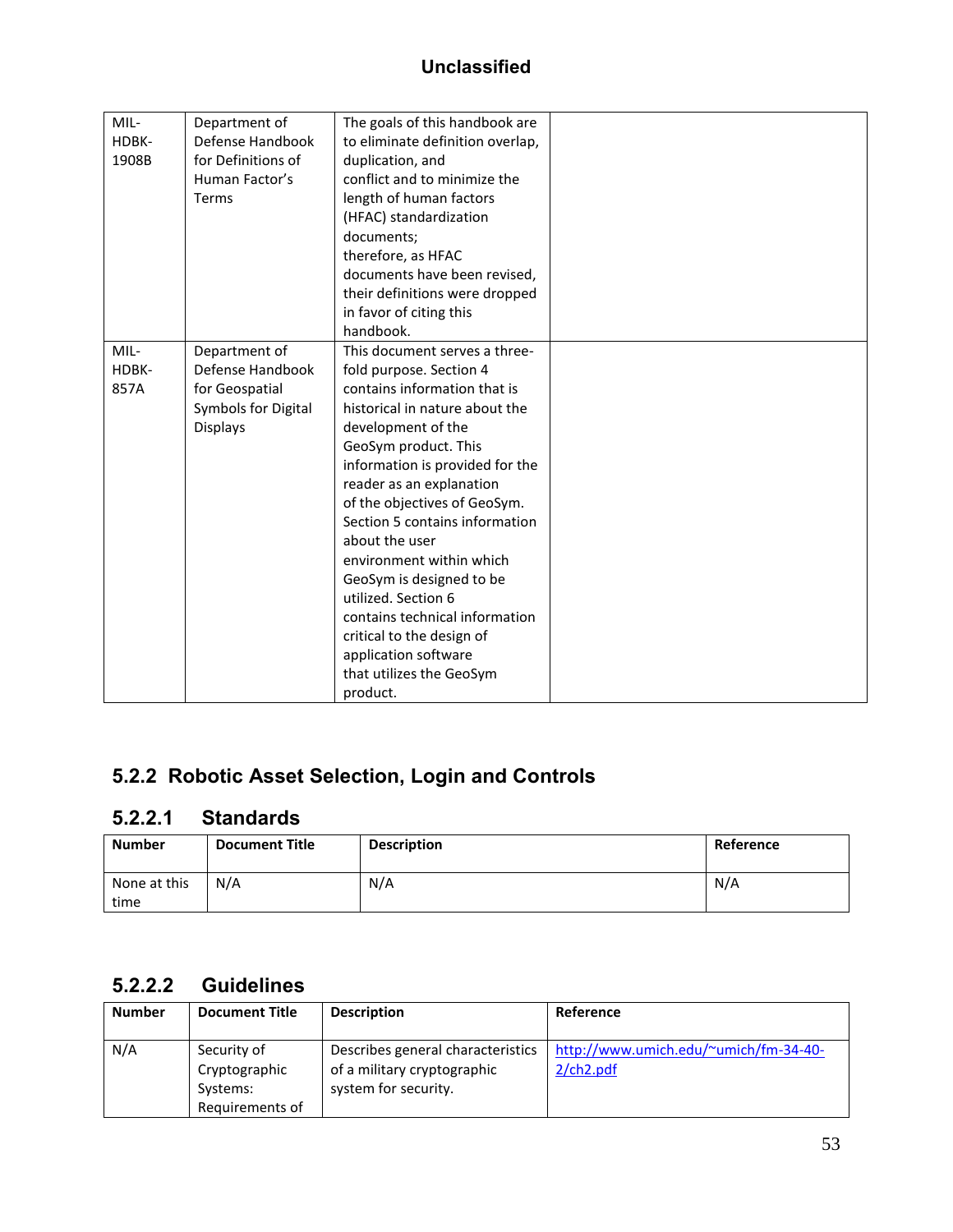| Militar<br>tems۔ |  |
|------------------|--|
|                  |  |

# **5.2.3 Payload Control**

#### **5.2.3.1 Standards**

| <b>Number</b>        | <b>Document Title</b> | <b>Description</b> | Reference |
|----------------------|-----------------------|--------------------|-----------|
| None at this<br>time | N/A                   | N/A                | N/A       |

## **5.2.3.2 Guidelines**

| <b>Number</b> | <b>Document</b> | <b>Description</b> | Reference                                                       |
|---------------|-----------------|--------------------|-----------------------------------------------------------------|
|               | <b>Title</b>    |                    |                                                                 |
| N/A           | Toward a        | <b>Includes</b>    | http://www.contineo-                                            |
|               | Common          | figures with       | robotics.com/caffeine/uploads/files/GVSETS Paper number 213.pdf |
|               | Architecture    | common             |                                                                 |
|               | for the         | signals for        |                                                                 |
|               | Advanced        | various            |                                                                 |
|               | Explosive       | payloads near      |                                                                 |
|               | Ordnance        | end of             |                                                                 |
|               | Disposal        | document.          |                                                                 |
|               | Robotic         |                    |                                                                 |
|               | Systems         |                    |                                                                 |
|               | (AEODRS)        |                    |                                                                 |
|               | Family of       |                    |                                                                 |
|               | Unmanned        |                    |                                                                 |
|               | Ground          |                    |                                                                 |
|               | Vehicles        |                    |                                                                 |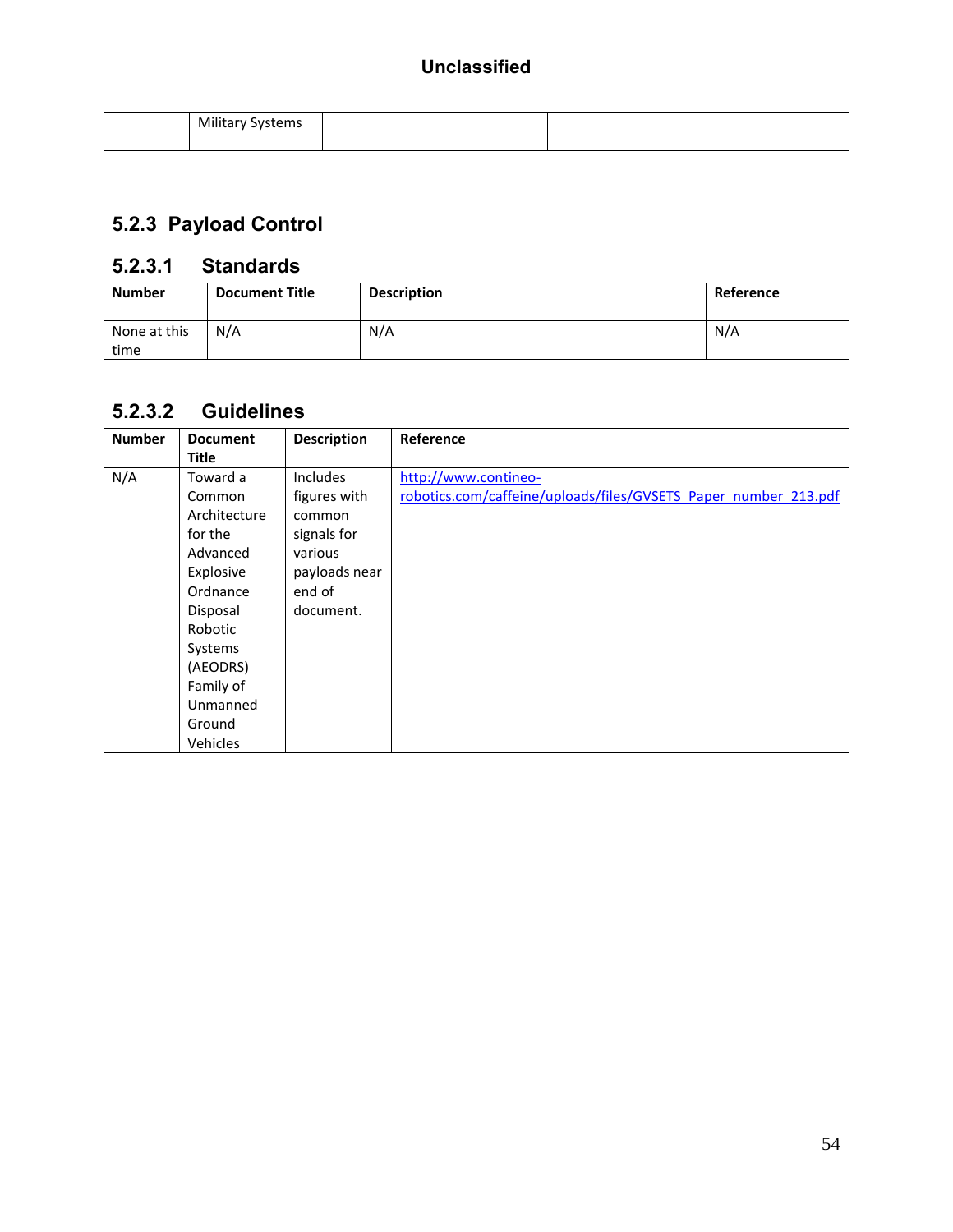# **5.2.4 Common Icons and Graphics**

| <b>Number</b>      | <b>Document Title</b>                                                                    | <b>Description</b>                                                                                                                                                                                                                                                                                                                                                                                                                                                                                                                    | Reference                                                                                                                                                |
|--------------------|------------------------------------------------------------------------------------------|---------------------------------------------------------------------------------------------------------------------------------------------------------------------------------------------------------------------------------------------------------------------------------------------------------------------------------------------------------------------------------------------------------------------------------------------------------------------------------------------------------------------------------------|----------------------------------------------------------------------------------------------------------------------------------------------------------|
|                    |                                                                                          |                                                                                                                                                                                                                                                                                                                                                                                                                                                                                                                                       |                                                                                                                                                          |
| MIL-STD-<br>1472   | Human<br>Engineering                                                                     | Excellent reference document for defining user<br>interface.                                                                                                                                                                                                                                                                                                                                                                                                                                                                          |                                                                                                                                                          |
| $ISA-5.5-$<br>1985 | Graphic Symbols<br>for Process<br><b>Displays</b>                                        | A standard for industrial process control displays, but<br>has useful information about problems understanding<br>color/symbol meanings.                                                                                                                                                                                                                                                                                                                                                                                              | http://www.isa.or<br>g/Content/Microsi<br>tes165/SP18, Inst<br>rument Signals a<br>nd Alarms/Home<br>163/ISA Standard<br>s for Committee<br>Use/S 55.pdf |
| MIL-STD-<br>2525C  | Department of<br>Defense Interface<br><b>Standard Common</b><br>Warfighting<br>Symbology | MIL-STD-2525 is designed to equip the DOD with a<br>standard solution that provides sets of command and<br>control (C2) symbols, a coding scheme for<br>symbol automation and information transfer, and<br>technical details to support systems. The<br>standard provides support through interoperability<br>and users' input, which are essential to ensure<br>that the standard continues to meet the warfighter's<br>requirements. MIL-STD-2525 is the primary<br>directive that DOD uses to standardize warfighting<br>symbology |                                                                                                                                                          |

#### **5.2.4.1 Standards**

## **5.2.4.2 Guidelines**

| <b>Number</b>        | <b>Document Title</b> | <b>Description</b> | Reference |
|----------------------|-----------------------|--------------------|-----------|
| None at this<br>time | N/A                   | N/A                | N/A       |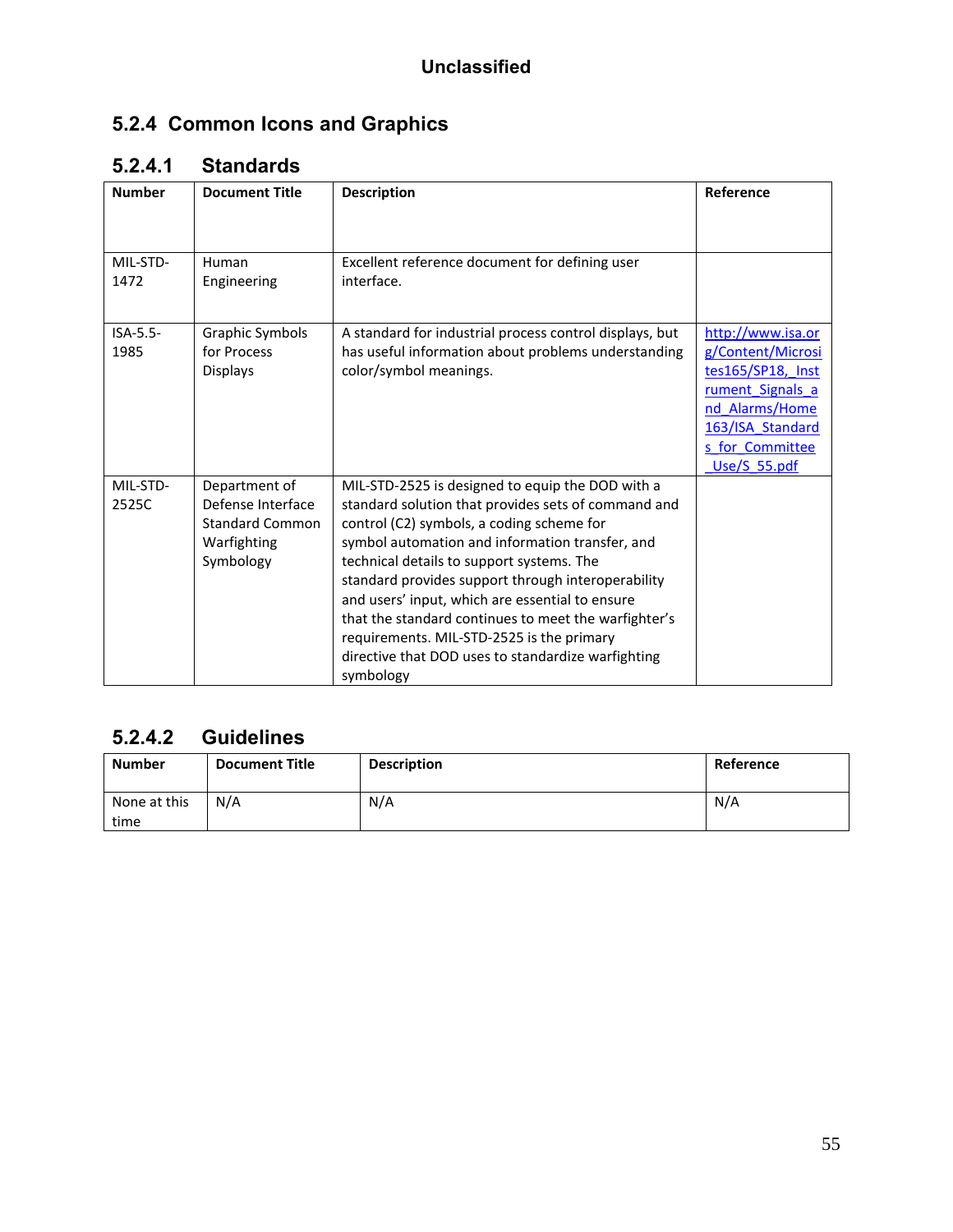# **5.2.5 Input Device Mapping**

## **5.2.5.1 Standards**

| <b>Number</b> | <b>Document Title</b>                                                          | <b>Description</b>                                                                                                                                                                                                                                                                                                                                                                                                                                                                                                                                                                                                                                                                                                                  | Reference                        |
|---------------|--------------------------------------------------------------------------------|-------------------------------------------------------------------------------------------------------------------------------------------------------------------------------------------------------------------------------------------------------------------------------------------------------------------------------------------------------------------------------------------------------------------------------------------------------------------------------------------------------------------------------------------------------------------------------------------------------------------------------------------------------------------------------------------------------------------------------------|----------------------------------|
| SAE AS6040    | Joint Architecture<br>for Unmanned<br>Systems (JAUS)<br><b>HMI Service Set</b> | This document defines a set of standard<br>application layer interfaces called JAUS<br>HMI Services. JAUS Services provide the<br>means for software entities in an<br>unmanned system or system of<br>unmanned systems to communicate and<br>coordinate their activities. The HMI<br>Services represent the platform-<br>independent Human Machine Interface<br>(HMI) capabilities commonly found<br>across all domains and types of<br>unmanned systems. Five services are<br>defined in this document: • Drawing •<br>Pointing Device • Keyboard • Digital<br>Control• Analog Control Each service is<br>described by a JAUS Service Definition<br>(JSD) which specifies the message set and<br>protocol required for compliance | http://standards.sae.org/as6040/ |

#### **5.2.5.2 Guidelines**

| <b>Number</b>        | <b>Document Title</b> | <b>Description</b> | Reference |
|----------------------|-----------------------|--------------------|-----------|
| None at this<br>time | N/A                   | N/A                | N/A       |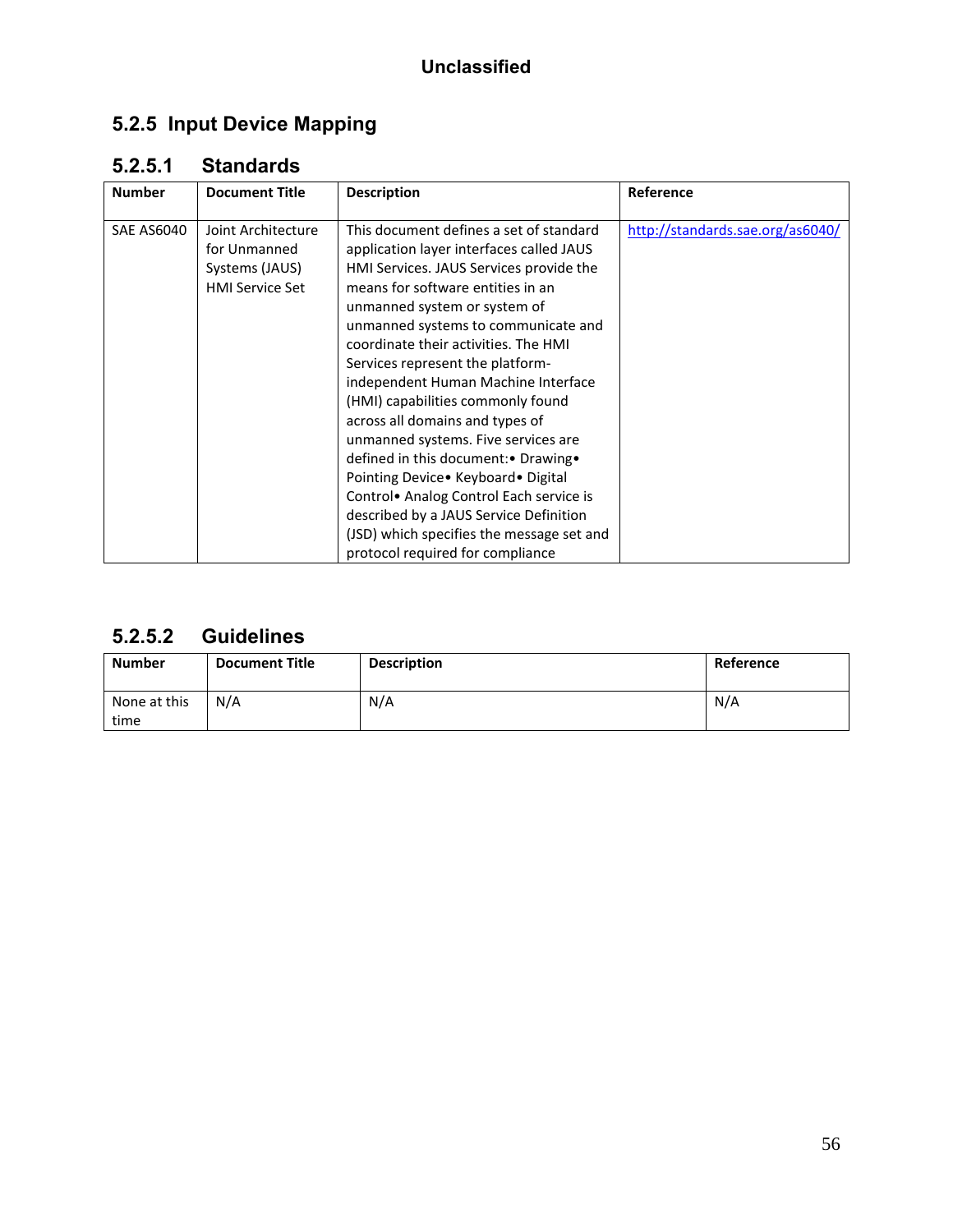# **6 Platform Discovery**

Platform Discovery will be implemented as specified in the UGV Interoperability Profile (IOP) – *JAUS Profiling Rules* document.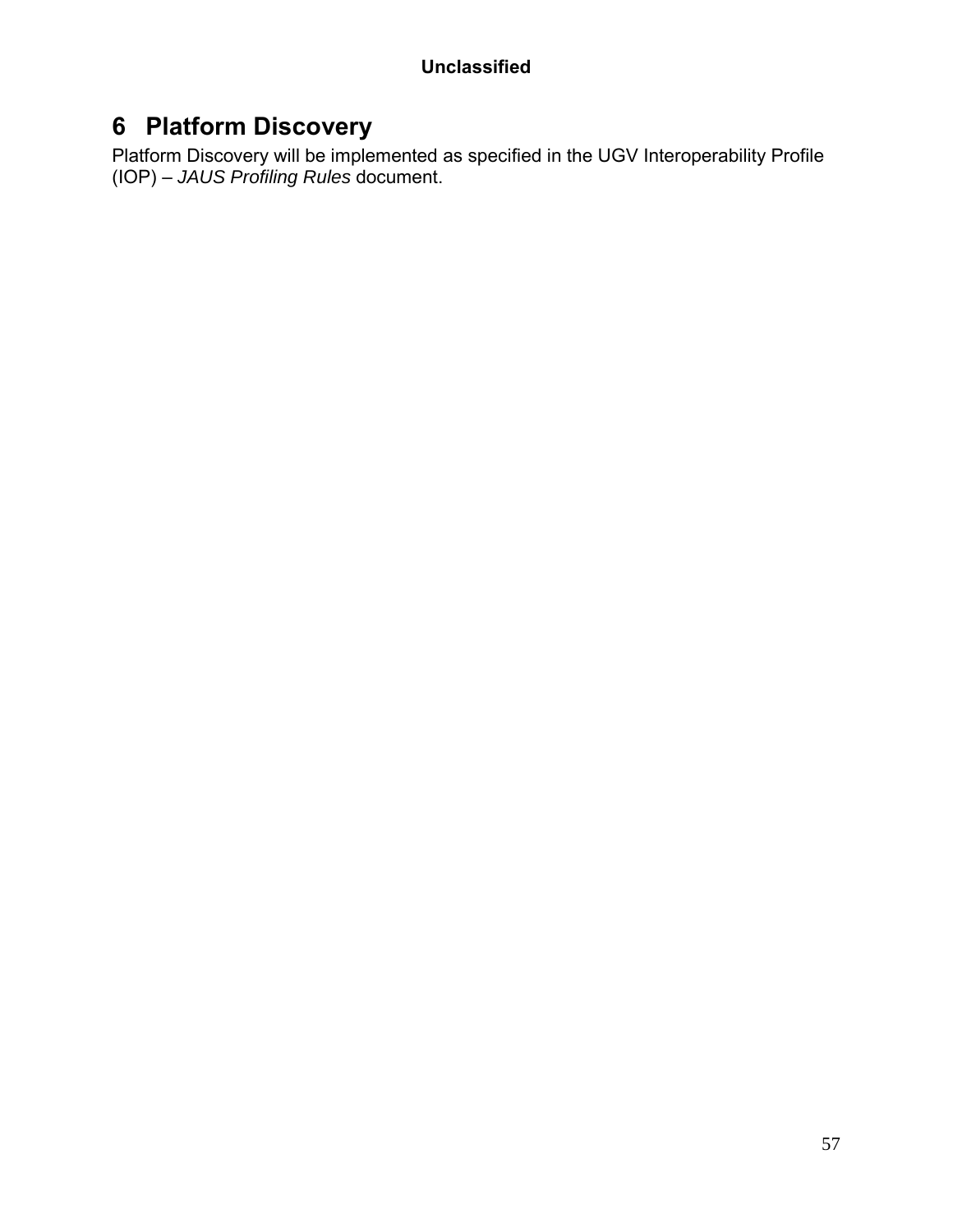# **7 Appendix A – Acronyms and Abbreviations**

| <b>ABCS</b>       | Army Battle Command System (ABCS)                |
|-------------------|--------------------------------------------------|
| API               | <b>Application Programmer Interface</b>          |
| A/V               | Audio/Visual                                     |
| <b>BCTM</b>       | <b>Brigade Combat Team Modernization</b>         |
| <b>BFT</b>        | <b>Blue Force Tracking</b>                       |
| C <sub>2</sub>    | <b>Command and Control</b>                       |
| <b>CADRG</b>      | <b>Compressed Arc Digitized Raster Graphics</b>  |
| <b>CCL</b>        | <b>Common Communication Link</b>                 |
| <b>COP</b>        | <b>Common Operational Picture</b>                |
| <b>COTS</b>       | <b>Commercial Off the Shelf</b>                  |
| <b>DDS</b>        | <b>Data Distribution Services</b>                |
| <b>DISA</b>       | Defense Information Systems Agency               |
| <b>DTED</b>       | Digitized terrain Elevation Data                 |
| E-IBCT            | Early Infantry Brigade Combat Team               |
| FBCB <sub>2</sub> | Force XXI Battle Command Brigade and Below       |
| <b>GEOTIFF</b>    | Geospatial Tagged Image File Format              |
| HCI               | <b>Human Computer Interaction</b>                |
| <b>HCI</b>        | Human Computer Interface                         |
| HMD               | <b>Helmet Mounted Display</b>                    |
| <b>ICD</b>        | <b>Interface Control Document</b>                |
| IEC               | <b>International Electrotechnical Commission</b> |
| <b>IMS</b>        | <b>Intelligent Munitions Systems</b>             |
| <b>IOP</b>        | <b>Interoperability Profile</b>                  |
| <b>IPC</b>        | <b>Inter-Process Communication</b>               |
| <b>ISO</b>        | International Organization for Standardization   |
| <b>JAUS</b>       | Joint Architecture for Unmanned Systems          |
| <b>JBC-P</b>      | Joint Battle Command - Platform                  |
| <b>JVMF</b>       | Joint Variable Message Format                    |
| <b>MILS</b>       | Multiple Independent Levels of Security          |
| <b>MISB</b>       | Motion Imagery Standards Board                   |
| <b>MPEG</b>       | <b>Motion Pictures Expert Group</b>              |
| <b>NIK</b>        | <b>Network Integration Kit</b>                   |
| OCU               | <b>Operator Control Unit</b>                     |
| <b>OS</b>         | <b>Operating System</b>                          |